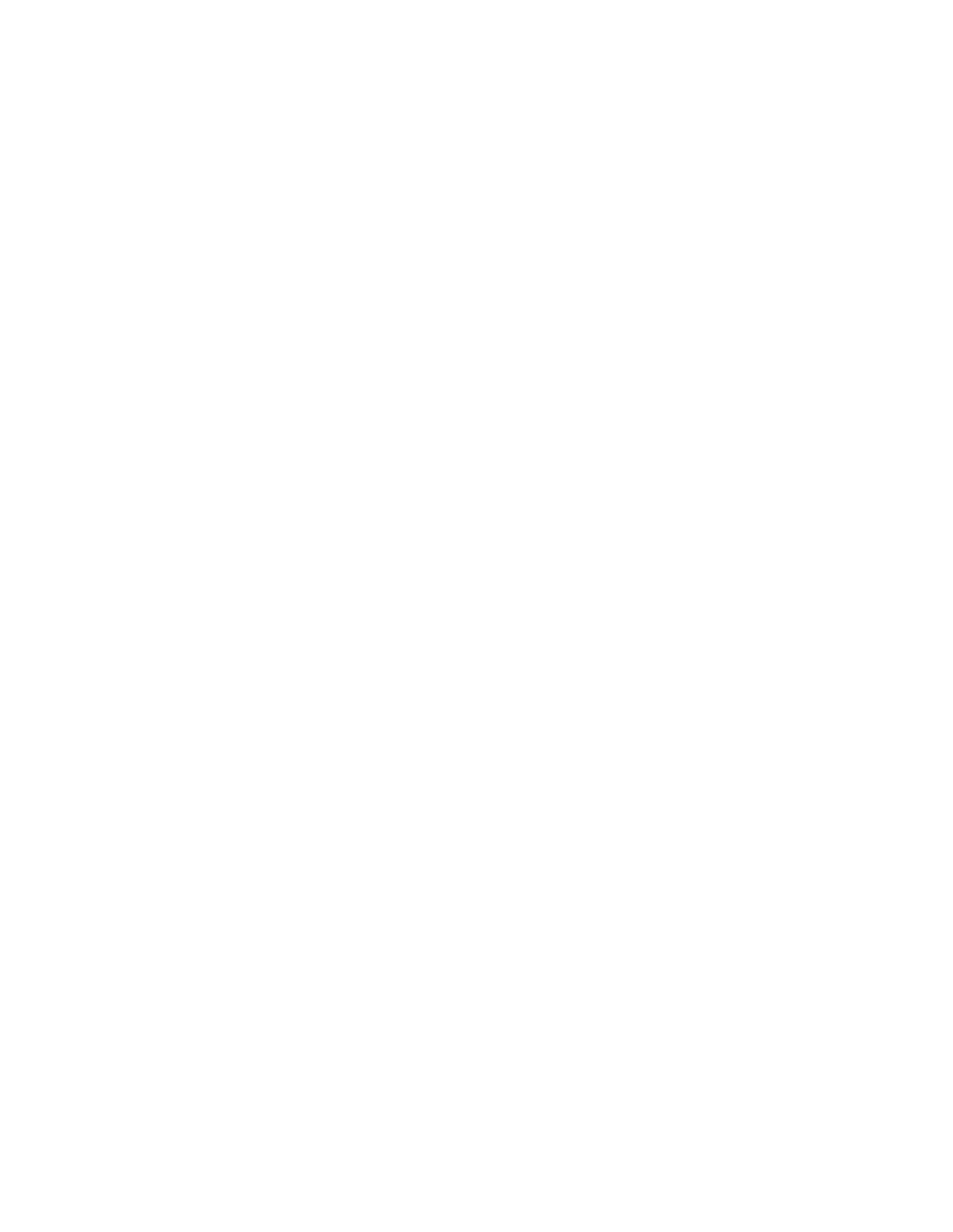# **Working Paper No. 05-15 Vertical Production and Trade Interdependence and Welfare**

Kevin X.D. Huang Federal Reserve Bank of Philadelphia and Zheng Liu Emory University

July 2005

Huang: Research Department, Federal Reserve Bank of Philadelphia, 10 Independence Mall, Philadelphia, PA 19107, USA; and CIRPÉE, Canada. Liu: Department of Economics, Emory University, Atlanta, GA 30322, USA, and CIRPÉE, Canada. We thank the audience at the 2002 Econometric Society Summer Meeting, the 2002 Society for Economic Dynamics Annual Meeting, the 2002 European Economic Association Annual Congress, the 2002 Federal Reserve System Committee Meeting on International Economics and seminar participants at George Washington University, the Federal Reserve Bank of Kansas City, and the Federal Reserve Bank of Minneapolis for helpful feedback, and Sally Burke for editorial assistance. The views expressed here are those of the authors and do not necessarily represent the views of the Federal Reserve Bank of Philadelphia or the Federal Reserve System. This paper is available free of charge at [www.philadelphiafed.org/econ/wps/index.html](http://www.philadelphiafed.org/econ/wps/index.html). A version of this paper is forthcoming in the Journal of Economic Dynamics and Control under the title: "Sellers' Local Currency Pricing or Buyers' Local Currency Pricing: Does It Matter for International Welfare Analysis?"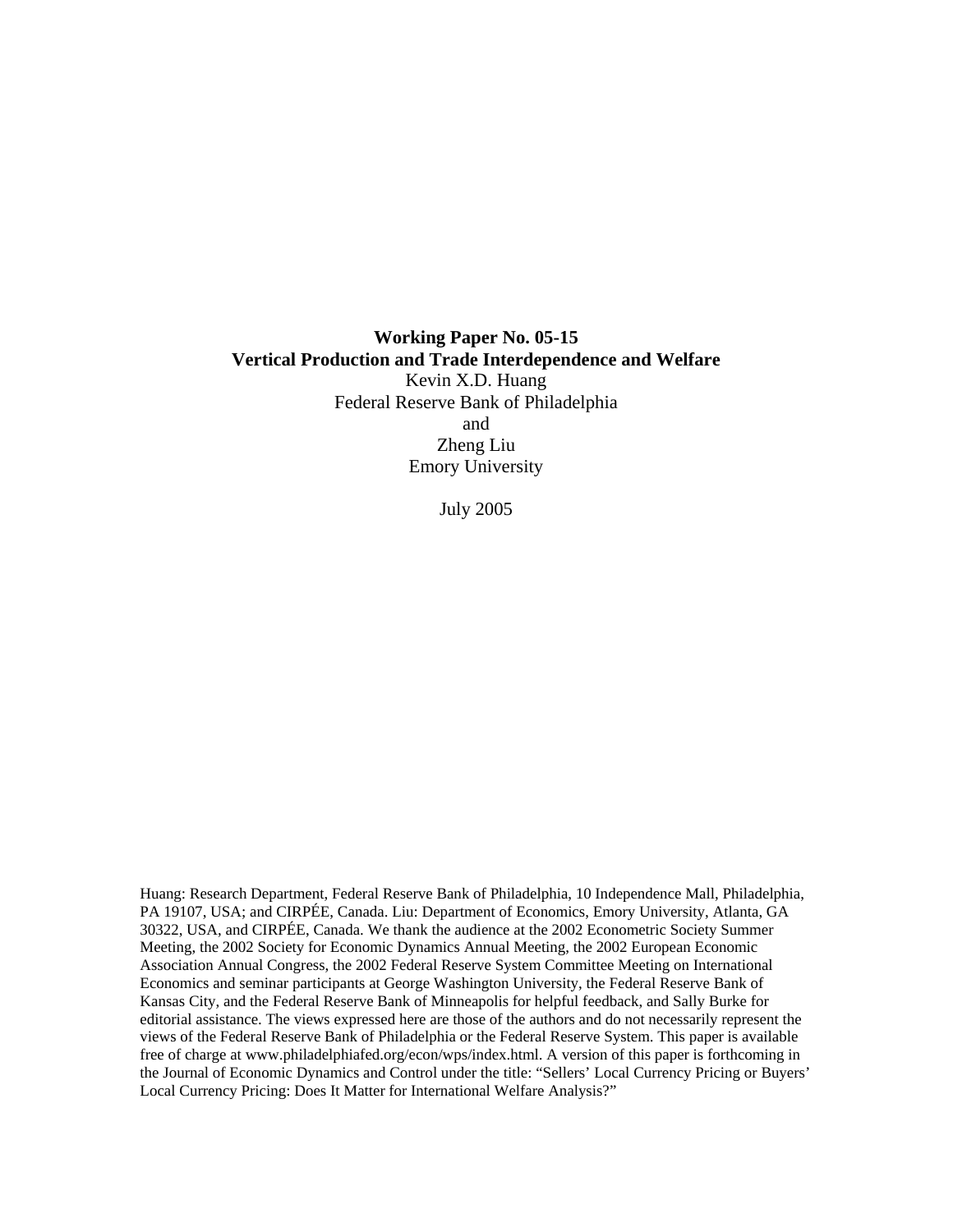### Abstract

We study international transmissions and welfare implications of monetary shocks in a twocountry world with multiple stages of production and multiple boarder-crossings of intermediate goods. This empirically relevant feature is important, as it has opposite implications for two external spillover effects of a unilateral monetary expansion. If all production and trade are assumed to occur in a single stage, the conflict-of-interest terms-of-trade effect tends to dominate the common-interest efficiency-improvement effect for reasonable parameter values, so that the international welfare effects would depend in general on the underlying assumptions about the currencies of price setting. The stretch of production and trade across multiple stages of processing magnifies the efficiency-improvement effect and dampens the terms-of-trade effect. Thus, a monetary expansion can be mutually beneficial regardless of its source or the pricing assumptions.

#### JEL classification: E32, F31, F41

Key Words: Vertical production and trade; Monopolistic competition; Terms of trade; Welfare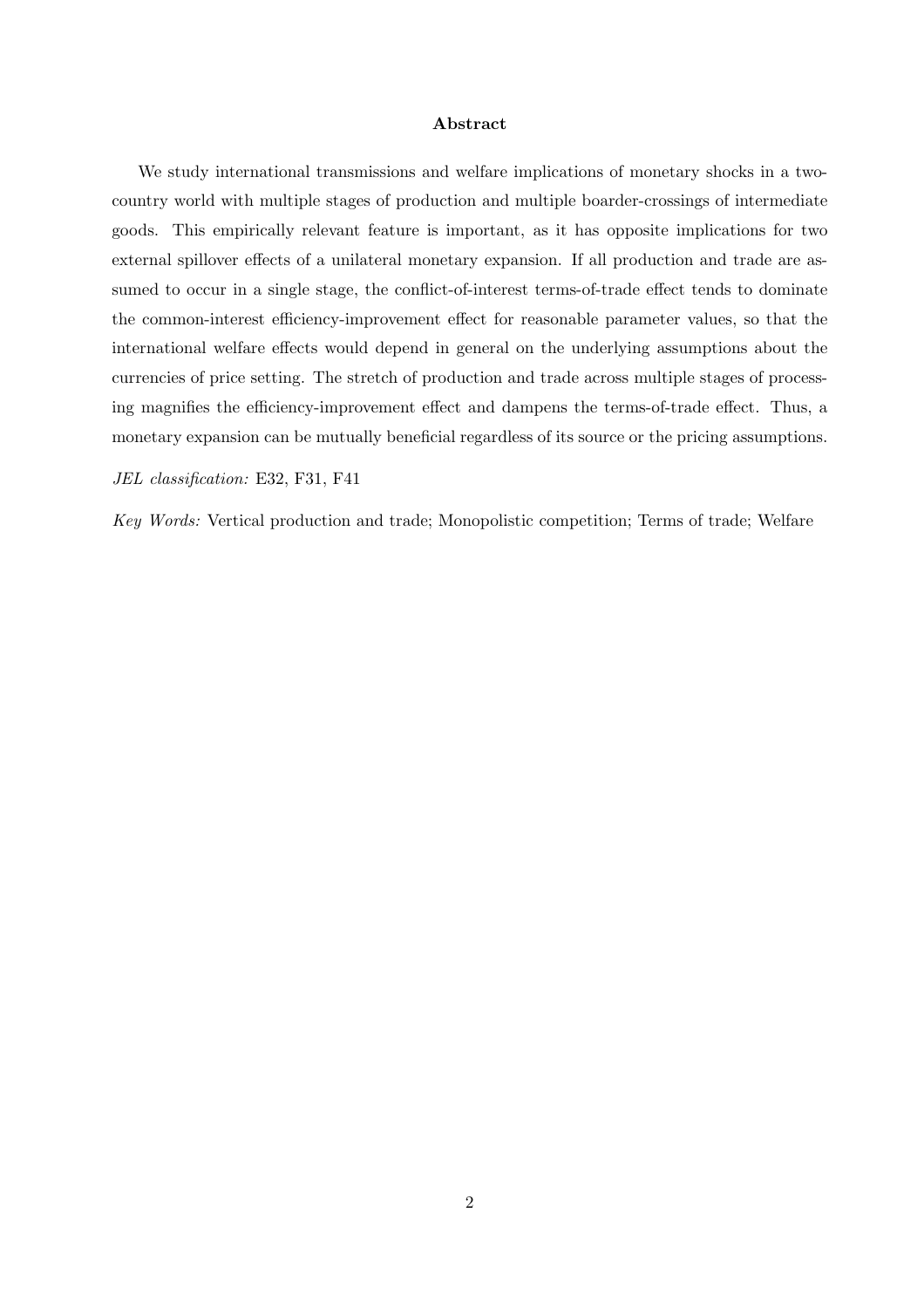# 1. Introduction

Over the past several decades, nations have become substantially more interdependent through an increased global interconnectedness along a vertical production and trading chain stretching across many stages of processing, involving goods that cross borders multiple times. Feenstra (1998), Hummels, Rapoport, and Yi (1998), Hummels, Ishii, and Yi (2001), and Yi (2003) analyze this evolving nature of global production and trade, and argue that it may help understand many of the phenomena observed in the past fifty years. For instance, Yi (2003) demonstrates that the multiple border-crossings of goods embodied in a global production and trading chain is a key to unlocking the mysteries of the large rise in world trade over the past half century and, in particular, the non-linear pattern in this rise. Huang and Liu (2000, 2004b) show that incorporating a vertical production and trading chain featuring multiple border crossings of intermediate goods into a full-fledged DSGE model introduces a powerful transmission mechanism of shocks that may help explain the quantity anomaly documented in the international business cycle literature through reproducing some of the key stylized facts concerning cross-country business cycle correlations.<sup>1</sup>

The present paper seeks to explore the implications of this risen global production and trade interdependence for the welfare consequence of international monetary policy transmission, an issue that has long concerned economists and policymakers. Traditionally, the issue was analyzed in the classical Mundell-Fleming-Dornbusch framework. The new open economy macroeconomics (NOEM) literature recently developed by Obstfeld and Rogoff (1995) and others emphasizes the relevance of monopolistic distortions and nominal rigidities with local currency pricing, which provides a micro-founded theoretical apparatus that is apt at carrying out the welfare analysis in international macroeconomics.<sup>2</sup> A domestic monetary expansion in these models typically has two external spillover effects arising from international trade linkages for goods and assets: an "aggregate-demand externality" and a "terms-of-trade externality." On the one hand, it alleviates monopolistic distortions and thus raises output and employment to more efficient levels for both the source (home) country and its trade partner (foreign). On the other hand, it affects terms of trade in favor of one country against the other depending on currencies of price setting: the foreign's terms of trade improve if prices are set in sellers' local currency unit (SLCP), but worsen

<sup>&</sup>lt;sup>1</sup>The relevance of focusing on production and trade in intermediate goods has also been suggested by Obstfeld (2001, 2002), McCallum and Nelson (2000), Burstein, Eichenbaum, and Rebelo (2003), and Corsetti and Dedola (2003). Yet, in these models, the imported intermediate goods cross border only once. In particular, the latter two feature a non-traded distribution services sector which helps generate incomplete exchange-rate pass-through. As we will show below, our model that features multiple border crossings of intermediate goods can generate incomplete exchange rate pass-through and dampened fluctuations in the terms of trade even if all produced goods are traded.

<sup>2</sup>See, for example, Obstfeld (2001) for a survey of the postwar analytical thinking on the welfare analysis in international macroeconomics and an assessment of the influence of Mundell and Fleming's work on the recent progress in NOEM. See also Lane (2001).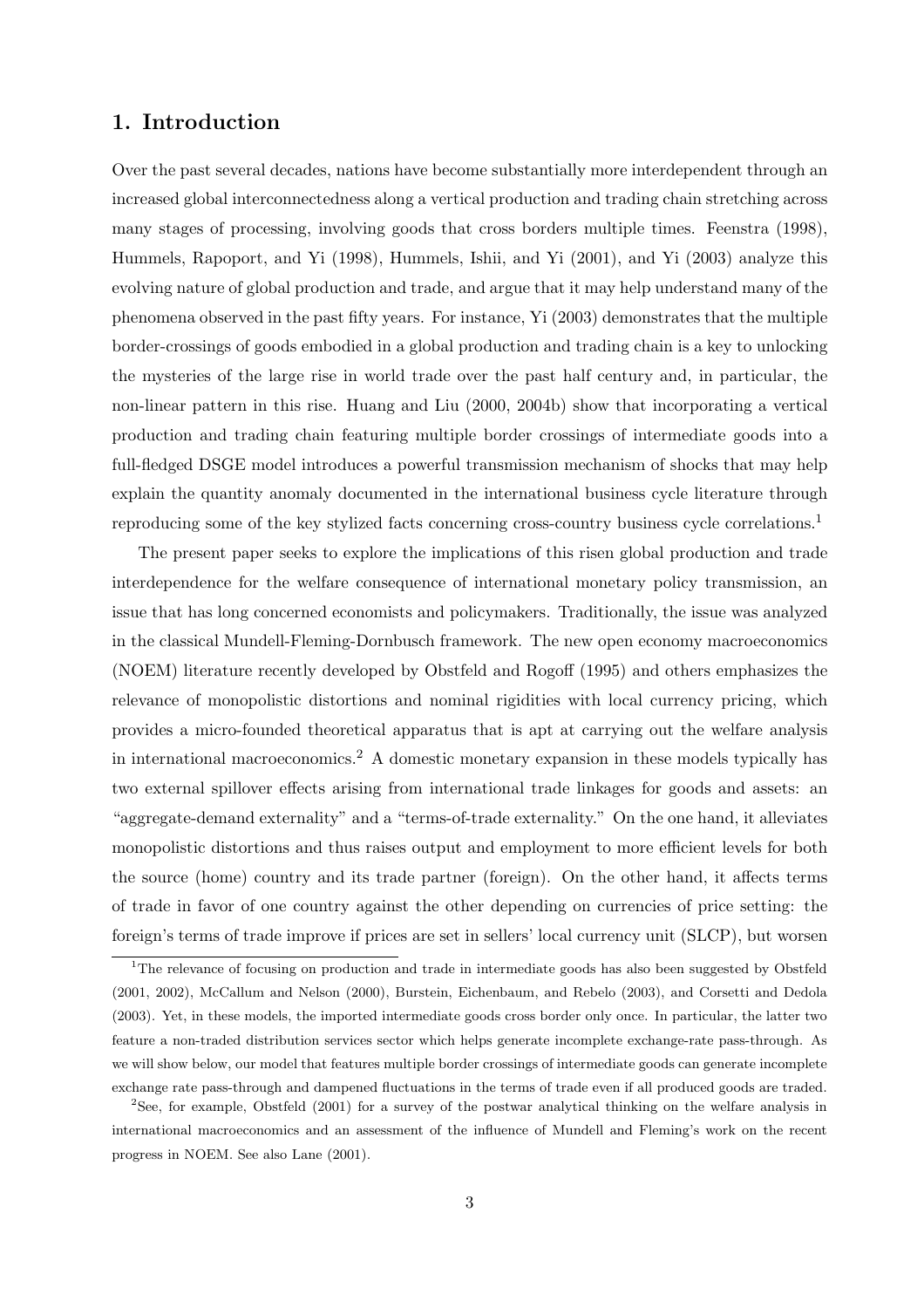if prices are set in buyers' local currency unit (BLCP). Thus, while the efficiency-improvement effect tends to make both countries better off, the terms-of-trade effect tends to make one country better off but the other country worse off.

An important lesson from the NOEM literature, where all production of and trade in goods occur in one stage, is that the conflict-of-interest terms-of-trade effect tends to dominate the common-interest efficiency-improvement effect for many reasonable parameter values, under either SLCP or BLCP.<sup>3</sup> This gives rise to varying welfare results dependent of the underlying assumption on the currencies of price setting.<sup>4</sup>

The main finding of the current paper is that the multiple border-crossings of goods embedded in a vertical production and trading chain, as is modeled in a full-fledged DSGE framework here, magnifies the common-interest efficiency-improvement effect and dampens the conflict-ofinterest terms-of-trade effect. As a consequence, a monetary expansion can be mutually beneficial regardless of its source, parameter values, or the pricing assumption.

The basic intuition for the above result is that the increased global production and trade interdependence in the form of a vertical production and trading chain makes the world economy substantially behave as a closed one, whereas the only first-order welfare effects of international monetary policy transmission are the ones associated with efficiency losses due to monopoly power, and whereas the terms-of-trade effects become only of secondary importance. To understand this intuition, note that, on the one hand, with monopolistic distortions at each stage of processing, there is a larger degree of production inefficiency to be improved upon along a longer processing chain, where this greater potential in efficiency gain is materialized as upstream goods cross borders downstream many times, multiplying the efficiency gain at each stage.<sup>5</sup> On the other hand, the multiple border-crossings of goods also reduce the effective degree of market segmentation and increase the degree of effective competition between home and foreign producers, making the terms-of-trade effects muted. This happens since, given staggered price contracts at each stage of processing, material costs and thus marginal costs rise less in the home currency unit and (due to home currency devaluation) fall more in the foreign currency unit at a more advanced processing stage, inducing producers at a later processing stage to raise their prices set in the home currency unit by less and to lower their prices set in the foreign currency unit by more. With a greater number of processing stages, the rise in the home price level becomes more sluggish and the fall in the foreign price level becomes more pronounced, regardless of whether prices are set in sellers' or

<sup>3</sup>See Corsetti and Pesenti (2001) and Betts and Devereux (2000), respectively, among others.

<sup>&</sup>lt;sup>4</sup>The real world features both SLCP and BLCP behaviors. See, for example, Obstfeld and Rogoff (2000) and Goldberg and Knetter (1997).

 $5$ As we will show below, the total markup distortion substantiated in the vertical production and trading chain is not a simple sum but a compounded multiplicative of the markup distortions at different stages of processing.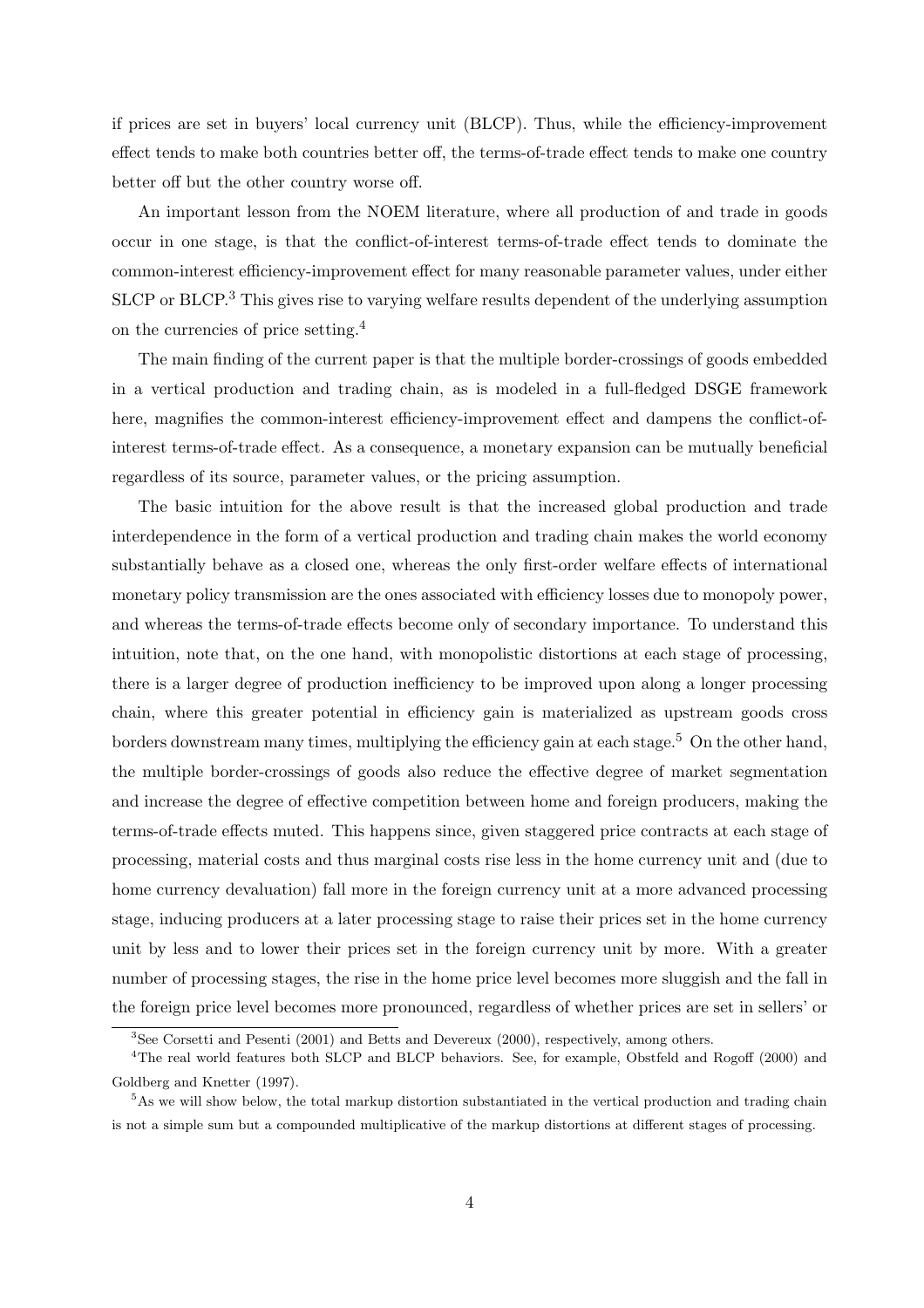buyers' local currency unit. In consequence, real aggregate demand and consumption rise along with production by more in each country.

The pattern in price adjustments across different stages of production and trade described above also introduces a factor substitution effect, which is relevant for welfare since to produce more consumption goods requires more labor along with more material inputs. As production and trade move from less to more advanced processing stages, the pattern in the price adjustments across stages makes material inputs increasingly cheaper than labor services, creating stronger incentives for producers to substitute materials for labor. As a consequence, aggregate employment would not rise monotonically with the number of processing stages. With a larger number of processing stages, relatively more goods would be used in producing goods while the termsof-trade effect becomes relatively less important, and households can enjoy more consumption without necessarily working harder, which is welfare improving for both countries.

The rest of the paper is organized as follows. Section 2 sets up the model. Section 3 describes the welfare measure and experiment. Section 4 illustrates varying welfare results in a degenerate version of our model with a single stage of production and trade. Section 5 presents the main results in the model with multiple stages of production and trade. Section 6 concludes. We focus on explaining intuitions in the main text and relegate analytical results and derivations or proofs to the Appendix.

### 2. A Model with Multiple Stages of Production and Trade

Consider a discrete-time, two-country world economy, with a home country and a foreign country. Each country is populated by an infinitely-lived representative household. Each household derives utility from consumption of finished goods, real money balances, and leisure. Production of consumption goods in each country needs to go through  $N \geq 1$  stages of processing. In particular, production of finished goods requires labor supplied by domestic households and intermediate inputs supplied by domestic and foreign producers. Production of intermediate goods requires labor and less processed intermediate inputs supplied by domestic and foreign firms, and so on. Production of raw materials requires only domestic labor input. At each processing stage, there is a continuum of firms indexed in the interval  $[0, 1]$ , each producing a differentiated good. Labor market is perfectly competitive and goods markets are monopolistically competitive. Firms at each processing stage set prices in a staggered fashion in the spirit of Taylor (1980).<sup>6</sup> While all goods are tradable, labor is immobile across countries. The households have access to a complete set of

<sup>&</sup>lt;sup>6</sup>We assume staggered price contracts rather than the standard (and simpler) predetermined prices since, as we show below, the propagation mechanism of the model with multiple stages of production and trade relies on unsynchronized price setting at least among firms at some processing stages.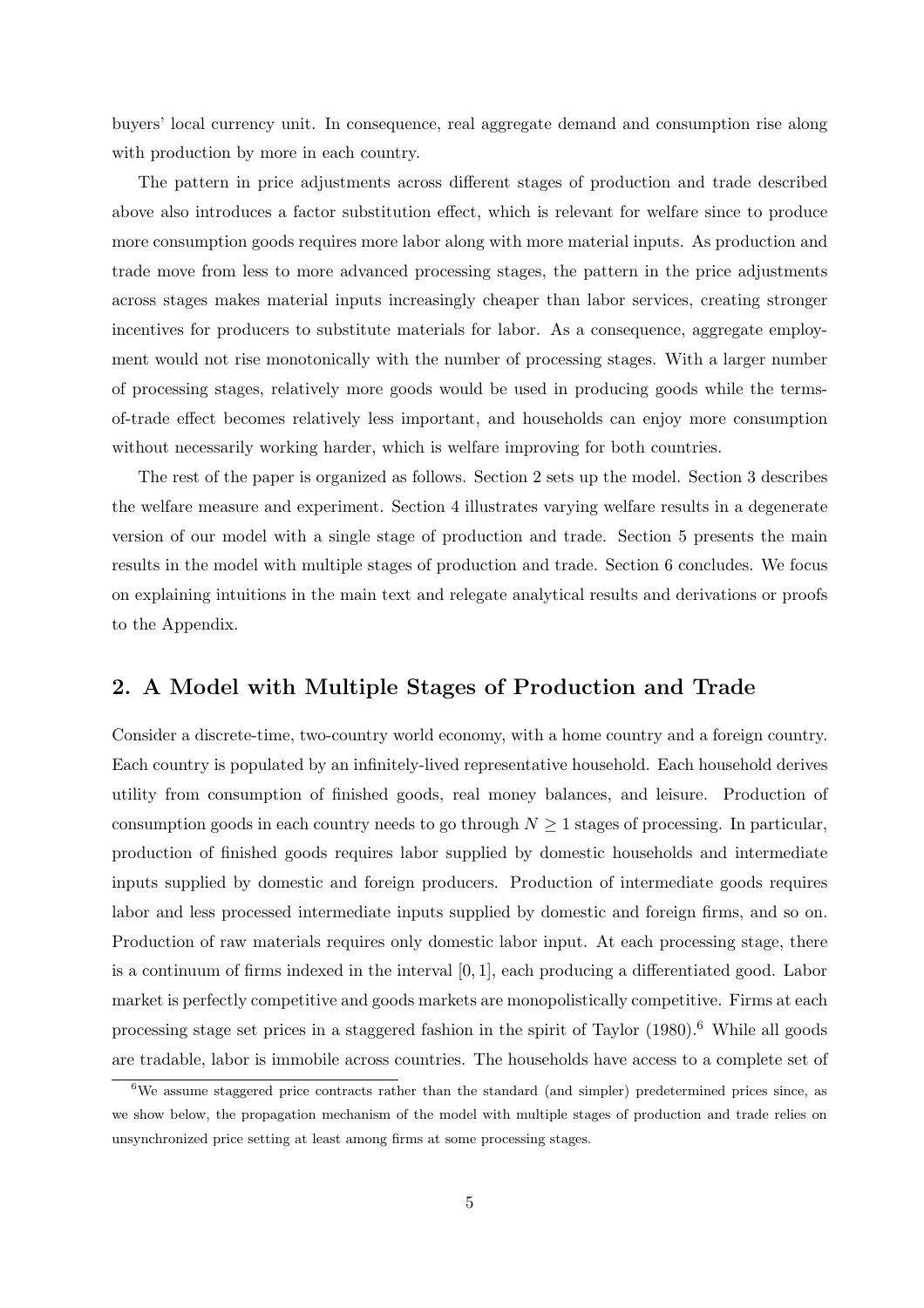state-contingent nominal bonds denominated in the home currency unit.<sup>7</sup> Figure 1 illustrates the production and trading structure of this world economy.

#### 2.1. Preferences and technologies

We focus on presenting the economic environment in the home country. The representative household in the home country has a utility function

$$
\mathcal{E}\sum_{t=0}^{\infty}\beta^{t}\left[\ln C_{t}+\Psi\ln\left(\frac{M_{t}}{\bar{P}_{Nt}}\right)-\kappa L_{t}\right],\tag{1}
$$

where  $C_t$  denotes consumption,  $M_t/\bar{P}_{Nt}$  denotes real money balances,  $L_t$  denotes labor supply,  $\beta \in (0, 1)$  is a subjective discount factor, and E is an expectation operator. Note that the linearity of the period utility function in labor hours is a consequence of aggregation when labor is assumed to be indivisible and such a utility function is consistent with any labor supply elasticity at the individual level.

The household faces a sequence of budget constraints

$$
\bar{P}_{Nt}C_t + \mathcal{E}_t D_{t,t+1}B_{t+1} + M_t \le W_t L_t + \Pi_t + B_t + M_{t-1} + T_t, \tag{2}
$$

where  $B_{t+1}$  is a state-contingent bond,  $D_{t,t+1}$  is the price of the bond,  $W_t$  is the nominal wage rate, and  $T_t$  is a lump-sum transfer from the domestic government.

The consumption good is a composite of final goods produced at stage N by domestic as well as foreign producers. The consumption basket is given by

$$
C_t = \left[ \gamma^{\frac{1}{\eta}} \bar{Y}_{NHt}^{\frac{\eta-1}{\eta}} + (1 - \gamma)^{\frac{1}{\eta}} \bar{Y}_{NFt}^{\frac{\eta-1}{\eta}} \right]^{\frac{\eta}{\eta-1}}, \tag{3}
$$

where  $\bar{Y}_{NH} = \left(\int_0^1$  $\int_0^1 Y_{NH}(i)^{\theta-1 \over \theta-d} \, d{\hat{n}} \bigg]^{ \theta \over \theta-1}$  denotes a composite of domestically produced final goods and  $\bar{Y}_{NF} = \left(\int_0^1$  $\int_0^1 Y_F(i)^{\frac{\theta-1}{\theta}} di$  is a composite of imported final goods. The parameter  $\theta$  measures the elasticity of substitution between differentiated goods produced within a country; while  $\eta$ is the elasticity of substitution between goods produced in different countries. Given  $\theta$  and  $\eta$ , the parameter  $1 - \gamma$  determines the steady-state ratio of imports to domestic output. To ensure existence of equilibrium under monopolistic competition, we assume that  $\theta > 1$ .

The household maximizes utility subject to (2)-(3) and a borrowing constraint  $B_t \geq -\bar{B}$  for some large positive number  $\bar{B}$ , for each  $t \geq 0$ , with initial conditions  $M_{-1}$  and  $B_0$  given. From the first order conditions, we obtain demand functions for a type  $i$  finished good produced in the two countries: .<br> $\overline{r}$ 

$$
Y_{NHt}^d(i) = \gamma \left[ \frac{P_{NHt}(i)}{\bar{P}_{NHt}} \right]^{-\theta} \left[ \frac{\bar{P}_{NHt}}{\bar{P}_{Nt}} \right]^{-\eta} C_t, \tag{4}
$$

<sup>&</sup>lt;sup>7</sup>This implies that monetary shocks have no permanent effect on current account balances, which helps simplify the welfare analysis. See, also, Devereux and Engel (1998, 1999) and Chari, Kehoe, and McGrattan (2002).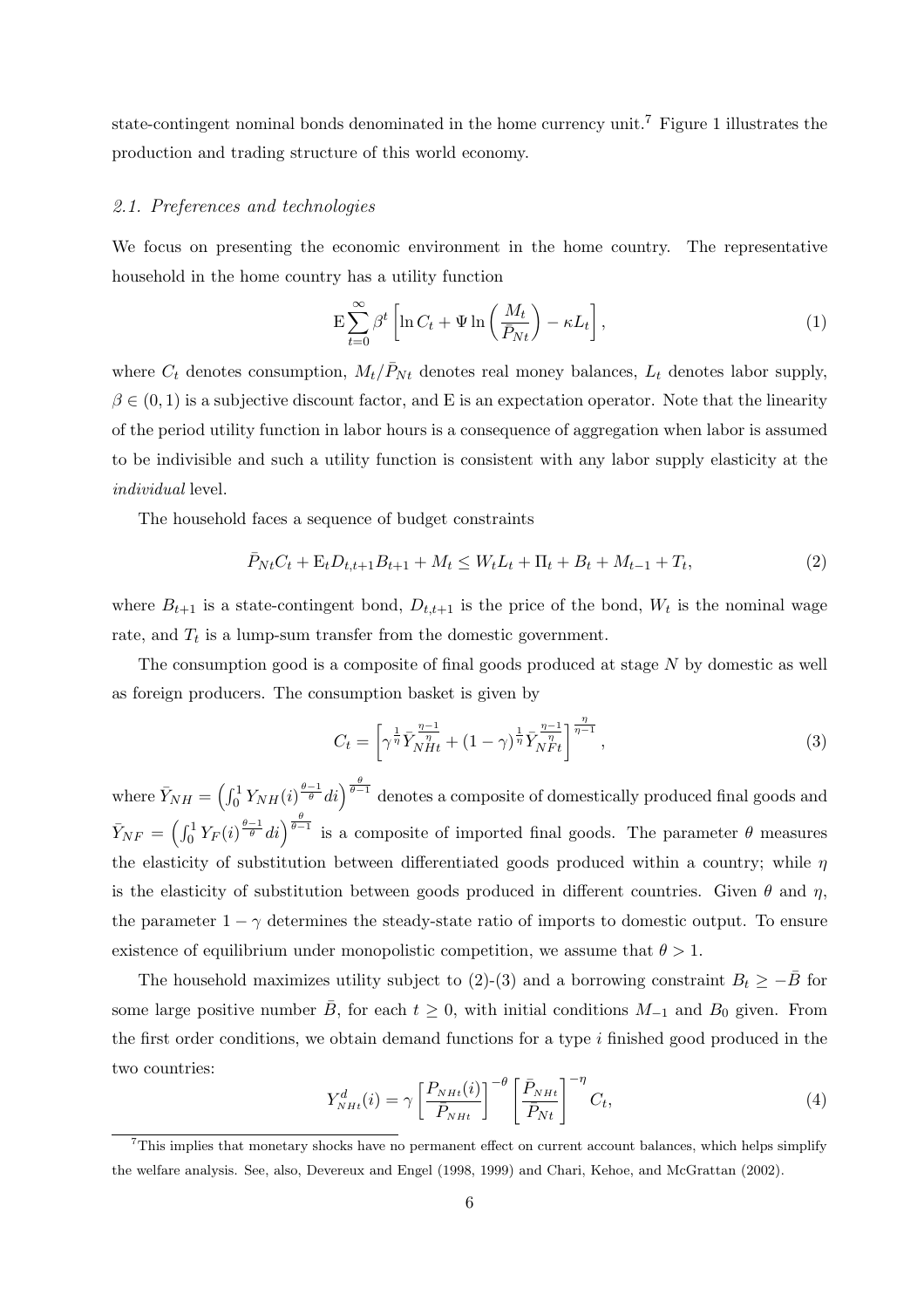$$
Y_{NFt}^{d}(i) = (1 - \gamma) \left[ \frac{P_{NFt}(i)}{\bar{P}_{NFt}} \right]^{-\theta} \left[ \frac{\bar{P}_{NFt}}{\bar{P}_{Nt}} \right]^{-\eta} C_t, \tag{5}
$$

where  $\bar{P}_{NH} = \left(\int_0^1$  $\int_0^1 P_{NH}(i)^{1-\theta}di\bigg)^{\frac{1}{1-\theta}}$  is a price index of stage-N goods produced and used in the home country, and  $\bar{P}_{NF} = \int_0^1$  $\int_0^1 P_{NF}(i)^{1-\theta} di \bigg)^{\frac{1}{1-\theta}}$  a price index of stage-N goods made in the foreign country and sold to the home country. The overall price level in the home country is an average of the two, that is,

$$
\bar{P}_{Nt} = \left[ \gamma \bar{P}_{NHt}^{1-\eta} + (1-\gamma) \bar{P}_{NFt}^{1-\eta} \right]^{\frac{1}{1-\eta}}.
$$
\n(6)

To produce a final good requires primary factors (i.e., labor in this model) and intermediate goods produced at stage  $N-1$  (by domestic as well as foreign producers); to produce a stage- $(N-1)$  intermediate good requires primary factors and less-processed intermediate goods produced at stage  $N-2$ ; and so on. In general, the production function for a firm  $i \in [0,1]$  at stage  $n \in \{2, \ldots, N\}$  is given by

$$
Y_{nt}(i) = \bar{Y}_{n-1,t}(i)^{\phi} L_{nt}(i)^{1-\phi},\tag{7}
$$

where  $L_n(i)$  is the labor input and  $\bar{Y}_{n-1}(i) = \left[ \gamma^{\frac{1}{\eta}} \bar{Y}_{n-1,H}^{\frac{\eta-1}{\eta}} + (1-\gamma)^{\frac{1}{\eta}} \bar{Y}_{n-1,H}^{\frac{\eta-1}{\eta}} \right]$  $\left[\frac{\eta-1}{\eta}\right]$   $\left[\frac{\eta}{\eta-1}\right]$  $\frac{1}{\eta-1}$  is the intermediate input supplied by firms at stage  $n-1$ , consisting of home produced goods  $\bar{Y}_{n-1,H}$  =  $\lceil r^1 \rceil$  $\sum_{0}^{1} Y_{n-1,H}(i) \frac{\theta-1}{\theta} di \Big|_0^{\theta-1}$  and imported goods  $\bar{Y}_{n-1,F} = \left[ \int_0^1$  $\int_0^1 Y_{n-1,F}(i)^{\theta-1} d\tilde{i} \, d\tilde{j}^{\theta-1}$ . The output is either sold in the home market or exported to the foreign market so that  $Y_n(i) = Y_{nH}(i) + Y_{nH}^*(i)$ . The production of raw materials at stage  $n = 1$  requires only labor input, with a linear production function given by  $Y_1(i) = L_1(i)$ , where the output is either sold to the home market or exported so that  $Y_1(i) = Y_{1H}(i) + Y_{1H}^*(i)$ .

#### 2.2. Optimal price-setting rules

Firms are monopolistic competitors in output markets and price-takers in input markets. In each period, a fraction 1/2 of home producers at a given stage  $n \in \{1, \dots, N\}$  can adjust prices. Once a new price is set, it remains in effect for 2 periods. We sort the indices of firms at each stage so that those indexed by  $i \in [0, 1/2]$  set prices in even periods of time and those indexed by  $i \in (1/2, 1]$  set prices in odd periods.<sup>8</sup>

We consider the welfare implications of our model under two alternative pricing policies. In one scenario, prices are rigid in sellers' local currency, so that changes in nominal exchange rate would be completely passed through; in the other scenario, prices are rigid in buyers' local currency, and exchange rate pass-through might be incomplete.

<sup>&</sup>lt;sup>8</sup>We restrict our attention to two periods of price-setting contracts to keep analytical tractability in our analysis below. Allowing for price contracts to last for more than two periods does not alter the qualitative transmission mechanism embodied in the vertical production and trading chain.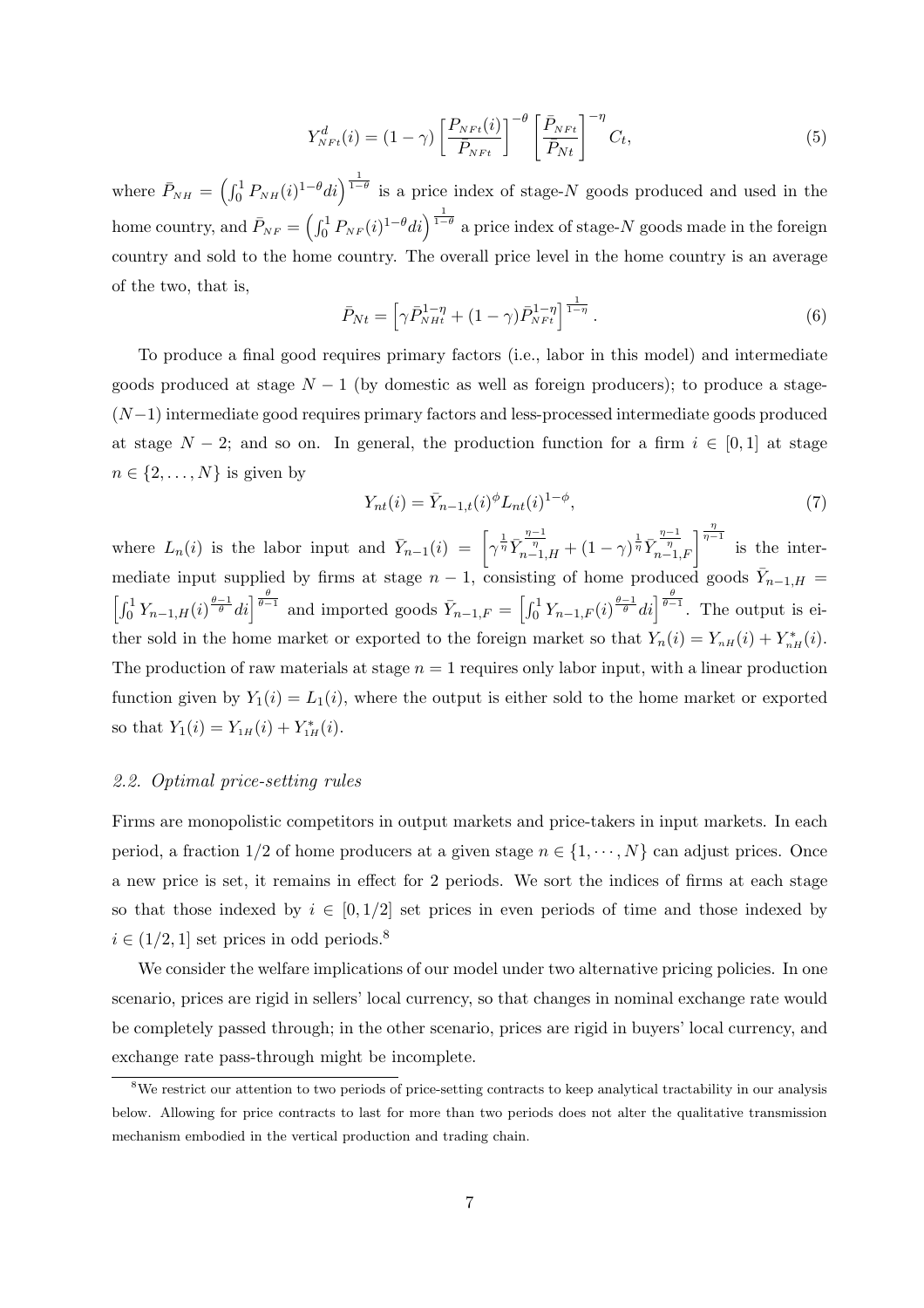#### 2.2.1. Sellers' local currency pricing

We now derive the optimal pricing decisions when prices are set in sellers' local currency. In this case, the law of one price (LOOP) holds not only for each individual type of goods, but also for the composite goods produced at each stage. Denote by  $\mathcal{E}_t$  the nominal exchange rate (measured by home currency units per unit of foreign currency). Then the LOOP implies that

$$
\bar{P}_{nHt} = \mathcal{E}_t \bar{P}_{nHt}^*, \quad \bar{P}_{nFt} = \mathcal{E}_t \bar{P}_{nFt}^*, \tag{8}
$$

for all  $n \in \{1, \ldots, N\}$ , where  $\bar{P}_{nHt}$  and  $\bar{P}_{nFt}$  denote the home price indices of goods produced by home firms and by foreign firms, respectively, and  $\bar{P}_{nHt}^*$  and  $\bar{P}_{nFt}^*$  are the corresponding foreign price indices. It is worth noting that, since home goods and foreign goods are imperfect substitutes, the purchasing power parity in general fails to hold, that is,  $\bar{P}_{nt} \neq \mathcal{E}_t \bar{P}_{nt}^*$  unless  $\gamma = 1/2$ , in which case, there is no steady-state home-bias.

If a home firm  $i \in [0,1]$  at stage  $n \in \{1,\ldots,N\}$  can set a new price, it chooses a price  $P_{nHt}(i)$ to maximize the profit

$$
E_t \sum_{\tau=t}^{t+1} D_{t,\tau} [P_{nHt}(i) - V_{n\tau}(i)] Y_{n\tau}^d(i), \tag{9}
$$

taking the unit cost function  $V_{n\tau}(i)$  and the demand function  $Y_{n\tau}^d(i) = Y_{nH\tau}^d(i) + Y_{nH\tau}^{*d}(i)$  as given.

The unit cost for a firm at stage 1 is simply the nominal wage rate since labor is the only input at that stage. That is,

$$
V_1(t) \equiv V_1(i, t) = W(t).
$$
\n(10)

The unit cost for a firm at stage  $n \geq 2$  is derived from minimizing the cost  $\bar{P}_{n-1}\bar{Y}_{n-1} + WL_n$ subject to the production function (7), and is given by

$$
V_n(t) \equiv V_n(i, t) = \tilde{\phi}\bar{P}_{n-1}(t)^{\phi}W(t)^{1-\phi},
$$
\n(11)

where  $\tilde{\phi} = \phi^{-\phi}(1-\phi)^{-(1-\phi)}$  is a constant and  $\bar{P}_{n-1}(s^t)$  is the price index of all goods produced at stage  $n - 1$ . In particular, the price index of stage-n goods is given by

$$
\bar{P}_{nt} = \left[ \gamma \bar{P}_{nHt}^{1-\eta} + (1-\gamma) \bar{P}_{nFt}^{1-\eta} \right]^{\frac{1}{1-\eta}}, \qquad (12)
$$

where  $\bar{P}_{nH} = \left[\int_0^1$  $\int_0^1 P_{nH}(i)^{1-\theta}di\Big]^{1-\theta}$  and  $\bar{P}_{nF} = \int_0^1 f_0$  $\int_0^1 P_{nF}(i)^{1-\theta}di\Big]^{1-\theta}$  are the price indices of home goods and of imported goods, respectively.

The demand schedules resulting from cost-minimization are given by

$$
Y_{nHt}^d(i) = \gamma \left(\frac{P_{nHt}(i)}{\bar{P}_{nHt}}\right)^{-\theta} \left(\frac{\bar{P}_{nHt}}{\bar{P}_{nt}}\right)^{-\eta} \left(\frac{\phi}{1-\phi}\right)^{1-\phi} \left(\frac{W_t}{\bar{P}_{nt}}\right)^{1-\phi} \int_0^1 Y_{n+1,t}(j)dj,\tag{13}
$$

$$
Y_{nFt}^d(i) = (1 - \gamma) \left(\frac{P_{nFt}(i)}{\bar{P}_{nFt}}\right)^{-\theta} \left(\frac{\bar{P}_{nFt}}{\bar{P}_{nt}}\right)^{-\eta} \left(\frac{\phi}{1 - \phi}\right)^{1 - \phi} \left(\frac{W_t}{\bar{P}_{nt}}\right)^{1 - \phi} \int_0^1 Y_{n+1,t}(j)dj, \qquad (14)
$$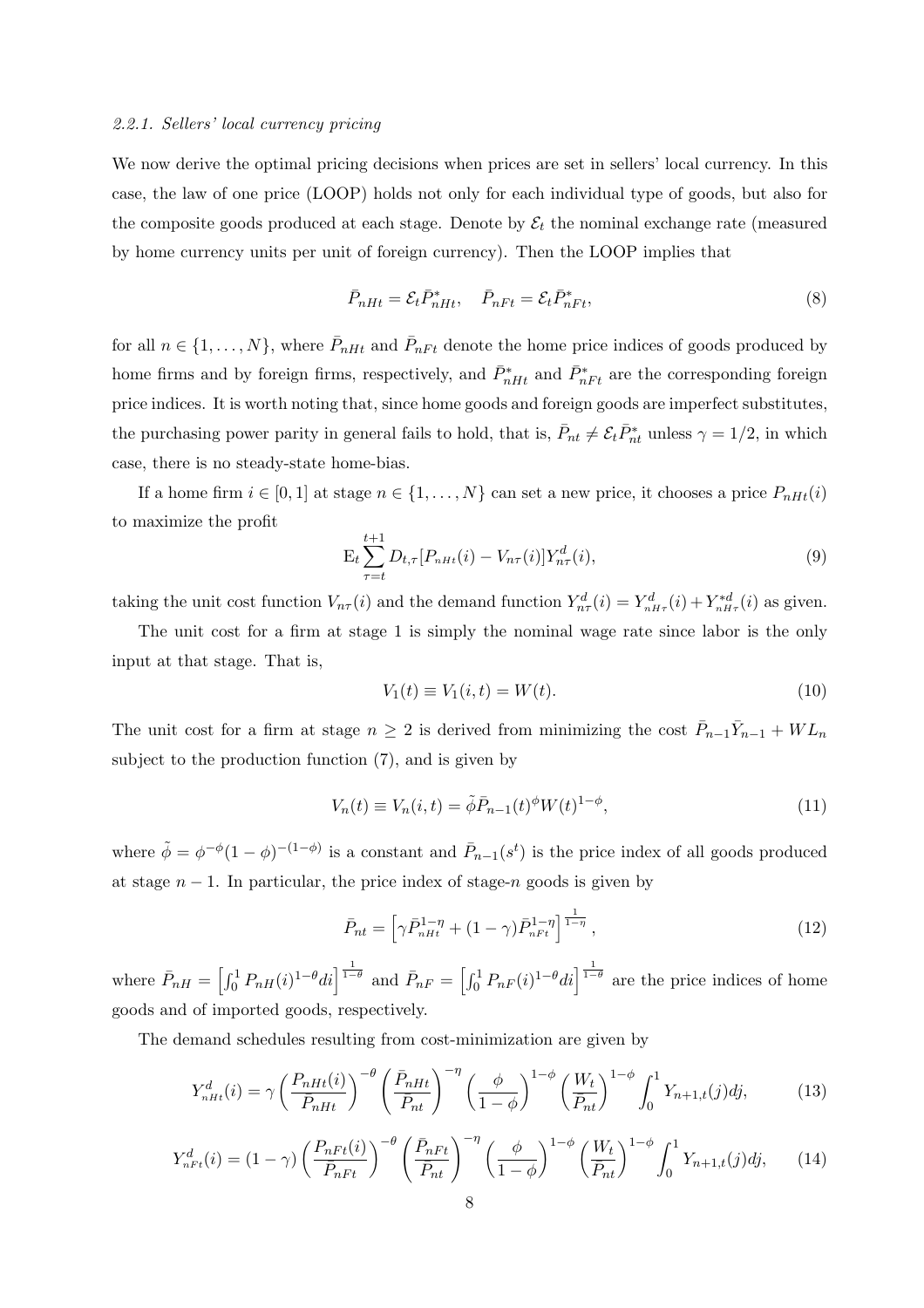where  $n \in \{1, \dots, N-1\}$ . Equation (13) says that the demand for a type i good produced at stage  $n$  will be higher if its price relative to the price index of all such goods is lower, if the price index of these goods relative to the overall price index of stage-n goods is lower, or if the cost of materials relative to the cost of labor is lower. The demand function in (14) can be similarly interpreted.

The solution to firm i's profit maximization problem gives the optimal price setting rules

$$
P_{nHt}(i) = \frac{\theta}{\theta - 1} \frac{\mathcal{E}_t \sum_{\tau=t}^{t+1} D_{t,\tau} V_{n\tau} Y_{n\tau}^d(i)}{\mathcal{E}_t \sum_{\tau=t}^{t+1} D_{t,\tau} Y_{n\tau}^d(i)},
$$
(15)

where  $n \in \{1, \ldots, N\}$ . The pricing rule in (15) says that the optimal price set by a home firm is a constant markup over a weighted average of the firm's two-period expected marginal costs. The weights are normalized quantities of demand for its products in the corresponding periods. Similarly, a foreign firm who can set a new price will set its price,  $P_{nFt}^*(i)$ , as a markup over a weighted average of its current and expected future marginal costs.

### 2.2.2. Buyers' local currency pricing

We now consider the case where firms can price-discriminate markets in different countries and set prices in buyers' local currency. In this case, the law of one price in general does not hold. When a home firm i can set new prices, it chooses prices  $P_{nHt}(i)$  for its products to be sold in the home market, and  $P_{nHt}^*(i)$  for those to be exported, to maximize the present value of its expected profit in the current and the next periods, taking the demand functions in each market as given. The firm's objective function is given by

$$
E_t \sum_{\tau=t}^{t+1} D_{t,\tau} \{ [P_{nHt}(i) - V_{n\tau}(i)] Y_{nH\tau}^d(i) + [\mathcal{E}_t P_{nHt}^*(i) - V_{n\tau}(i)] Y_{nH\tau}^{*d}(i) \},
$$
\n(16)

where  $Y_{nH}^d(i)$  is the domestic demand for the firm's product given by (13), and  $Y_{nH}^{*d}(i)$  is the foreign's demand for the firm's product, given by the foreign counterpart of (14).

The resulting optimal pricing decision rules are given by

$$
P_{nHt}(i) = \frac{\theta}{\theta - 1} \frac{\mathbf{E}_t \sum_{\tau=t}^{t+1} D_{t,\tau} V_{n\tau} Y_{nH\tau}^d(i)}{\mathbf{E}_t \sum_{\tau=t}^{t+1} D_{t,\tau} Y_{nH\tau}^d(i)},
$$
(17)

$$
P_{nHt}^{*}(i) = \frac{\theta}{\theta - 1} \frac{\mathbf{E}_{t} \sum_{\tau=t}^{t+1} D_{t,\tau} V_{n\tau} Y_{nH\tau}^{*d}(i)}{\mathbf{E}_{t} \sum_{\tau=t}^{t+1} D_{t,\tau} \mathcal{E}_{\tau} Y_{nH\tau}^{*d}(i)},
$$
(18)

where  $n \in \{1, \ldots, N\}$ . The optimal pricing decisions by firms in the foreign country (i.e., the choices of  $P_{nFt}^*(i)$  and  $P_{nFt}(i)$  can be similarly derived.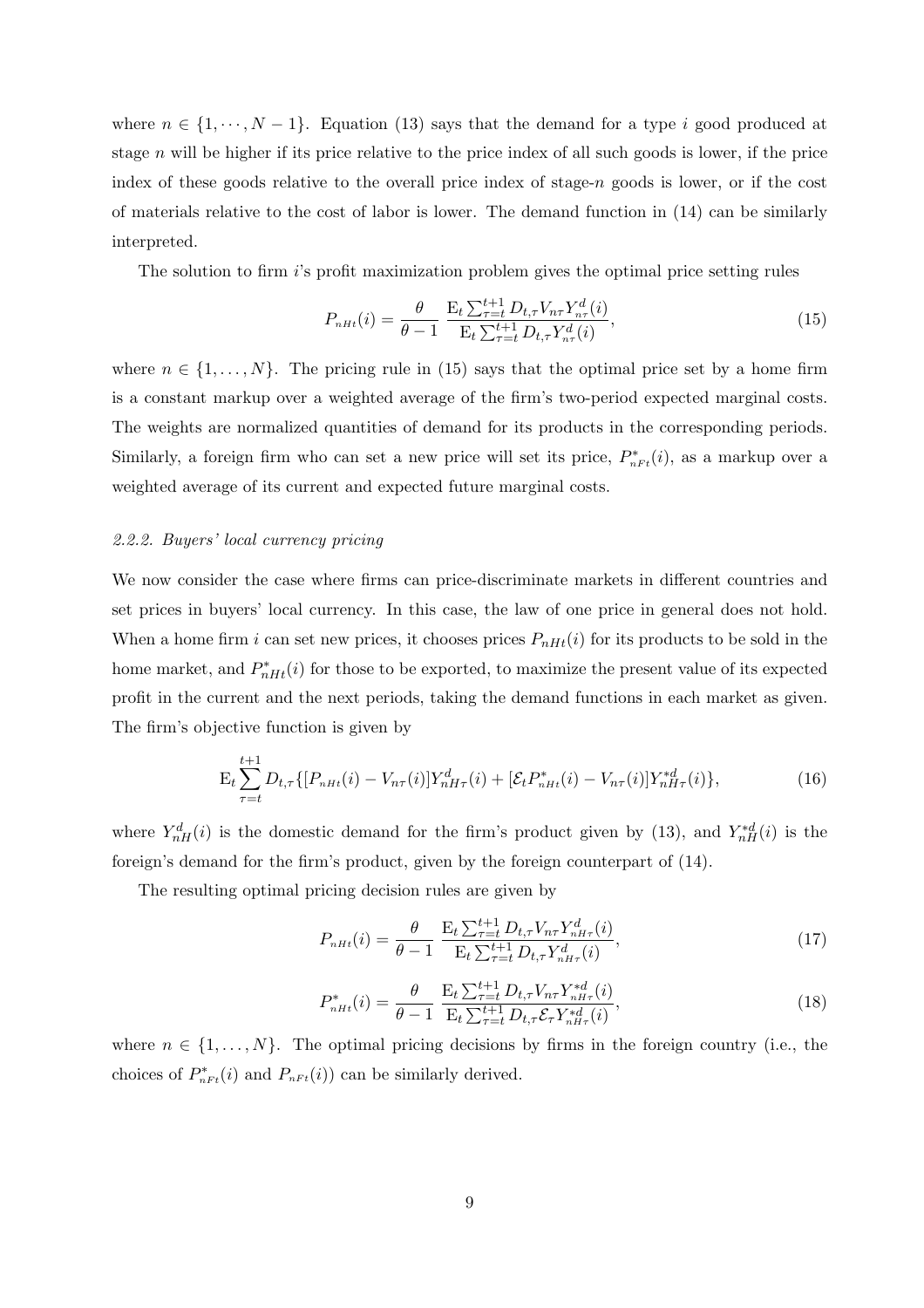#### 2.3. Monetary policy, market clearing, and equilibrium

The monetary authority in each country injects newly created money through lump-sum transfers to the representative domestic household, so that

$$
T_t = M_t - M_{t-1}, \quad T_t^* = M_t^* - M_{t-1}^*.
$$
\n
$$
(19)
$$

The stocks of money supply grow according to  $M_t = \mu_t M_{t-1}$  and  $M_t^* = \mu_t^* M_{t-1}^*$ , where the money growth rates  $\mu_t$  and  $\mu_t^*$  follow stationary stochastic processes.<sup>9</sup>

Labor market clearing requires that  $\sum_{n=1}^{N} \int_0^1 L_{nt}^d(i)di = L_t$  and  $\sum_{n=1}^{N} \int_0^1 L_{nt}^*i(i)di = L_t^*$ . Bond market clearing implies that  $B_t + B_t^* = 0$ .

An *equilibrium* for this economy is a collection of allocations and prices such that (i) taking wages and prices as given, each household's allocations solve its utility maximization problem; (ii) taking wages and all prices but its own as given, each firm's allocations and prices solve its profitmaximization problem; (iii) markets for labor, money, and bonds clear; (iv) monetary policies are as specified.

In what follows, we focus on a symmetric equilibrium in which all firms in a given price-setting cohort make identical pricing decisions. In such an equilibrium, firms are identified by the country in which they operate, the stage at which they produce, and the time at which they can change prices. Thus, from now on, we drop the individual firm index  $i$ , and denote by, for example,  $P_{nH}(t)$  the price set for the home market by a firm that operates in the home country, produces at stage  $n$ , and gets the chance to change its price at time  $t$ . We log-linearize the equilibrium conditions around a balanced-trade steady state and use lowercase letters to denote log-linearized variables. The log-linearized equilibrium conditions under sellers' local currency pricing (SLCP) and under buyers' local currency pricing (BLCP) are summarized in Tables 1 and 2, respectively.

### 3. The Nature of the Welfare Experiment

To put our welfare analysis into context, we consider a unilateral monetary expansion in the home country, under which  $m_t = 1$  and  $m_t^* = 0$  for all t. We define the welfare in a country as the present value of the life-time utility of its representative household. In the spirit of Lucas (1987), Cooley and Hansen (1989), and Betts and Devereux (2000), we use a consumption-equivalence

 $9T$ o keep in line with the literature [e.g., Obstfeld and Rogoff (1995)], we choose to focus on exogenous changes in money supply growth as a source of monetary shocks. This is not our literal interpretation of how monetary policy has actually been conducted in the United States or its trading partners. Some have argued that simple interest rate rules such as a Taylor rule can better describe the US monetary policy. In our model with perfect foresight, there is a one-to-one mapping between money growth and nominal interest rate. But it is not clear how to draw a similar mapping between exogenous money growth rule and endogenous interest rate rules. In our view, this issue in itself is important enough to deserve an investigation in another paper.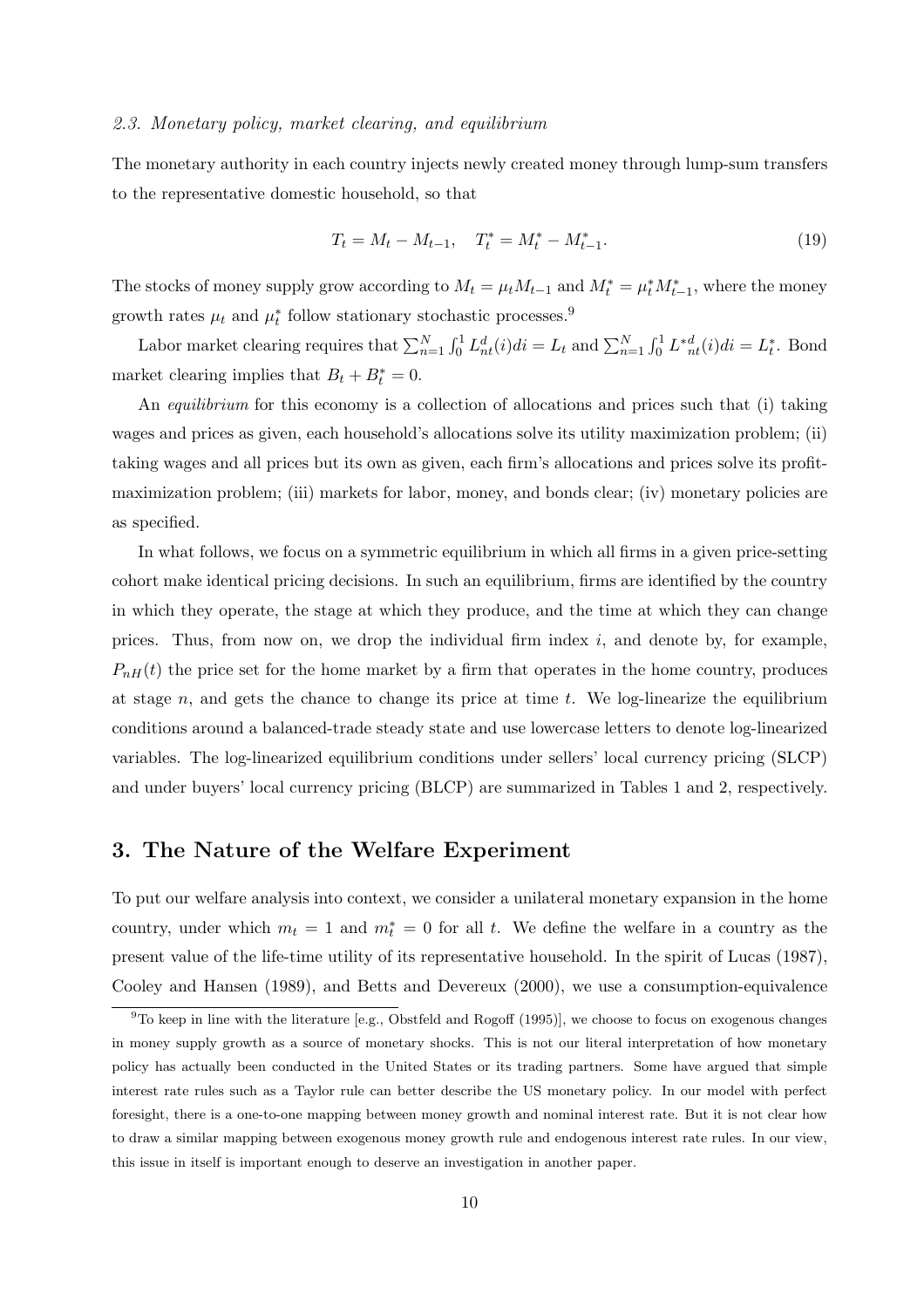measure as a welfare metric. We gauge the welfare gain in each country from the home monetary expansion by the percentage increase in its representative household's steady-state consumption that would make the household indifferent between the cases with and without the expansion. Specifically, the welfare gain in the home country is given by the percentage change in the home household's steady-state consumption,  $\Delta$ , that solves the following equation

$$
\sum_{t=0}^{\infty} \beta^t \left[ \ln(C_t) + \Psi \ln \left( \frac{M_t}{\bar{P}_{Nt}} \right) - \kappa L_t \right] = \sum_{t=0}^{\infty} \beta^t \left[ \ln(C(1+\Delta)) + \Psi \ln \left( \frac{M}{\bar{P}_N} \right) - \kappa L \right], \tag{20}
$$

where the variables with time-subscripts denote the equilibrium values in the presence of the monetary expansion, and those without the subscripts denote the corresponding steady-state values. In terms of log-linearized variables, the solution of  $\Delta$  is given by<sup>10</sup>

$$
\ln(1+\Delta) = (1-\beta) \sum_{t=0}^{\infty} \beta^t \left[ (1+\Psi)c_t - \kappa L l_t \right],\tag{21}
$$

The welfare gain in the foreign country can be similarly computed.

As we show in the Appendix (Lemma A.1), following the home monetary expansion specified above, home currency depreciates fully (i.e.,  $e_t = 1$  for all t), the nominal wage rate rises immediately in the home country but is unaffected in the foreign country (i.e.,  $w_t = 1$  and  $w_t^* = 0$  for all t), and nominal aggregate demand rises fully in the home country but remains unchanged in the foreign country (i.e.,  $\bar{p}_{Nt} + c_t = 1$  and  $\bar{p}_{Nt}^* + c_t^* = 0$ ). These results obtain regardless of how many processing stages there are or in which currency prices are rigid, since they are derived from the representative households' optimizing behaviors. Yet, the real effects of money and therefore the welfare implications of the monetary expansion do depend on the number of processing stages and the currencies of price-setting. So we examine these different cases in sequel.

### 4. Single-Stage Production and Trade: A Benchmark Case

This section illustrates the international monetary policy transmission mechanism in a benchmark case of our model with a single stage of production and trade. We show that the international welfare effects of the unilateral monetary expansion depend in general on the choice of the currency at which price contracts are set. Since this benchmark case model with a single stage of processing is familiar in the literature, we focus here on the main results, and relegate the details of derivations to the Appendix (see Section A.3).

<sup>&</sup>lt;sup>10</sup>As in Obstfeld and Rogoff (1995), our model features monopolistic competition that creates a first-order distortion, the effect of which on welfare would dominate those of higher-order distortions for small shocks. Thus, it is sufficient for our welfare analysis to examine the first-order approximation of the equilibrium system following a small shock. Woodford (2003) describe scenarios in which second-order approximations are appropriate. See, also, Pappa (2004) for second-order approximations for welfare analysis in an open-economy setup. We are grateful to Chris Sims for useful discussions on related subjects.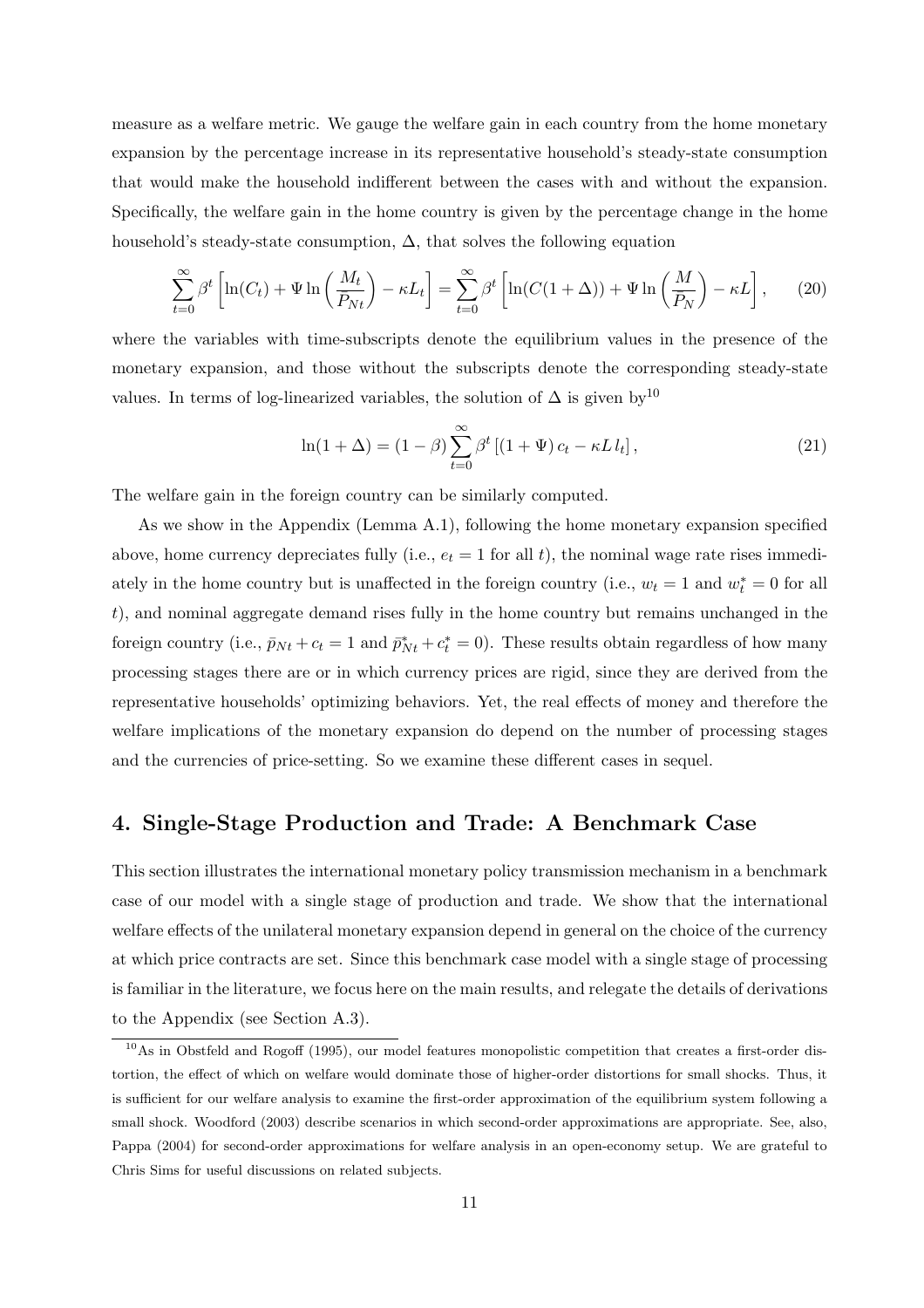### 4.1. Welfare implication of sellers' local currency pricing

We first examine the case with sellers' local currency pricing. In the Appendix, we show that the welfare gains in the two countries following the home country's unilateral monetary expansion are given by

$$
\ln(1+\Delta) = \frac{1-\beta}{2} \left\{ \gamma(1+\Psi) - \frac{1}{\mu} \left[ 1 + 2(\eta - 1)\gamma(1-\gamma) \right] \right\},\tag{22}
$$

$$
\ln(1+\Delta^*) = \frac{1-\beta}{2} [(1-\gamma)(1+\Psi) + 2(\eta-1)\gamma(1-\gamma)/\mu]. \tag{23}
$$

Given that  $0 < \beta < 1$ , whether a country is better off or worse off depends on the parameters  $\eta$ , the elasticity of substitution between home goods and foreign goods;  $\gamma$ , the steady-state share of domestically produced goods in total output (so that  $1 - \gamma$  measures the degree of openness); and  $\mu$ , the steady-state markup by monopolistically competitive firms within each country.<sup>11</sup>

In light of (23), it is theoretically possible for the home monetary expansion to reduce the foreign country's welfare (for example, when  $\gamma$  is close to one and  $\eta$  close to zero). Yet, under empirically plausible parameter values, in particular, with  $\eta \geq 1$  (e.g., Backus, et al. 1995), the foreign country tends to gain from the home monetary expansion. In contrast, as in light of (22), the monetary expansion can reduce the home country's welfare for reasonable parameter values. For example, given  $\eta \geq 1$ , home welfare falls if  $\gamma \leq 1/\mu$ . Thus, the monetary expansion may have a "beggar-thy-self" effect for small values of  $\gamma$  and  $\mu$ . Further, a larger value of  $\eta$  also tends to reduce the welfare. These results conform to the finding by Corsetti and Pesenti (2001), who assume a value of  $\eta$  equal to 1.<sup>12</sup>

While the home monetary expansion raises consumption and real money balances in the home country, the country's terms-of-trade deteriorates under SLCP. The worsened terms of trade tend to reduce the home country's real purchasing power and to force its household to work harder to meet the increased world demand for its products. While the increased consumption and real money balances tend to raise the country's welfare, the increased labor efforts tend to reduce it. The fall in welfare becomes more likely, the larger the steady-state degree of openness (measured by  $(1-\gamma)$ , the smaller the home firms' monopoly power (measured by  $\mu$ ), or the greater the elasticity of substitution between home goods and foreign goods (measured by  $\eta$ ). The foreign country gains as long as  $\eta \geq 1$  since the home monetary expansion not only raises foreign consumption and real money balances, it also improves the foreign's terms of trade, and thus reduces the world demand for its goods, resulting in lowered labor efforts. In the Appendix, we provide closed-form expressions for consumption and employment that make these effects transparent.

<sup>&</sup>lt;sup>11</sup>The parameter  $\Psi$  measures the importance of real money balances in the utility function, and its value is typically small in light of studies on money demand (e.g., Chari, et al. 2000).

<sup>&</sup>lt;sup>12</sup>They also assume that the two countries may have different degrees of steady-state home-bias (i.e., the  $\gamma$ 's may differ across countries).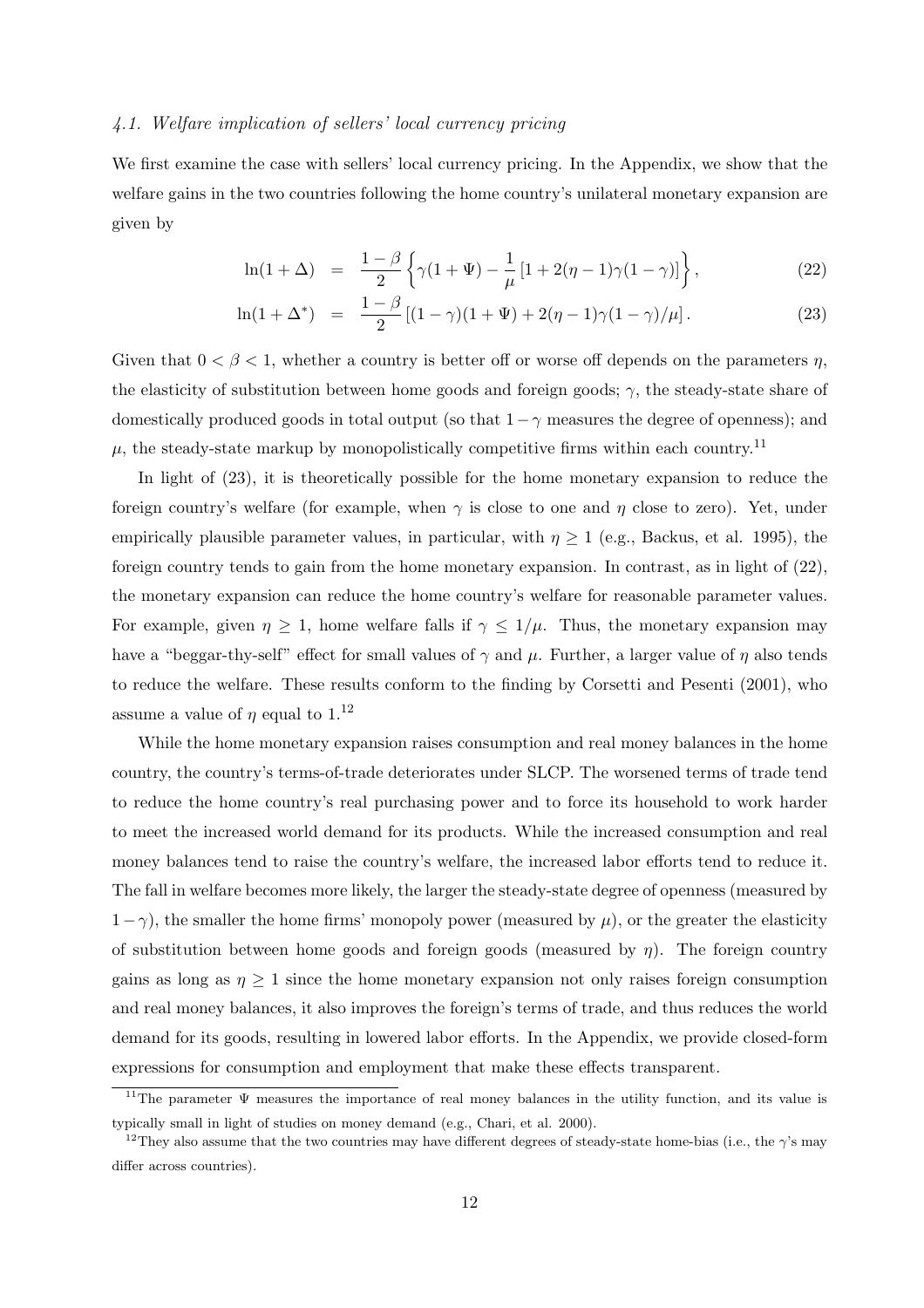### 4.2. Welfare implication of buyers' local currency pricing

Under BLCP, as we show in the Appendix, the international welfare effects of the monetary expansion are given by

$$
\ln(1+\Delta) = \frac{1}{2}(1-\beta)\left[1+\Psi-\frac{\gamma}{\mu}\right],\tag{24}
$$

$$
\ln(1 + \Delta^*) = -\frac{1}{2}(1 - \beta)\frac{1 - \gamma}{\mu}.
$$
\n(25)

Clearly, with reasonable parameter values, the monetary expansion in the home country raises its own welfare at the expense of the foreign's. In this sense, it is a "beggar-thy-neighbor" policy.

The foreign welfare falls mainly because the home monetary expansion tends to worsen the foreign terms of trade under BLCP. This is so because, under BLCP, the foreign's import price index  $\bar{p}_{1Ht}^*$  remains unchanged, while the rise in the export price index  $\bar{p}_{1Ft}$  does not fully catch up with the home currency depreciation due to staggered price-setting. The loss in real purchasing power resulting from the worsened terms of trade offsets the gain in its labor income, so that foreign consumption remains unchanged. With unchanged consumption and increased labor effort, its welfare falls. In contrast, the home country's welfare improves because the monetary expansion raises home consumption and also improves its terms of trade, so that its household can afford to consume more without having to work too much harder.

### 4.3. Currencies of price-setting: ambiguous welfare results

To summarize, if all production and trade occur at a single stage, then the international transmission and welfare effects of a country's monetary expansion depends in general on the choice of currency at which price contracts are set. Sellers' local currency pricing has generally different implications from buyers' local currency pricing. Were we to view the model with a single stage of production and trade as an appropriate theoretical framework for welfare analysis in an open economy, the issue would boil down to an empirical question: Are price contracts set primarily in sellers' local currency unit or in buyers' local currency unit? Existing studies reveal that both types of local currency pricing are empirically significant (e.g., Obstfeld and Rogoff (2000) and Goldberg and Knetter (1997)). Thus, any welfare results obtained from a benchmark model like this would have to be qualified.

# 5. Multi-Stage Production and Trade: Resolving the Ambiguity

The main finding of this paper is that, as is to be demonstrated now, when production and trade need to go through multiple stages, the varying welfare results under different assumptions on the currencies of price-setting obtained from the degenerate case of the model may disappear.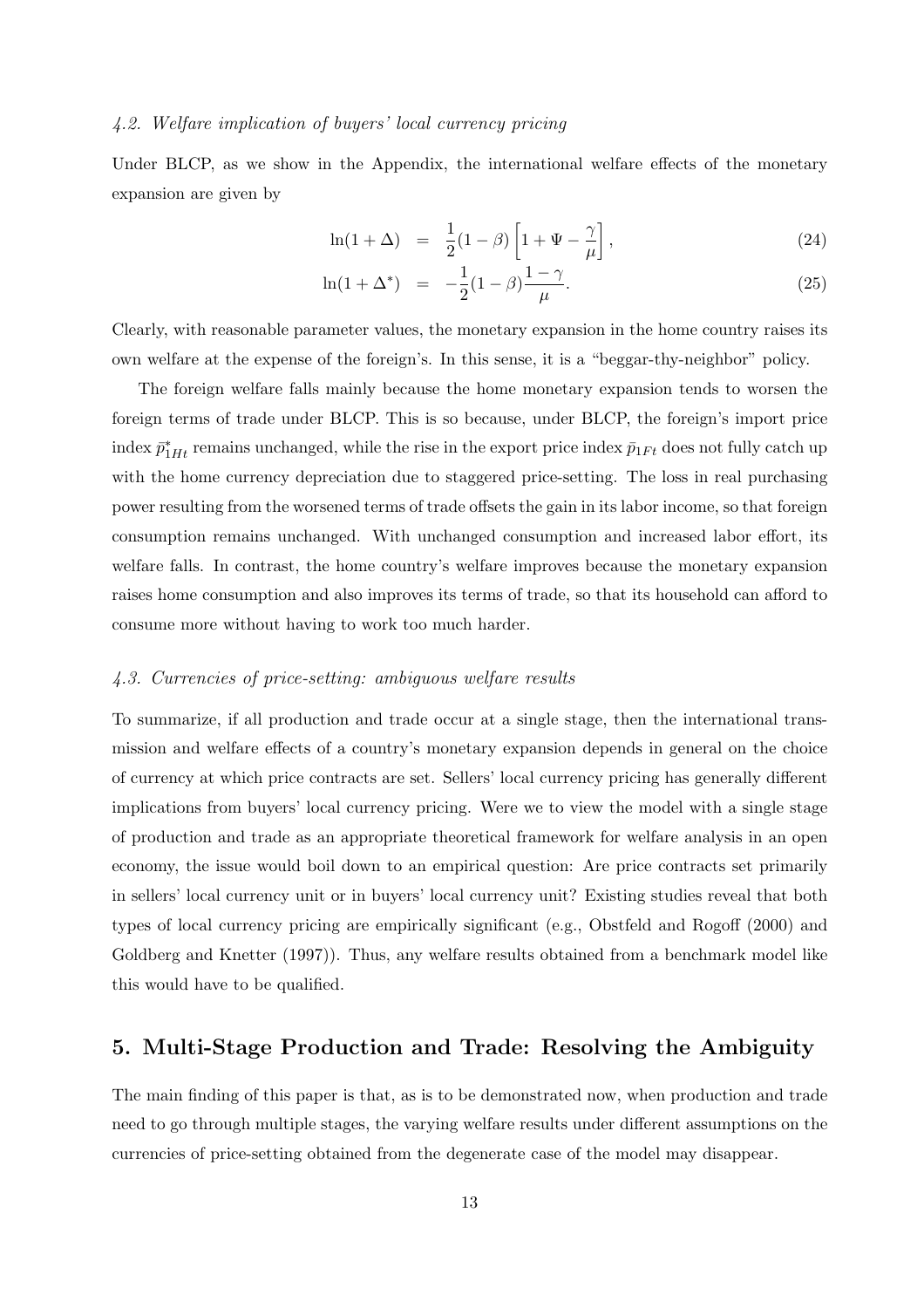### 5.1. Some intuitions

We start by providing some intuitions behind the transmission mechanism embodied in the vertical production and trading chain. Our central idea is that, as production and trade are stretched over a larger number of processing stages, the home price level will rise by less while the foreign price level will fall by more, and over a longer period of time, resulting in a greater increase in real aggregate demand in both countries following the home monetary expansion. These patterns emerge in the adjustment of the price level and the response of real aggregate demand regardless of in which currency price contracts are set. With a reasonable number of processing stages, the increase in real aggregate demand and thus in production efficiency can overwhelm the terms-oftrade effect, leading to a welfare improvement in both countries.

The key to understanding the pattern in the adjustment of the price level is to understand how marginal costs at different stages of processing would respond to the home monetary expansion. The reason why the upward movements of marginal costs in terms of home currency unit, and thus the home price level, can be attenuated through multiple stages of processing is similar to that in a closed-economy [e.g., Huang and Liu (2001)]. Briefly, following a monetary expansion, the cost of primary factors in the competitive factor markets increase immediately, so that the marginal cost for firms at the first stage rises immediately, forcing these firms to change their prices fully whenever they have the chance to renew price contracts. But firms at the second stage do not face a full change in their marginal cost, because the marginal cost of these firms is partly determined by the price index of the first-stage goods, and the price index records both the prices newly adjusted and the prices fixed by previous contracts. Thus, these firms at the second stage do not have an incentive to adjust their prices fully even if they have the chance to renew contracts. Likewise, firms at the third stage face an even smaller change in their marginal cost and thus have an even smaller incentive to adjust their prices, and so on.

In an open economy, a unilateral monetary shock affects marginal costs of production at various stages of processing in each country not only through affecting the costs of primary factors and the costs of domestically produced intermediate goods, it also affects marginal costs through movements in the exchange rate.<sup>13</sup> With multiple stages of production and multiple boarder crossings of intermediate goods, marginal costs in the foreign currency unit and thus the foreign price level would fall in response to a home monetary expansion, and the magnitude of the fall would increase with the number of processing stages, regardless of at which currency prices of traded goods are set. This feature allows the home monetary expansion to raise the foreign

<sup>&</sup>lt;sup>13</sup>A special case of our model with two stages of processing extends the small open model in McCallum and Nelson (1999) to a two-country environment, with intermediate goods crossing boarder once. As we show below, to have a unilateral monetary expansion to benefit all countries involved, regardless of currencies of pricing, requires multiple boarder crossings of intermediate goods.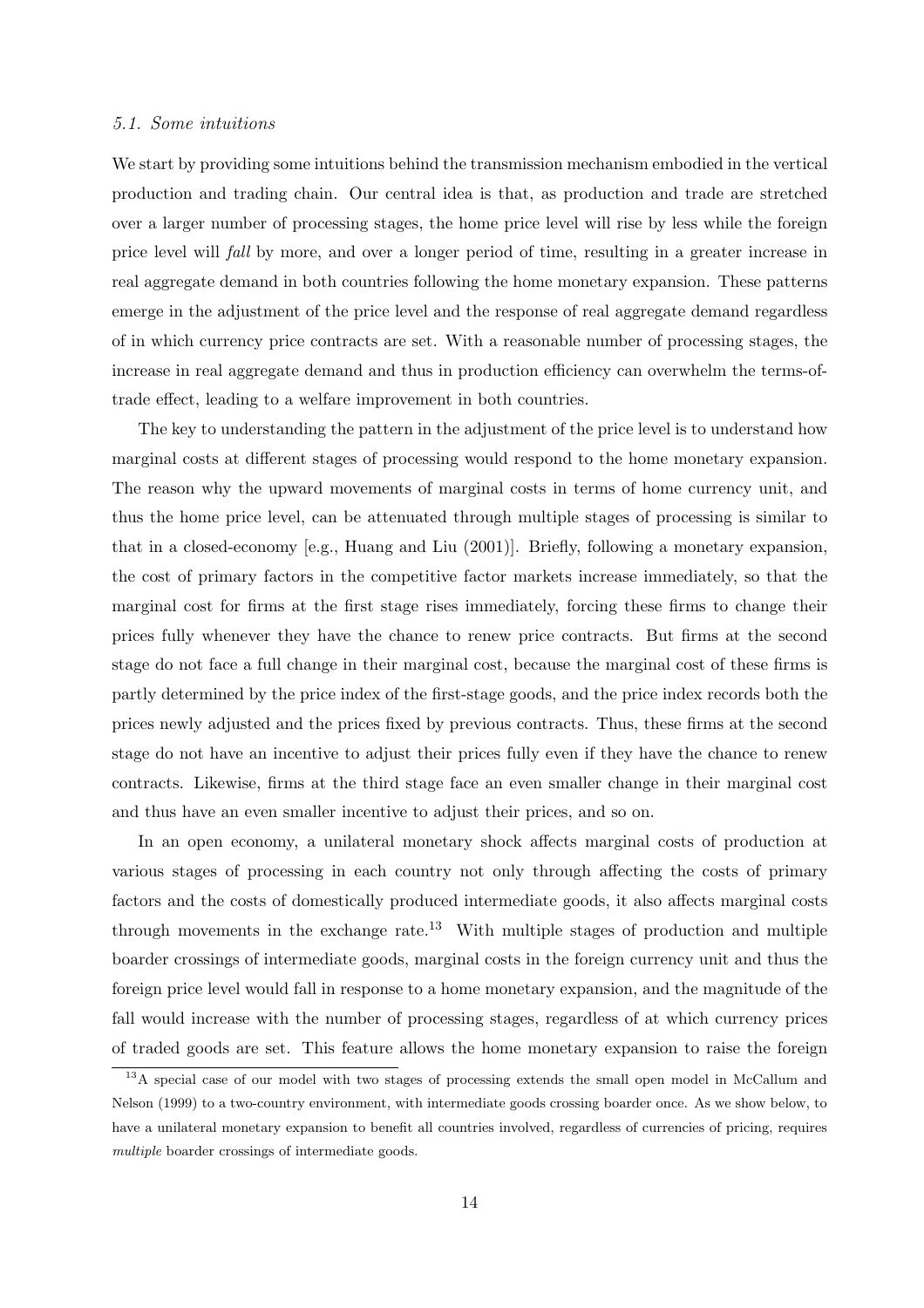consumption and output, despite that the foreign money supply remains unchanged. Indeed, this is a unique feature and the novelty of the our open-economy model. It is therefore worth spending some effort to understand the intuition behind this new feature.

### 5.1.1. Sellers' local currency pricing

Consider first the case with sellers' local currency pricing. At the first stage of production and trade, the optimal pricing equations in Table 1 imply that the adjustment of the prices set by home firms,  $p_{1Ht}$ , and by foreign firms,  $p_{1Ft}^*$ , are determined by the firms' marginal costs, which coincide with the domestic nominal wage rates. Given the patterns of nominal wage adjustments demonstrated in Section 3, home firms that can adjust prices will raise their prices fully, while foreign firms would choose to keep their prices unchanged (i.e.,  $p_{1Ht} = 1$  and  $p_{1Ft}^* = 0$  for all t). Since half of the firms in each country cannot adjust prices, the price index of home produced goods does not rise fully until the end of the contract duration, and the price index of foreign made goods remains at the steady-state level. In particular, we have  $\bar{p}_{1H0} = 1/2$ ,  $\bar{p}_{1Ht} = 1$  for  $t \geq 1$ , and  $\bar{p}_{1F}^* = 0$  for all  $t \geq 0$ . On the other hand, despite the unchanged price of foreign goods in the foreign currency unit, the price of imported goods facing the home household increases due to the home currency depreciation. The first-stage home price index thus rises, but does not rise fully until the end of the contract duration because of staggered pricing-setting. The foreign household faces a lowered price index of imported goods in the impact period since the prices of these goods are only partially adjusted in the home currency unit and the adjustment does not catch up with the home currency depreciation until the end of the contract duration. Given that the price index of foreign produced goods remains unchanged, the fall in the import price index in the foreign currency unit implies that the first-stage foreign price index has to fall.

At the second stage of processing, the marginal costs facing firms at the second stage are partially determined by the price index of all goods produced and traded at the first stage. In the impact period, since the price index of stage-one goods partially rises in the home country and falls in the foreign country, so do the marginal costs facing firms at the second stage. Thus, those stage-two firms that can set new prices would choose to partially raise their prices in the home country and lower their prices in the foreign country. With staggered price-setting, the price index of stage-two goods (including both domestically produced and imported) must rise by less in the home country and fall by more in the foreign country than does the price index of stage-one goods. Further, the incomplete adjustment in the price indexes of stage-two goods will persist for one more period than the price indexes of stage-one goods.

When there are three or more stages of processing, the same logic implies that the price index of goods at a more advanced processing stage has to rise by less in the home country and fall by more in the foreign country, and the incomplete adjustment of the price indexes would persist for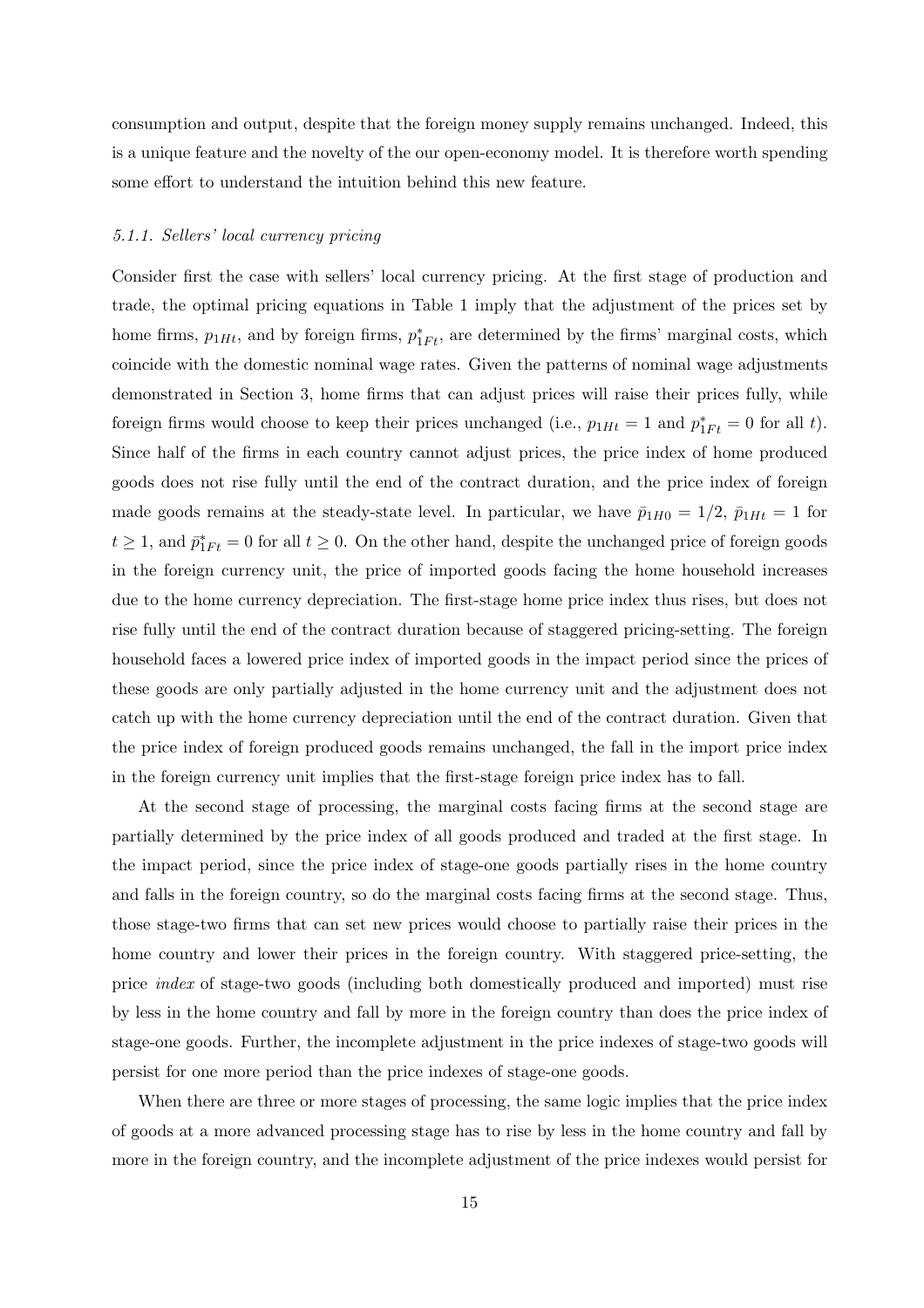a longer period of time than the price indexes of goods produced and traded at a less advanced processing stage. Thus, the price level rises by less in the home country and falls by more in the foreign country and becomes more persistent in both countries as the number of processing stages grows larger.

#### 5.1.2. Buyers' local currency pricing

Under buyers' local currency pricing, firms can set prices in different currencies for the products to be sold in different countries. For the products to be sold in the domestic markets, firms' pricing decisions under BLCP are similar to those under SLCP. When firms set prices for their goods to be exported, however, the pricing decisions will depend on the relevant marginal costs that are need to be adjusted for currency units.

At the first processing stage, the marginal cost is given by the domestic nominal wage rate, which we recall from Section 3 rises fully in the home country following its monetary expansion, but remains unchanged in the foreign country. This implies that, with the home currency depreciation, firms in the two countries face an increased marginal cost in the home currency unit but unchanged marginal cost in the foreign currency unit. Accordingly, all firms will raise the prices of their products to be sold in the home market while keep unchanged the prices of their products to be sold in the foreign market. It follows that there will be no change at any time in the price index of stage-one goods sold in the foreign market, while the price index of stage-one goods sold in the home market does not rise fully until the end of the contract duration owing to staggered pricing decisions.

The unchanged stage-one foreign price index implies that foreign firms at the second stage face unchanged marginal costs and thus would choose to stay put even if they can set new prices. Yet, the price index of stage-two goods imported from the home country falls in the foreign currency unit since home firms at the second stage faces a partially adjusted marginal cost in the home currency unit and, given the home currency depreciation, a lowered marginal cost in the foreign currency unit. The unchanged prices of foreign's domestically produced goods and the lowered prices of its imported goods imply that the foreign price index of stage-two goods has to fall. As a consequence, foreign firms at the third processing stage face a lowered marginal cost and therefore would choose to lower their prices as well. This, when coupled with the lowered prices of goods imported from the home country, implies that the foreign price index of stage-three goods must fall by even more and for a longer period of time than the stage-two price index, and so on.

### 5.2. Some analytical results

The patterns of price adjustments described above are formally established in the Appendix. Specifically, we show there that, following the home monetary expansion, the rise in the home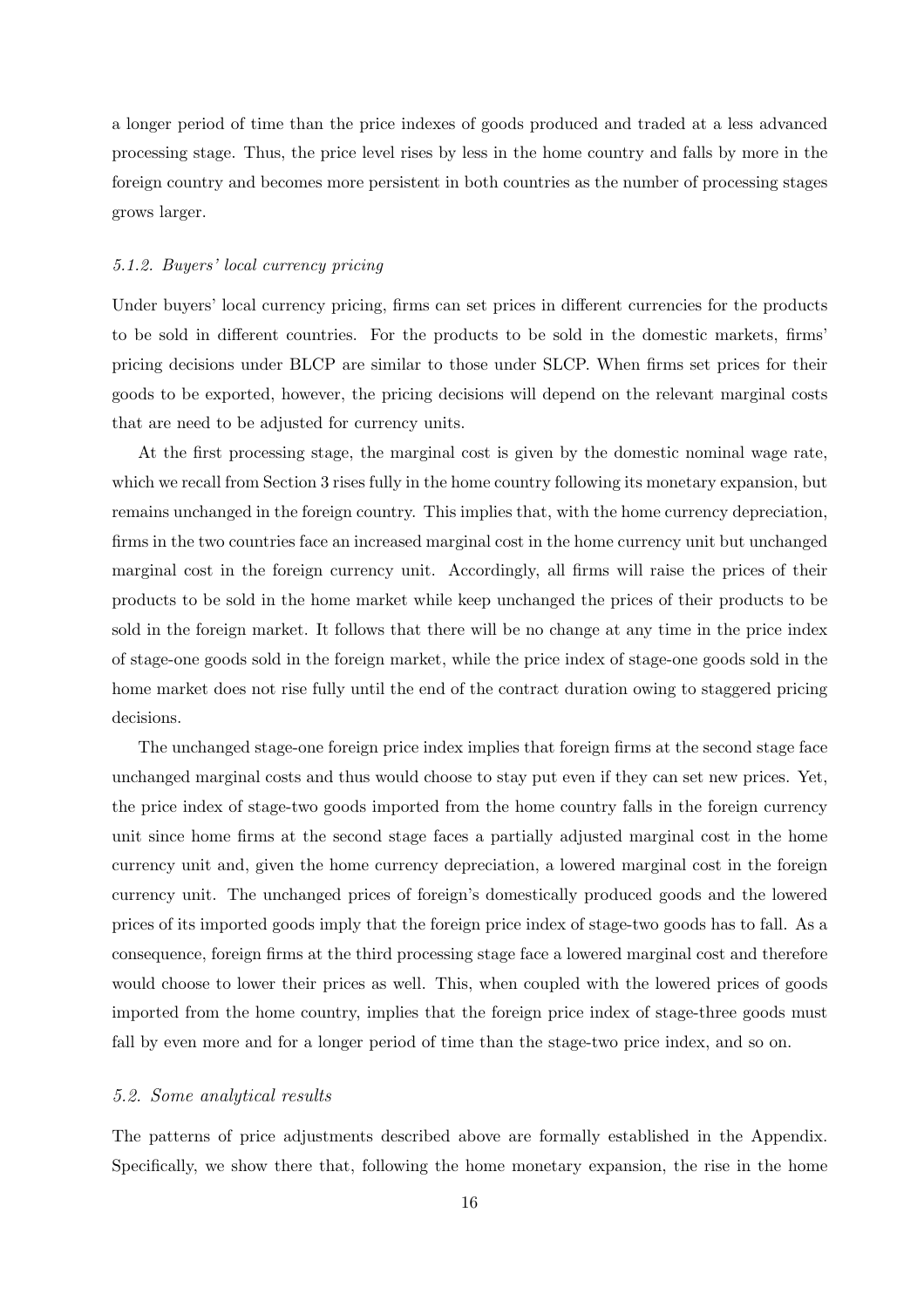price level becomes more gradual, the fall in the foreign price level becomes more pronounced, and both become more persistent as the production and trading chain grows longer, and these price adjustment patterns do not depend on the currencies of price-setting (see Lemma A.2 in the Appendix). It follows that, with more stages of processing and trade, the real effect of the monetary expansion becomes larger and more persistent in both countries. Denote by  $y_{Nt}$  the response to the home monetary expansion of real aggregate demand (i.e., consumption in the current model) in the home country and by  $y_{Nt}^*$  the foreign counterpart when there are N stages of processing. The following proposition formally establishes the monotonic relation between N and the responses of the real aggregate demand.

**Proposition 1.** In a perfect foresight equilibrium, the following inequalities hold for all  $N \geq 1$ , regardless of the currency unit in which prices are set:

$$
y_{N+1,t} > y_{Nt}, \quad y_{N+1,t}^* > y_{Nt}^*, \quad 0 \le t \le N. \tag{26}
$$

Proof. (See the Appendix)

### 5.3. Some calibrated results

The increase in real aggregate demand and hence in consumption as  $N$  rises tends to improve welfare in both countries. But if the rise in  $N$  were also associated with large increases in labor demand, as labor is an input of production at all stages, the overall welfare effect would seem to remain ambiguous. However, as it turns out, this concern needs not be substantiated. As we have explained earlier, the prices of goods at a more advanced processing stage rise less in the home country and fall more in the foreign country, while the nominal wage rate rises fully in the home country and remains unchanged in the foreign country. Thus, at a more advanced stage, labor becomes more expensive relative to intermediate inputs, so that firms would have a greater incentive to substitute intermediate inputs for labor inputs. For this reason, changes in aggregate employment in each country need not be monotone in  $N$ . In other words, a greater number of processing stages would allow for more consumption goods to be produced in both countries with a given amount of labor input, since firms would rely on using more goods to produce goods. This, when coupled with the monotonic relationship between changes in consumption and in  $N$ , makes it more likely for the monetary expansion to benefit both countries.

Now, what about the terms-of-trade effect? This effect tends to benefit one country at the expense of the other, and which country would indeed benefit from it depends on in which currency price contracts are set. In the special case with  $N = 1$ , as we have shown in Section 3, the terms-oftrade effect tends to dominate the efficiency improvement effect so that the international welfare implications of the home monetary expansion depend on assumptions about the currencies of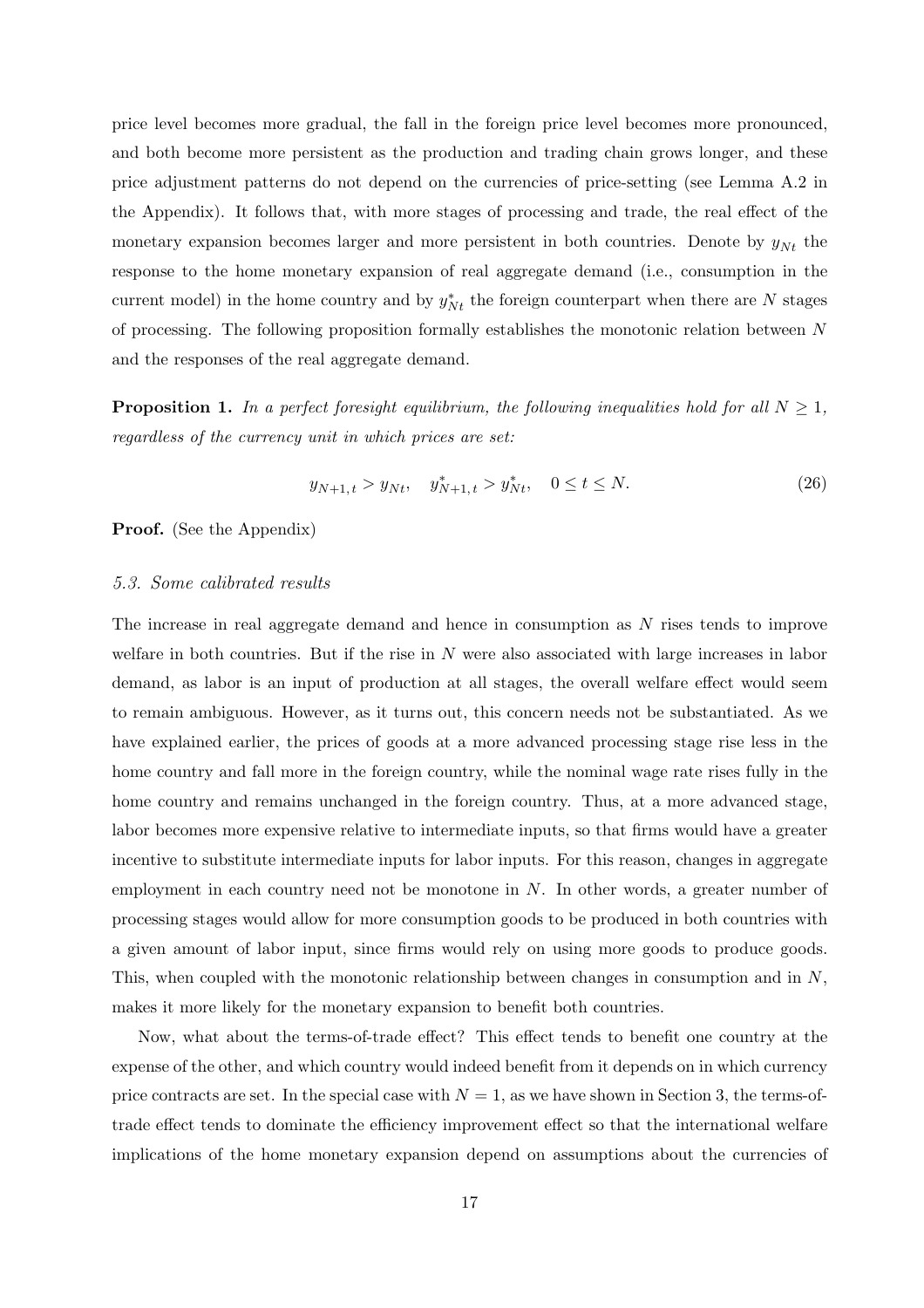price-setting. With a reasonable number of processing stages, however, the efficiency improvement effect is magnified and the terms-of-trade consideration is made relatively less important. Under plausible parameter values, the home monetary expansion improves the welfare of both countries, regardless of whether price contracts are set in sellers' or buyers' local currency.

The remaining question is: How large is the number of processing stages required to generate welfare improvements in both countries following the home monetary expansion? To answer this question, we first calibrate the model's parameters, except for  $N$ , which we would treat as a free parameter. We then compute the impulse responses of consumption and labor efforts following the expansion. Finally, we compute the welfare gain, as given by  $(21)$ , and we plot it against  $N$ .<sup>14</sup>

We calibrate the parameters following the standard international business cycle literature. We consider one period in the model as corresponding to one half of a year, so that there is a minimum amount of exogenous nominal price staggering. Accordingly, the duration of each price contract is equal to one year, as is consistent with the empirical evidence surveyed by Taylor (1999). We set  $\beta$ , the subjective discount factor, to 0.98, so that the annual real interest rate in the steady state is about 4 percent. We assume a zero steady-state inflation rate, so the money demand equation implies that  $\Psi = (1 - \beta)/v$ , where  $v = \bar{P}_N C/M$  is the steady-state velocity of money. Given the value of  $\beta$ , we set  $\Psi = 0.0084$ , corresponding to a steady-state annual velocity of 4.8.<sup>15</sup> The parameter  $\kappa$  by itself is unimportant since what affects the equilibrium dynamics and the welfare is the term  $\kappa L$ , which is given by

$$
\kappa L = \frac{1}{\mu} \left[ (\phi/\mu)^{N-1} + (1 - \phi) \frac{1 - (\phi/\mu)^{N-1}}{1 - \phi/\mu} \right],
$$
\n(27)

where L is the steady-state employment. We set  $\theta$ , the elasticity of substitution between goods produced within a country, to 7, so that the steady-state markup  $[\mu \equiv \theta/(\theta - 1)]$  at each processing stage is about 17 percent, which lies in an empirically reasonable range (e.g., Rotemberg and Woodford 1997). It is easy to show that the steady-state employment  $\kappa L$  is a decreasing function of N. The larger N is, the greater is the cumulative markup across stages, and the further lies output below the efficiency frontier, and thus the greater is the room for efficiency improvement.

We next set  $\eta$ , the elasticity of substitution between goods made in different countries, to 1.5; and  $\gamma$ , the steady-state share of domestically produced goods in GDP, to 0.85. These values are standard in the literature (e.g., Backus, et al. 1995). Finally, we set  $\phi = 0.9$ , so that as N varies

 $14$ Details of the computation methods are available upon request from the authors.

<sup>&</sup>lt;sup>15</sup>Here we use M1 as a measure of money supply to compute the velocity. The welfare results are not sensitive to alternative measures such as M2 or monetary base.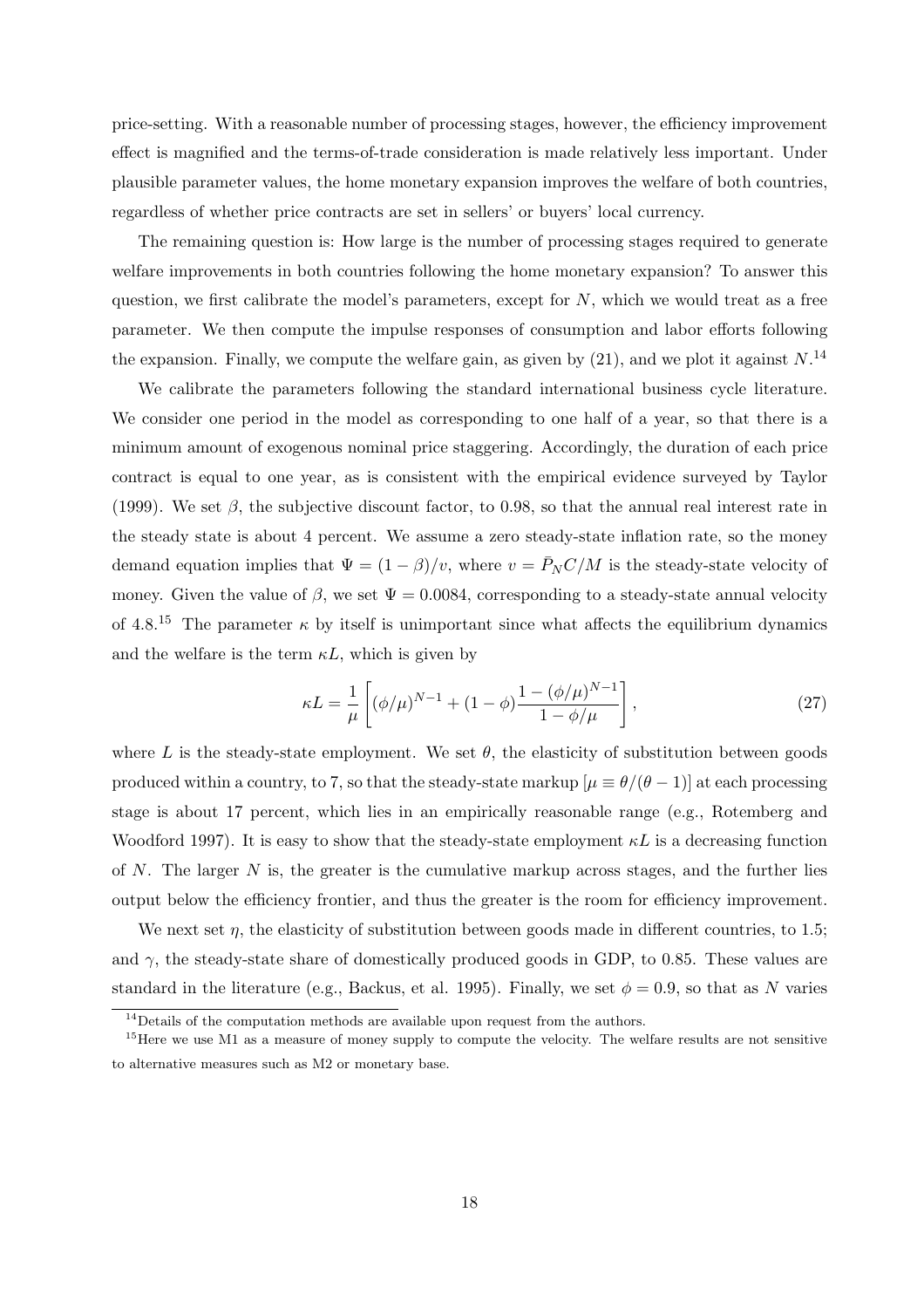from 2 to 6, the share of total intermediate goods in gross sales across all stages of processing lies in the range between  $0.43$  and  $0.71$ .<sup>16</sup>

Figures 2 and 3 plot the impulse responses of consumption, aggregate employment, and the period utility flows in the two countries under the calibrated parameters and for various  $N$ , when prices are set in sellers' local currency unit and in buyers' local currency unit, respectively. These figures confirm our basic intuitions and the implications of our analytical results that the responses of real aggregate demand increase with  $N$ , while the responses of aggregate employment need not be monotonic in  $N$  due to the factor substitution effect. It is especially worth noting that, under sellers' local currency pricing, foreign aggregate employment falls because of its improved terms of trade. The fall in foreign employment is more pronounced, the larger is the number of processing stages, because, as production moves to a more advanced stage, firms would have a stronger incentive to substitute intermediate inputs for labor. Given the patterns of responses in consumption and employment and consistent with our intuition, under SLCP, there's a short-run fall in home household's utility for small values of  $N$ , and a rise for a large enough  $N$ ; and the foreign household's utility rises for all values of  $N$ . It is particularly interesting that, under BLCP, while the home utility rises in the short-run for all  $N$ ; the foreign utility falls on impact and, when N becomes larger, the initial fall is dampened and even reversed in subsequent periods.

Figure 4 plots the responses of the home country's terms of trade at various stages of processing under the two alternative currencies of price-setting, where we fix  $N = 12$ . As we move from a less advanced stage to a more advanced stage (i.e., as  $n$  rises), the deterioration in the terms of trade under sellers' local currency pricing tends to be dampened, while the improvement in the terms of trade under buyers' local currency pricing tends to be reduced on impact and even reversed in the subsequent periods. To understand what drives the reversal in the terms of trade under BLCP, we plot in Figure 5 the home country's export price indices and import price indices at various stages of processing, where all prices are in home currency unit. The figure reveals that export prices fall (in foreign currency unit) and the fall becomes more pronounced at a more advanced stage, whereas import prices rise and rise by less at a more advanced stage. The adjustments in export prices are more sluggish than those in import prices. In particular, at the end of the price contract period when all firms have had a chance to set new prices, import prices adjust quickly to the new steady state, while export prices adjust more gradually and it takes longer periods for export prices to adjust to the new steady state. Therefore, the reversal in the terms of trade adjustments is mainly driven by the relatively more sluggish adjustments in export prices. The

 $16$ Let  $\Phi$  denote the share of total intermediate goods in gross sales across all stages. Since the steady-state aggregate value added is given by  $\bar{P}_N Y_N$ , we have  $1 - \Phi = \bar{P}_N Y_N / \sum_{n=1}^N \bar{P}_n Y_n = \frac{1 - \phi/\mu}{1 - (\phi/\mu)^N}$ . From the BEA's 1997 Benchmark Input-Output Tables, the value of  $\Phi$  is about 0.7 in the U.S. manufacturing sector.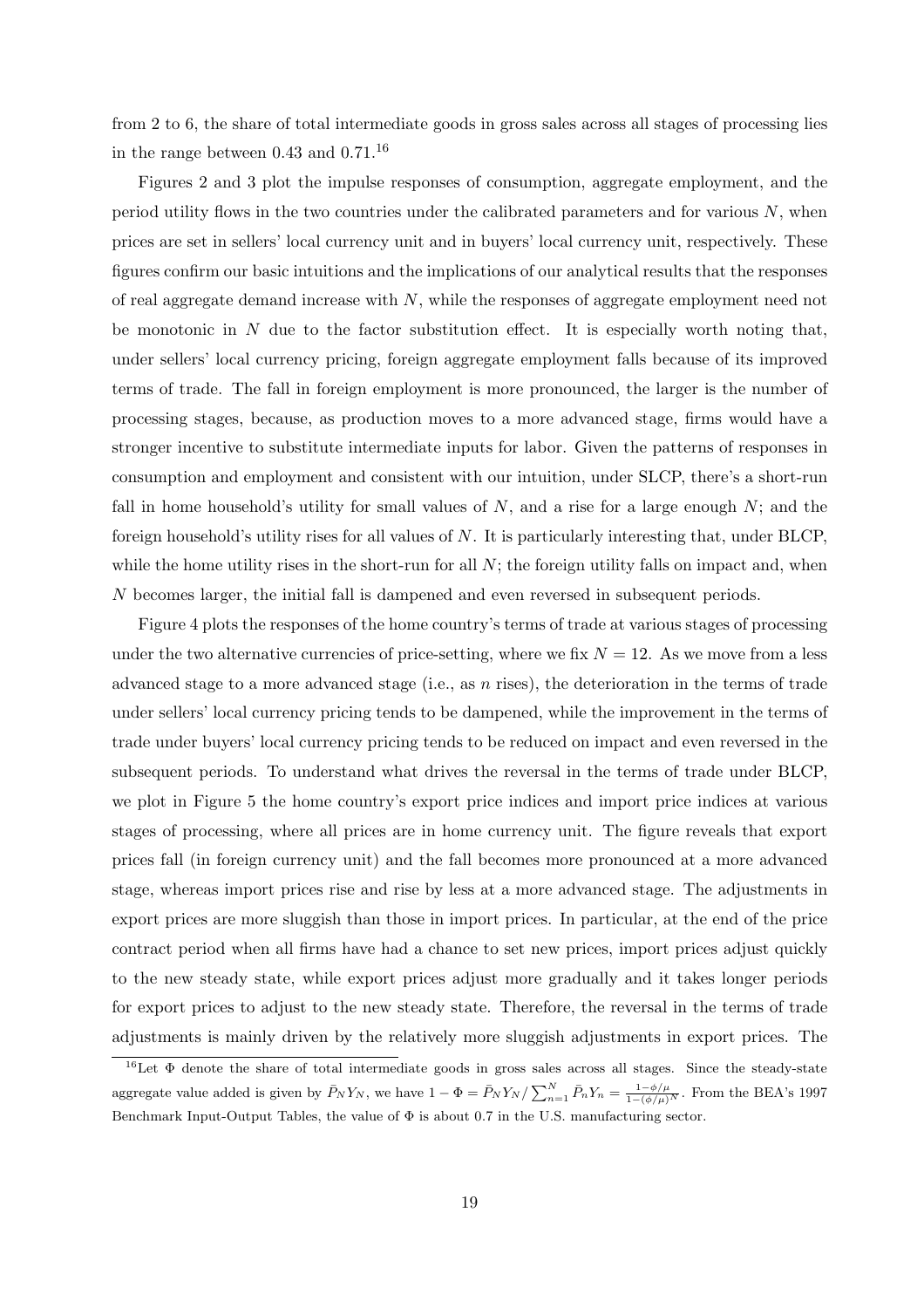reversal in the terms of trade in turn drives the reversal in foreign's utility flows under BLCP, as reported in Figure 3.

Since it is only the changes in consumption but not necessarily changes in employment in each country that increase with  $N$ , each country's welfare is an increasing function of  $N$ . Since the terms-of-trade movement tends to be dampened as the number of stages increases, the welfare gains in the two countries tend to become less dependent of the currencies of price-setting. The welfare gains in the calibrated model are plotted in Figures 6 and 7. If prices are rigid in sellers' local currency unit (Figure 6), the home monetary expansion has a "beggar-thy-self" effect when there is a single stage of production and trade; yet, when  $N$  rises above 3, both countries experience a welfare gain. If prices are rigid in buyers' local currency unit (Figure 7), the monetary expansion is a "beggar-thy-neighbor" instrument for small values of  $N$ ; but when  $N$  rises above 5, both countries gain from the expansion. Under either currency of pricing, the home welfare is more sensitive than the foreign welfare to changes in the number of processing stages.<sup>17</sup>

# 6. Conclusion

The welfare consequence of international monetary policy transmission has been a frequent topic in academic writing and popular press since the breakdown of the Bretton Woods system, and it continues to be such nowadays, as is manifested by the ongoing debate concerning the recent and potential future movements in the exchange rates of the Dollar against other major currencies such as the RMB (Yuan) and the Euro. An important finding from the welfare analysis in the new open economy macroeconomics (NOEM) literature is that an independent monetary expansion typically generates two types of externality associated with international trade in goods and assets, an "aggregate-demand externality" that tends to make all countries better off through improving the production efficiency in each country and a "terms-of-trade externality" that tends to make one country better off but its trade partner worse off. Since the conflict-of-interest terms-of-trade effect tends to dominate the common-interest efficiency-improvement effect for many reasonable parameter values in the standard NOEM models where all production of and trade in goods occur in a single stage, which country is the one that is better off and which is the one that is worse off generally depend on the currencies of price setting.

Given that it is the conflict-of-interest terms-of-trade externality that generally determines the welfare consequence of independent monetary policy in the standard NOEM models, recent research has paid much attention to the issue of international monetary policy cooperation and

<sup>&</sup>lt;sup>17</sup>In the presence of transportation costs, the world economy would behave less like a closed economy, and it would require more processing stages for the monetary expansion to be welfare improving for all countries involved. It would then be an empirical issue to find out how large  $N$  can be in the data, which is an important subject for future research.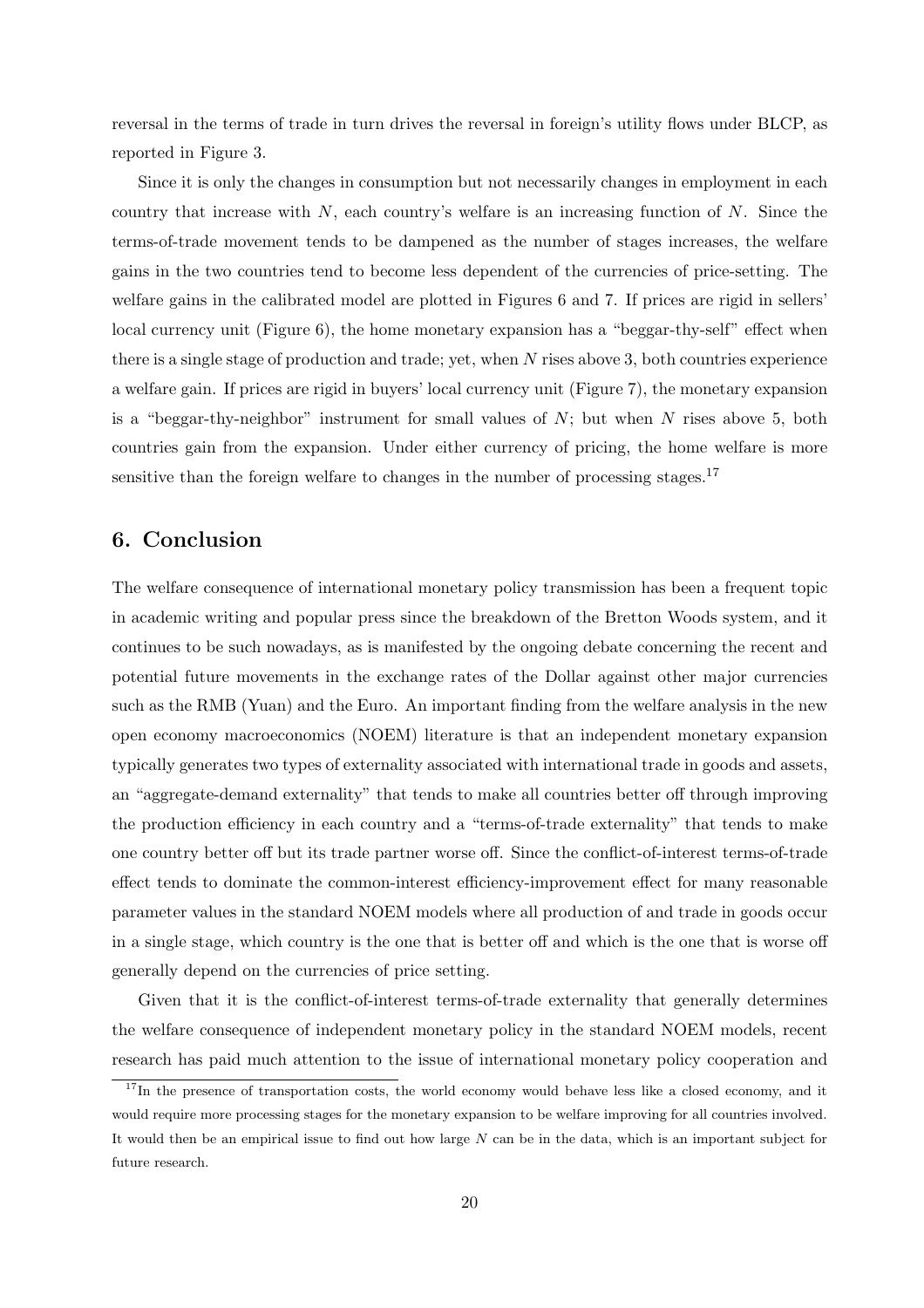the design of international monetary institutions and rules that aims at preventing inward-looking policy actions from generating large terms-of-trade externality. For this purpose, this strand of literature typically abstracts from the common-interest efficiency-improvement effect associated with policy-induced reductions in monopolistic distortions.<sup>18</sup> It instead focuses exclusively on the potential gains from coordinating countries' policy actions to internalize the terms-of-trade externality. Some of the studies find that, under various specifications of the models' environments and parameter values, the gains of cooperation can be quantitatively small, and thus the lack of coordination may not be a big problem.<sup>19</sup>

The results presented in the current paper are somewhat complementary to the above finding. We have shown that once an empirically important vertical production and trading chain is incorporated into an otherwise standard NOEM model, the conflict-of-interest terms-of-trade consideration also becomes of secondary relevance, while the only first-order welfare effect is the one associated with the policy-induced reduction in monopolistic distortions. This suggests that, with a sophisticated production and trading chain in modern global economy, the terms-of-trade externality may not be an important source of concerns for pursuing independent monetary policy and the gains from cooperation or other efforts in internalizing the terms-of-trade externality are likely to be small under general conditions. The conclusion that an independent monetary expansion can be mutually beneficial regardless of its source is consistent with Obstfeld and Rogoff's (1995) original optimism, but holds for general parameter values and under arbitrary pricing assumptions in our model with a vertical production and trading chain.

Ample empirical evidence indicates that the vertical structure of production and trade has already become a defining characteristic of modern world economy. Existing studies also find that the multiple border-crossings of goods embodied in such a production and trading structure may provide a powerful mechanism to account for many empirical facts documented in the literature in international economics and finance. The present paper explores only a particular aspect of the international monetary policy transmission in a model that captures this real-world feature. The model that we have presented in this paper has a rich enough structure that allows one to study other important issues. For instance, one may consider a version of the model with other types of shocks, such as productivity shocks, to evaluate the potential benefits of international policy coordination. One may also study optimal monetary policy rules under alternative monetary policy regimes such as independent central banks versus monetary union in an open economy with multiple boarder-crossings of intermediate goods. In light of the empirical evidence and our theoretical findings, future research along these lines should be both important and promising.

 $^{18}$ For example, Clarida, et al. (2002) introduce production subsidies to offset the steady-state markup distortions, while Obstfeld and Rogoff (2002) restrict their attention to policy rules, the commitment to which precludes the use of unilateral monetary expansion to raise employment and output systematically toward their competitive levels.

<sup>19</sup>See, for example, Obstfeld and Rogoff (2002), Benigno and Benigno (2003), and Jansen, et al. (2004).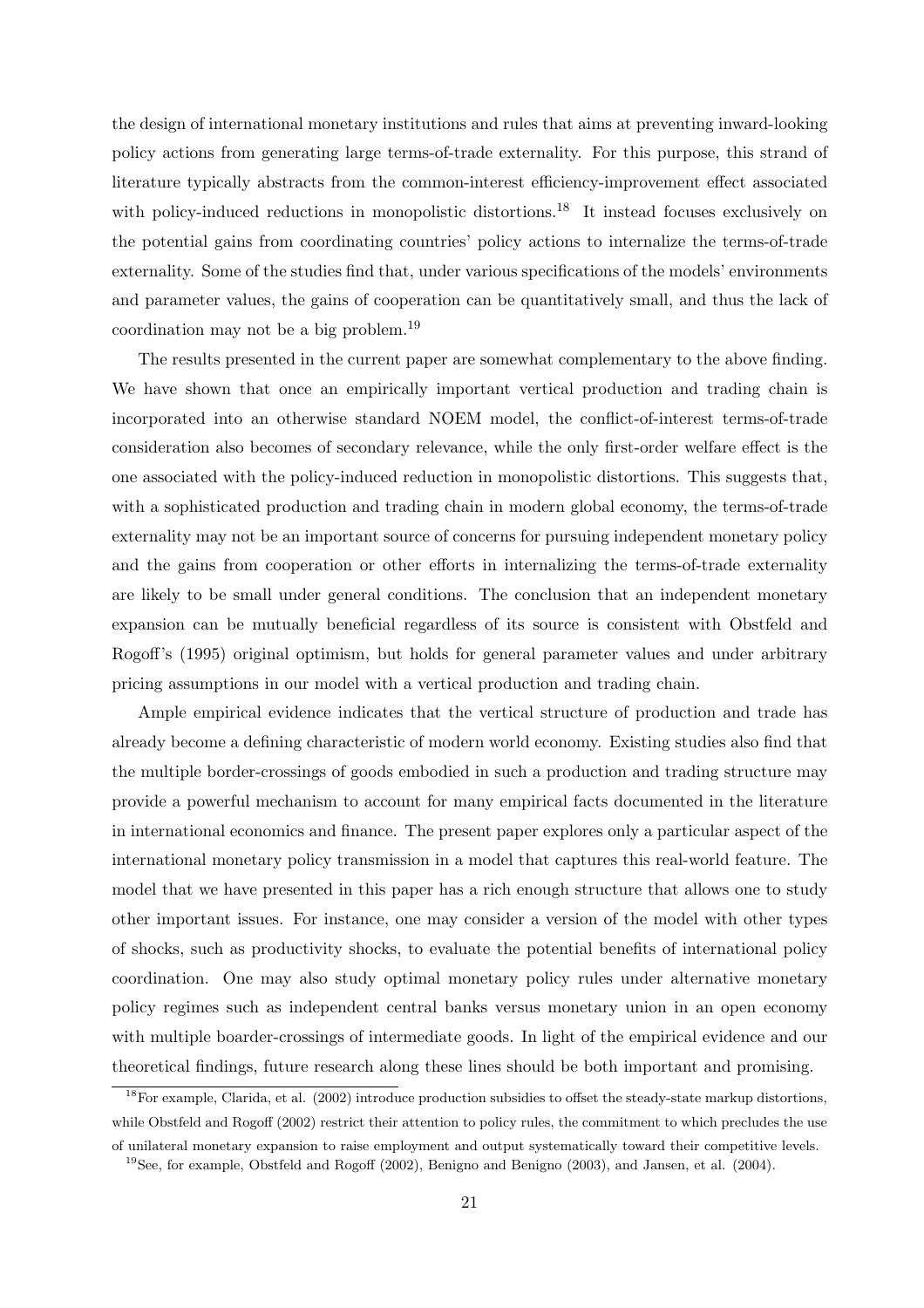# Appendix A.

### A.1. Proofs of some lemmas and Proposition 1

We first establish several preliminary results, which will serve as intermediate steps to the proof of Proposition 1. We first have

**Lemma A.1.** Given that  $m_t = 1$  and  $m_t^* = 0$  for all t, there is a unique perfect foresight equilibrium in which

$$
w_t = 1, \quad w_t^* = 0, \qquad \forall \, t \ge 0,\tag{28}
$$

$$
e_t = 1, \qquad \forall \, t \ge 0,\tag{29}
$$

$$
\bar{p}_{nt} = 1, \quad \bar{p}_{nt}^* = 0, \quad \forall t \ge n, \quad 1 \le n \le N,
$$
\n
$$
(30)
$$

$$
y_{Nt} = 0, \quad y_{Nt}^* = 0, \qquad \forall \, t \ge N. \tag{31}
$$

for all  $N \geq 1$ . These results hold independent of the currency in which prices are rigid. Further, if prices are set in sellers' local currency, then

$$
p_{nHt} = 1, \quad p_{nFt}^* = 0, \quad \forall t \ge n - 1, \quad 1 \le n \le N;
$$
\n(32)

while if prices are set in buyers' local currency, then

$$
p_{nHt} = 1, \quad p_{nFt} = 1, \quad p_{nFt}^{*} = 0, \quad p_{nHt}^{*} = 0,
$$
\n
$$
\forall t \ge n - 1, \quad 1 \le n \le N.
$$
\n(33)

Proof. According to the home money demand equations (S6) or (B6) (in Tables 1 and 2), existence of a non-explosive solution to the equilibrium system requires that

$$
\bar{p}_{Nt} + y_{Nt} = m_t = 1, \quad \bar{p}_{Nt}^* + y_{Nt}^* = m_t^* = 0,
$$
\n(34)

which, along with the labor supply equations (S5) or (B5), leads to (28). Solving (S7) or (B7) forward, we obtain  $(29)$ . Given  $(28)$  and  $(29)$ , the equations in  $(32)$ ,  $(33)$ , and  $(30)$  can then be proved by induction, using  $(S1)-(S4)$  and  $(B1)-(B4)$ . Finally, given that  $(30)$  holds also for N, (31) follows immediately from (34). Q.E.D.

This lemma shows that the home monetary expansion immediately raises its nominal wage rate, but has no effect on the foreign nominal wage rate. It also leads to a complete home nominal exchange rate depreciation. After n periods following the shock, the price index of stage-n goods in the home country will rise fully and the price index of stage- $n$  goods in the foreign country will return to the steady state. After  $N$  periods, the real effects of the shock vanishes and aggregate demands in both countries return to the steady state.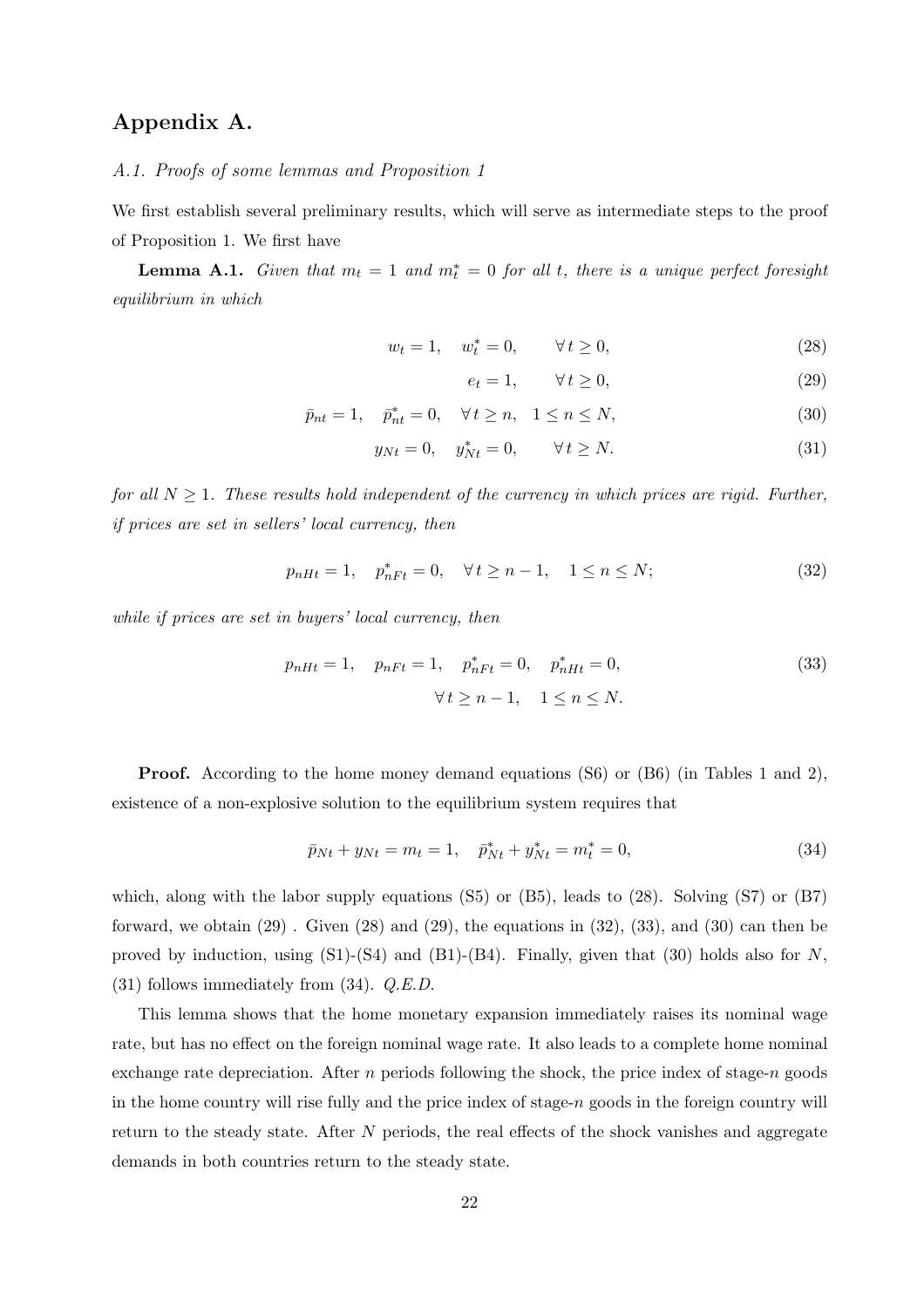The next lemma establishes the patterns of price adjustments across different stages of processing under the two alternative assumptions about the currencies in which prices are rigid.

**Lemma A.2.** Suppose  $N \geq 2$ . If prices are set in sellers' local currency, then the following inequalities about pricing decisions hold for  $n \in \{1, \ldots, N-1\}$ :

$$
0 < p_{n+1, Ht} < p_{nHt}, \quad p_{n+1, Ft}^* < p_{nFt}^* \le 0, \quad 0 \le t \le n-1,\tag{35}
$$

On the other hand, if prices are set in buyers' local currency, then the following inequalities about pricing decisions hold for  $n \in \{1, \ldots, N-1\}$ :

$$
0 < p_{n+1, Ht} < p_{nHt}, \qquad p_{n+1, Ft}^* \le p_{nFt}^* \le 0, \qquad 0 \le t \le n-1,\tag{36}
$$

$$
p_{n+1, Ht}^* < p_{nHt}^* \le 0, \qquad 0 < p_{n+1, Ft} \le p_{nFt}, \qquad 0 \le t \le n-1,\tag{37}
$$

Under either sellers' or buyers' local currency pricing, the following inequalities about price indices *hold for*  $n \in \{1, ..., N - 1\}$ *:* 

$$
0 < \bar{p}_{n+1,t} < \bar{p}_{nt}, \quad \bar{p}_{n+1,t}^* < \bar{p}_{nt}^* \le 0, \quad 0 \le t \le n. \tag{38}
$$

**Proof.** To prove (35), we first use (S1)-(S4), along with the solutions  $w_t = 1$  and  $w_t^* = 0$ for nominal wages and  $e_t = 1$  for the nominal exchange rate in (28) and (29), to get a recursive expression for each of the two pricing decision variables under SLCP:

$$
p_{n+2,Ht} = \frac{\phi \gamma}{2} [p_{n+1,Ht} + ap_{n+1,H,t-1} + (1 - a)p_{n+1,H,t+1}] + \frac{\phi(1 - \gamma)}{2} [p_{n+1,Ft}^* + ap_{n+1,F,t-1}^* + (1 - a)p_{n+1,F,t+1}^*] + 1 - \phi \gamma,
$$
(39)  

$$
p_{n+2,Ft}^* = \frac{\phi \gamma}{2} [p_{n+1,Ft}^* + ap_{n+1,F,t-1}^* + (1 - a)p_{n+1,F,t+1}^*] + \frac{\phi(1 - \gamma)}{2} [p_{n+1,Ht} + ap_{n+1,H,t-1} + (1 - a)p_{n+1,H,t+1}] - \phi(1 - \gamma),
$$
(40)

where  $a \equiv 1/(1 + \beta)$ . We then prove (35) by induction. It is easy to verify that the inequalities in (35) hold for  $n = 1$ . This establishes the result for  $N = 2$ . Now suppose that  $N > 2$  and the inequalities hold for an arbitrary  $n \in \{1, ..., N-2\}$ . Fix an arbitrary t with  $0 \le t \le n$ . By the induction hypothesis and (32), we have

$$
p_{n+1,Ht} \le p_{nHt}, \quad p_{n+1,H,t-1} \le p_{nH,t-1}, \quad p_{n+1,H,t+1} \le p_{nH,t+1},
$$

with at least one strict inequality, and

$$
p_{n+1,Ft}^* \le p_{nFt}^*, \quad p_{n+1,F,t-1}^* \le p_{nF,t-1}^*, \quad p_{n+1,F,t+1}^* \le p_{nF,t+1}^*,
$$

with at least one strict inequality if and only if  $n > 1$ . Thus, from the recursive relations in (39) and (40), we have  $p_{n+2, Ht} < p_{n+1, Ht}$  and  $p_{n+2, Ft}^* < p_{n+1, Ft}^*$ . This completes the proof of (35).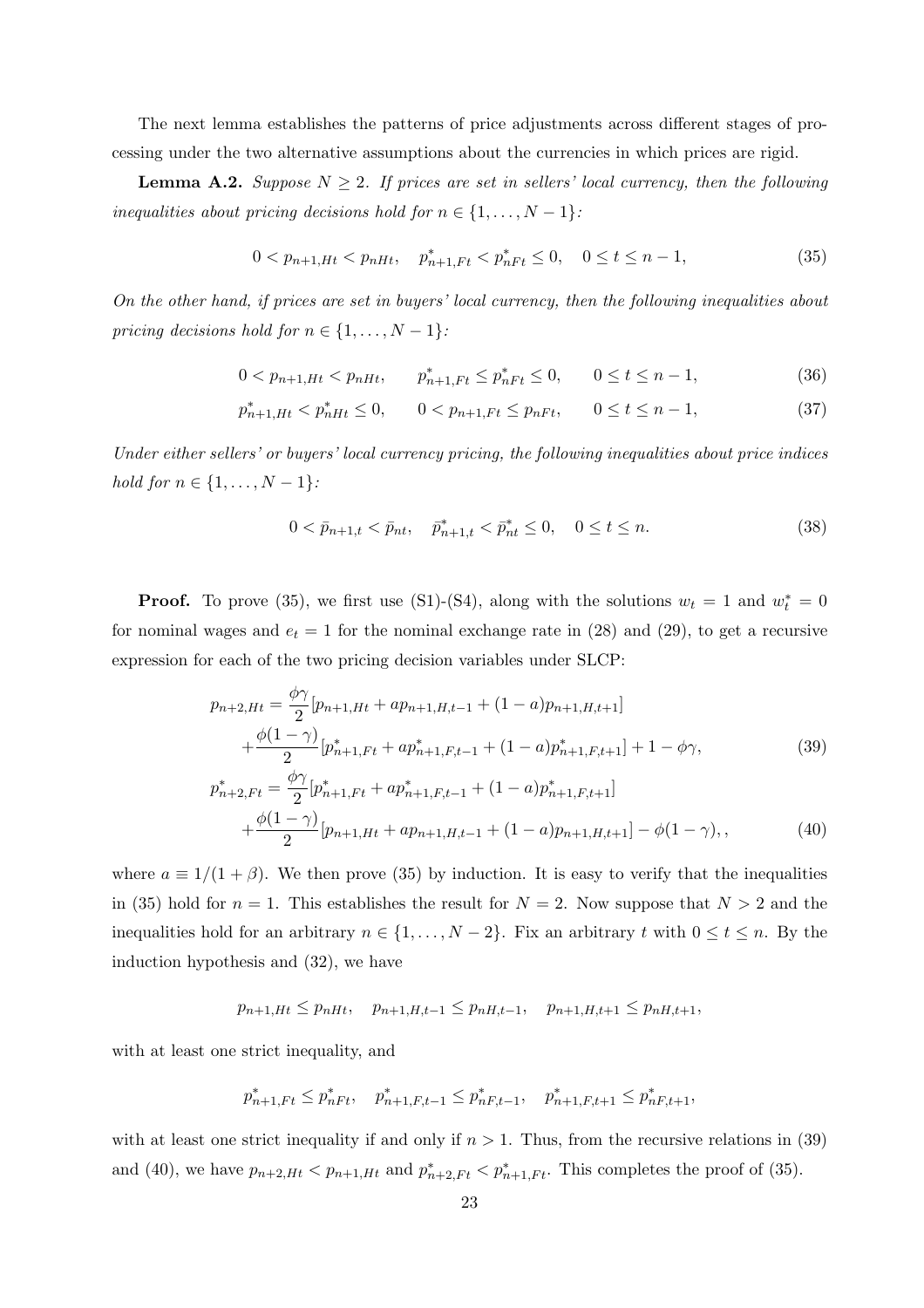The proof of  $(36)$  and  $(37)$  is similar. In particular, note that  $(B1)$ ,  $(B2)$ , and the solutions for nominal wage rate and the nominal exchange rate together imply that

$$
p_{nHt}^* = p_{nHt} - 1, \quad p_{nFt} = p_{nFt}^* + 1.
$$
\n(41)

Thus, (37) will be an immediate corollary if we can establish (36). To prove (36), we follow a similar procedure as in the case with SLCP. We begin by establishing a recursive expression for  $p_{nHt}$  and  $p_{nFt}^*$  using (B1)-(B4):

$$
p_{n+2, Ht} = \frac{\phi \gamma}{2} [p_{n+1, Ht} + ap_{n+1, H, t-1} + (1 - a)p_{n+1, H, t+1}] + \frac{\phi(1 - \gamma)}{2} [p_{n+1, Ft}^* + ap_{n+1, F, t-1}^* + (1 - a)p_{n+1, F, t+1}^*] + 1 - \phi,
$$
(42)  

$$
p_{n+2, Ft}^* = \frac{\phi \gamma}{2} [p_{n+1, Ft}^* + ap_{n+1, F, t-1}^* + (1 - a)p_{n+1, F, t+1}^*] + \frac{\phi(1 - \gamma)}{2} [p_{n+1, Ht} + ap_{n+1, H, t-1} + (1 - a)p_{n+1, H, t+1}],
$$
(43)

Then, the inequalities in (36) can be proved by induction.

Finally, the inequalities in (38) follow from the definitions of the price indices in (S4) or (B4), and the inequalities in  $(35)$  or  $(36)-(37)$ . Q.E.D.

Lemma A.2 shows that the home monetary expansion leads to a rise in the home prices at each processing stage but a fall in the foreign prices. Further, at a more advanced processing stage, the rise in the home prices becomes more gradual and the fall in the foreign prices becomes more pronounced, and the movements in the prices become more persistent.

It follows that, as the number of stages increases, the home price level will rise more gradually and the foreign price level will fall by a greater magnitude. Given the money supply process in the two countries, the price adjustment patterns imply that real aggregate demands in both countries will rise by a larger magnitude when the length of the production and trading chain grows. This is essentially the result in Proposition 1 in the text.

Proof of Proposition 1. It follows immediately from  $(34)$  and  $(38)$ . *Q.E.D.* 

#### A.2. Employment dynamics with multi-stage production and trade

To obtain the welfare effects of monetary shocks, we need to obtain a solution to aggregate employments, which, in our model with multiple stages of production and trade, requires a few intermediate steps. We now describe the solution procedure. Labor market clearing implies that the aggregate employments in the two countries are given by

$$
L_t = \sum_{n=1}^{N} \int_0^1 L_{nt}(j)dj, \quad L_t^* = \sum_{n=1}^{N} \int_0^1 L_{nt}^*(j)dj,\tag{44}
$$

The sectoral employments are given by

$$
\int_0^1 L_{nt}(j)dj = (1 - \phi) \frac{V_{nt}}{W_{nt}} \int_0^1 Y_{nt}(j)dj, \quad \int_0^1 L_{nt}^*(j)dj = (1 - \phi) \frac{V_{nt}^*}{W_{nt}^*} \int_0^1 Y_{nt}^*(j)dj,
$$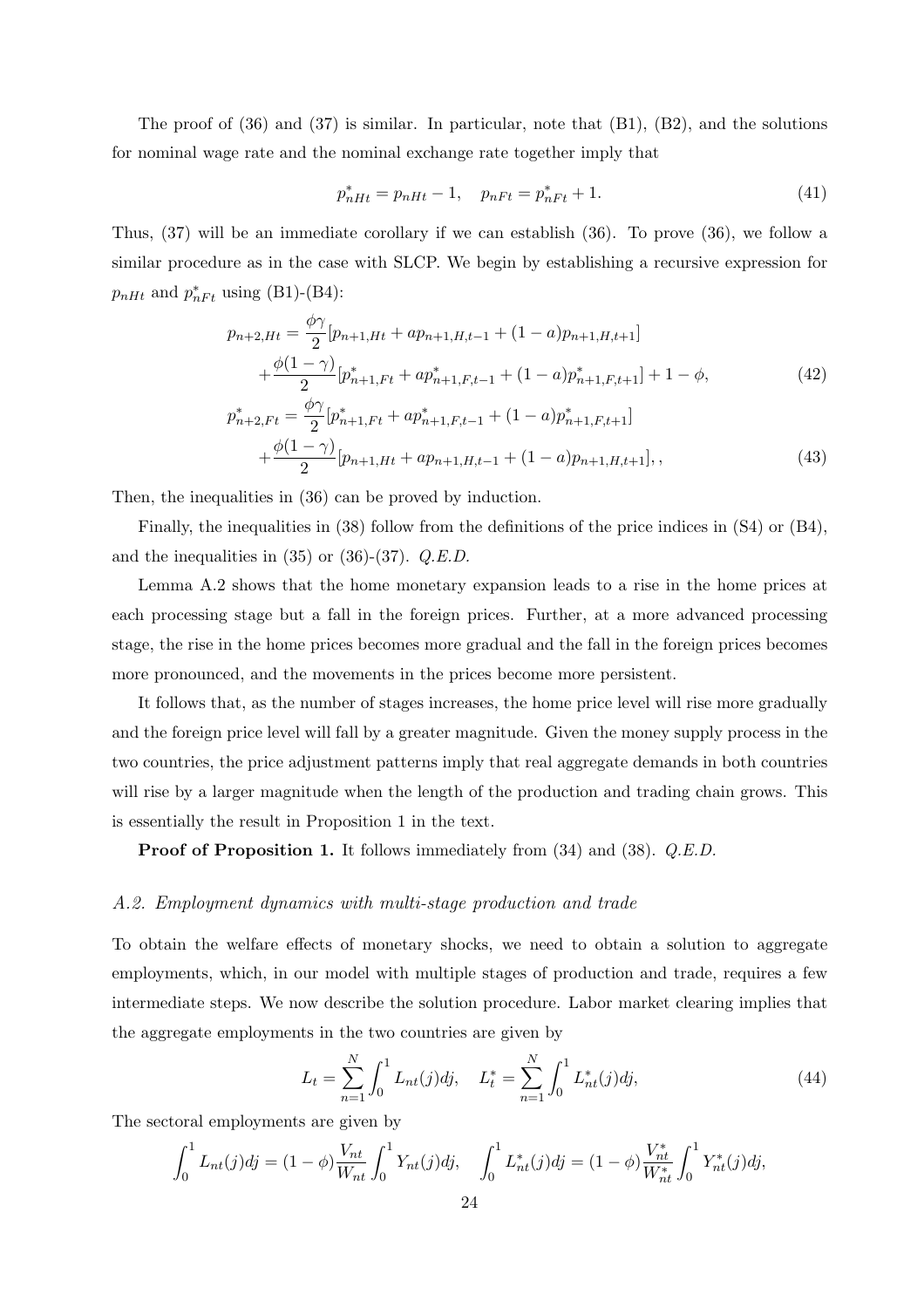where  $Y_n(j) = Y_{nH}(j) + Y_{nH}^*$  and  $Y_n^*(j) = Y_{nF}(j) + Y_{nF}(j)$  for all  $j \in [0, 1]$  and all  $n \in \{1, ..., N\}$ . The demand functions for individual varieties (i.e.,  $Y_{nH}(j)$ ,  $Y_{nF}(j)$ , etc.) are given by (13) and (14) and their foreign counterparts.

To solve for aggregate employment dynamics, we first solve for sectoral employments and sectoral outputs. Since we can obtain solutions to the price indices, consumptions, nominal wages, and exchange rates using the results established in Lemmas 1 and 2, we shall now relate sectoral employments and outputs to these variables.

We begin with outputs and focus on log-linearized equilibrium conditions. Denote by  $\bar{Y}_{nt} =$  $r<sup>1</sup>$  $\sum_{0}^{1} Y_{nt}(j)$  and  $\bar{Y}_{nt}^{*} = \int_{0}^{1}$  $v_0^1 Y_{nt}^*(j)$  the linear aggregates of sectoral outputs in the two countries. Then, using (13) and (14) and the relevant steady-state conditions, we obtain a recursive relation in  $\bar{y}_{nt}$ and  $\bar{y}_{nt}^*$  given (in log-linearized form) by

$$
\bar{y}_{nt} = \gamma [\eta(\bar{p}_{nt} - \bar{p}_{nHt}) + (1 - \phi)(w_t - \bar{p}_{nt}) + \bar{y}_{n+1,t}] +
$$
  
\n
$$
(1 - \gamma)[\eta(\bar{p}_{nt}^* - \bar{p}_{nHt}^*) + (1 - \phi)(w_t^* - \bar{p}_{nt}^*) + \bar{y}_{n+1,t}^*],
$$
  
\n
$$
\bar{y}_{nt}^* = \gamma [\eta(\bar{p}_{nt}^* - \bar{p}_{nFt}^*) + (1 - \phi)(w_t^* - \bar{p}_{nt}^*) + \bar{y}_{n+1,t}^*] +
$$
\n(45)

 $(1 - \gamma) [\eta(\bar{p}_{nt} - \bar{p}_{nFt}) + (1 - \phi)(w_t - \bar{p}_{nt}) + \bar{y}_{n+1,t}],$  (46)

for all  $n \in \{1, ..., N-1\}$ . For stage N, we use (4)-(5) and their foreign counterparts to get

$$
\bar{y}_{Nt} = \eta \gamma (1 - \gamma) [\bar{p}_{NF} - \bar{p}_{NH} + \bar{p}_{NF}^* - \bar{p}_{NH}^*] + \gamma c_t + (1 - \gamma) c_t^*, \tag{47}
$$

$$
\bar{y}_{Nt}^* = \eta \gamma (1 - \gamma) [\bar{p}_{NH}^* - \bar{p}_{NF}^* + \bar{p}_{NH} - \bar{p}_{NF}] + \gamma c_t^* + (1 - \gamma)c_t, \tag{48}
$$

Sum up  $\bar{y}_{nt}$  and  $\bar{y}_{nt}^*$  to get

$$
x_{nt} = (1 - \phi)[w_t - \bar{p}_{nt} + w_t^* - \bar{p}_{nt}^*] + x_{n+1,t}, \quad n \in \{1, ..., N - 1\}
$$
\n(49)

where  $x_n = y_n + y_n^*$ . For stage N, the corresponding conditions are given by  $x_{Nt} = c_t + c_t^*$ . Since we can solve for the consumption and thus  $x_{N_t}$  once we obtain solutions of the price indices using the results in Lemmas 1 and 2, we can then solve for  $x_{nt}$  by iterating on n using (49).

To solve for  $y_{nt}$ , we rewrite (45) as

$$
\bar{y}_{nt} = \eta \gamma (1 - \gamma) [\bar{p}_{nFt} - \bar{p}_{nHt} + \bar{p}_{nFt}^* - \bar{p}_{nHt}^*] + (1 - \phi) [\gamma (w_t - \bar{p}_{nt}) + (1 - \gamma) (w_t^* - \bar{p}_{nt}^*)] \n+ (2\gamma - 1) \bar{y}_{n+1,t} + (1 - \gamma) x_{n+1,t}, \quad n \in \{1, ..., N - 1\},
$$
\n(50)

from which, we can solve for  $\bar{y}_{nt}$  by iterating on n, given the solutions of  $x_{nt}$  and  $\bar{y}_{Nt}$ .<sup>20</sup>

<sup>&</sup>lt;sup>20</sup>Under SLCP, we have  $\bar{p}_{nFt} = e_t + \bar{p}_{nFt}^*$  and  $\bar{p}_{nHt}^* = \bar{p}_{nHt} - e_t$ , so that the terms in the first square bracket in (50) can be reduced to  $-2\tau_{nt}$ , where  $\tau_{nt} = \bar{p}_{nHt} - e_t - \bar{p}_{nFt}^*$  denotes the home country's terms of trade. This is not true under BLCP.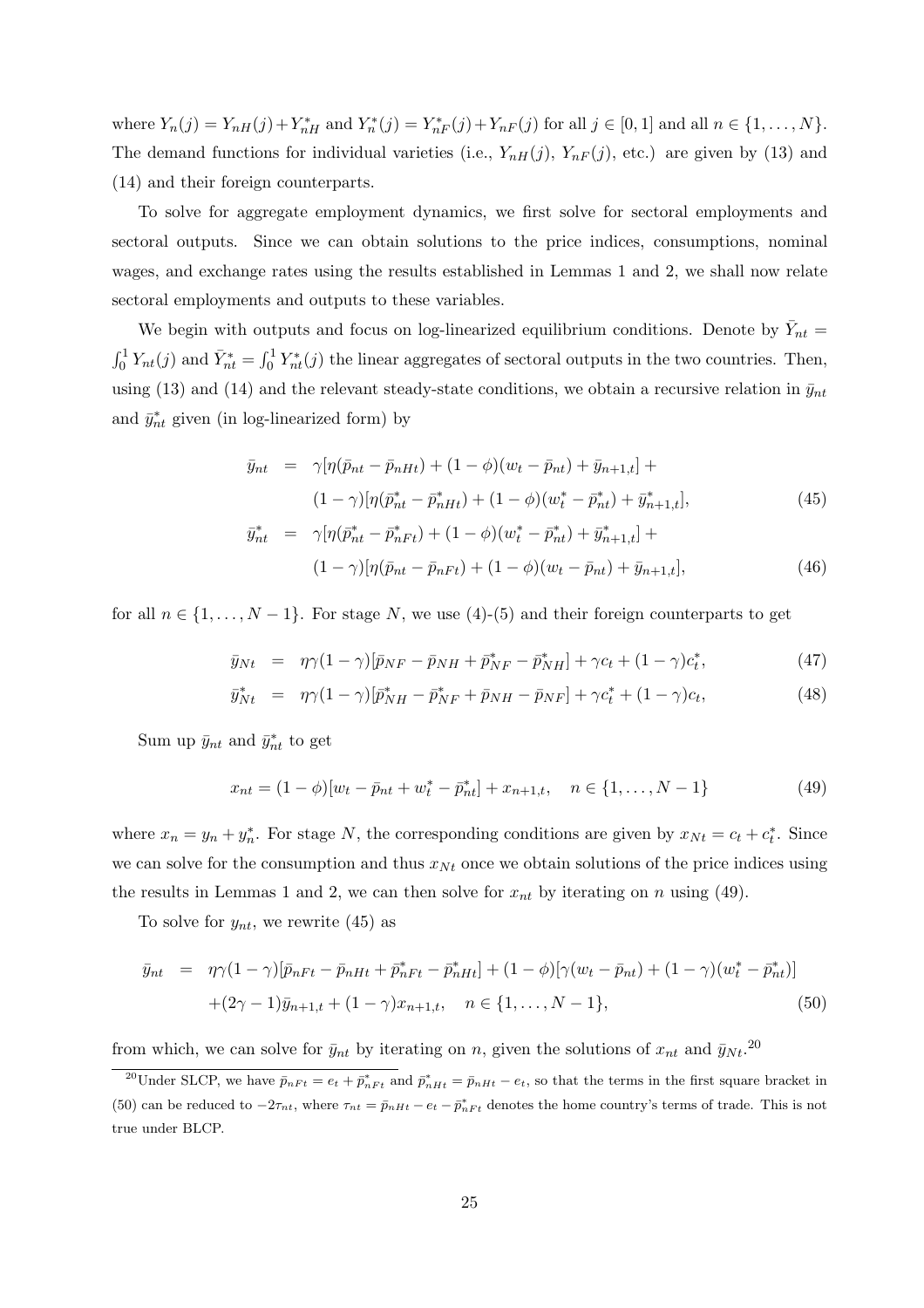Upon obtaining  $\bar{y}_{nt}$ , it is straightforward to obtain the sectoral employment  $l_{nt}$ , since costminimizing implies that

$$
l_{nt} = \phi(\bar{p}_{n-1,t} - w_t) + \bar{y}_{nt}, \quad n \in \{2, ..., N\}; \quad l_{1t} = \bar{y}_{1t}.
$$
\n
$$
(51)
$$

Aggregate employment is then a weighted average of sectoral employments given by  $l_t = \sum_{n=1}^{N} a_n l_{nt}$ , where  $a_n = L_n/L$  is the steady-state ratio of employment in sector n to aggregate employment.

### A.3. Equilibrium dynamics and welfare with a single stage of processing

We now derive the equilibrium dynamics of consumption and employment that are used to compute the welfare measures in the special case with  $N = 1$ .

We begin with the case where prices are set in sellers' local currency. As we have established in Lemma A.1, home aggregate demand rises fully while foreign aggregate demand stays unchanged in response to the unilateral home monetary expansion (see (34)). It then follows from the optimal price-adjustment patterns described in (32) that consumptions are given by  $c_0 = \gamma/2$ ,  $c_0^* = (1 - \gamma)/2$ , and  $c_t = c_t^* = 0$  for all  $t \ge 1$ .

To obtain the employment dynamics, we note that, in the case with  $N = 1$ , employment in the home country is given by  $l_t = \bar{y}_{1t}$ , as described in (51). Then, it follows immediately from (47) and (48) that

$$
l_t = -2\eta \gamma (1 - \gamma)\tau_t + \gamma c_t + (1 - \gamma)c_t^*,
$$
\n(52)

$$
l_t^* = -2\eta \gamma (1 - \gamma) \tau_t^* + \gamma c_t^* + (1 - \gamma)c_t, \tag{53}
$$

where  $\tau_t = \bar{p}_{1Ht} - \bar{p}_{1Ft}^* - e_t$  denotes the home country's terms of trade, and  $\tau_t^* = -\tau_t$  is the foreign counterpart.

Under buyers' local currency pricing, the pricing decisions described in (33) imply that the consumption dynamics are given by  $c_0 = 1/2$ ,  $c_t = 0$  for all  $t \ge 1$ ; and  $c_t^* = 0$  for all  $t \ge 0$ . Given the consumption dynamics, we can obtain employment dynamics under BLCP from equations (47), (48), and (51). Specifically, we have  $l_0 = \gamma/2$ ,  $l_0^* = (1 - \gamma)/2$ , and  $l_t = l_t^* = 0$  for all  $t \ge 1$ .

Once we obtain the dynamics of consumption and employment, it is straightforward to solve for the welfare measures defined in (21), where we use (27) to obtain the steady-state value of  $\kappa L = 1/\mu$  when  $N = 1$ . These calculations lead to the expressions of welfare measures in (22)-(23) under SLCP and in (24)-(25) under BLCP in the text.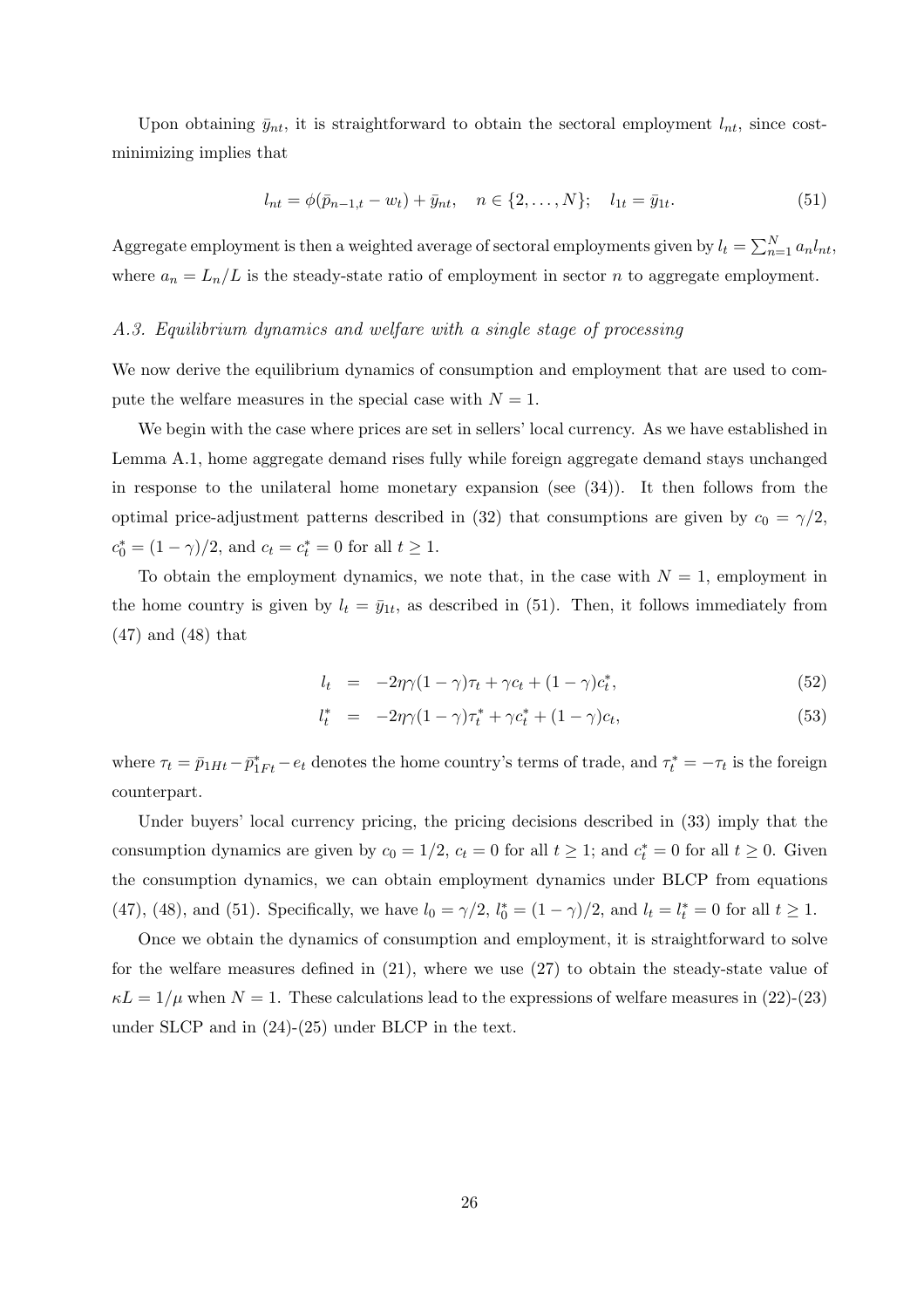## References

- Bacchetta, Philippe, and Eric van Wincoop, 2000, Does exchange-rate stability increase trade and welfare? American Economic Review 90, 1093-1109.
- Backus, D.K., Kehoe, P.J., Kydland, F.E., 1995. International business cycles: theory and evidence, in: Cooley, T.F. (Eds.), Frontiers of Business Cycle Research. Princeton University Press, Princeton, New Jersey, pp. 331-356.
- Benigno, G., Benigno, P., 2003. Price stability in open economies. Review of Economic Studies 70, 743764.
- Betts, C., Devereux, M.B., 2000. Exchange rate dynamics in a model of pricing-to-market. Journal of International Economics 50, 215-244.
- Burstein, Ariel, Martin Eichenbaum, and Sergio Rebelo, 2003, Large devaluations and the real exchange rate. Mimeo, UCLA.
- Chari, V.V., Kehoe, P.J., McGrattan, E.R., 2000. Sticky price models of the business cycle: can the contract multiplier solve the persistence problem? Econometrica 68, 1151-1179.
- Chari, V.V., Kehoe, P.J., McGrattan, E.R., 2002. Can sticky price models generate volatile and persistent real exchange rates? Review of Economic Studies 69, 533-563.
- Clarida, R., Gali, J., Gertler, M., 2002. A simple framework for international monetary policy analysis. Journal of Monetary Economics 49, 879904.
- Cooley, T.F., Hansen, G.D., 1989. The inflation tax in a real business cycle model. American Economic Review 79, 733-48.
- Corsetti, G., Dedola, L., 2003. Macroeconomics of international price discrimination. Mimeo.
- Corsetti, Giancarlo, Paolo Pesenti, Nouriel Roubini, and Cédric Tille, 2000, Competitive devaluations: toward a welfare-based approach. Journal of International Economics 51, 217-241.
- Corsetti, G., Pesenti, P., 2001. Welfare and macroeconomic interdependence. Quarterly Journal of Economics 116, 421-445.
- Devereux, M.B., Engel, C., 1998. Fixed vs. floating exchange rates: how price setting affects the optimal choice of exchange-rate regime. National Bureau of Economic Research Working Paper 6867.
- Devereux, M.B., Engel, C., 1999. The optimal choice of exchange rate regime: price-setting rules and internationalized production. National Bureau of Economic Research Working Paper 6992.
- Feenstra, R.C., 1998. Integration of trade and disintegration of production in the global economy. Journal of Economic Perspectives 12, 31-50.
- Goldberg, P.K., Knetter, M.M., 1997, Goods prices and exchange rates: what have we learned? Journal of Economic Literature 35, 1243-1272.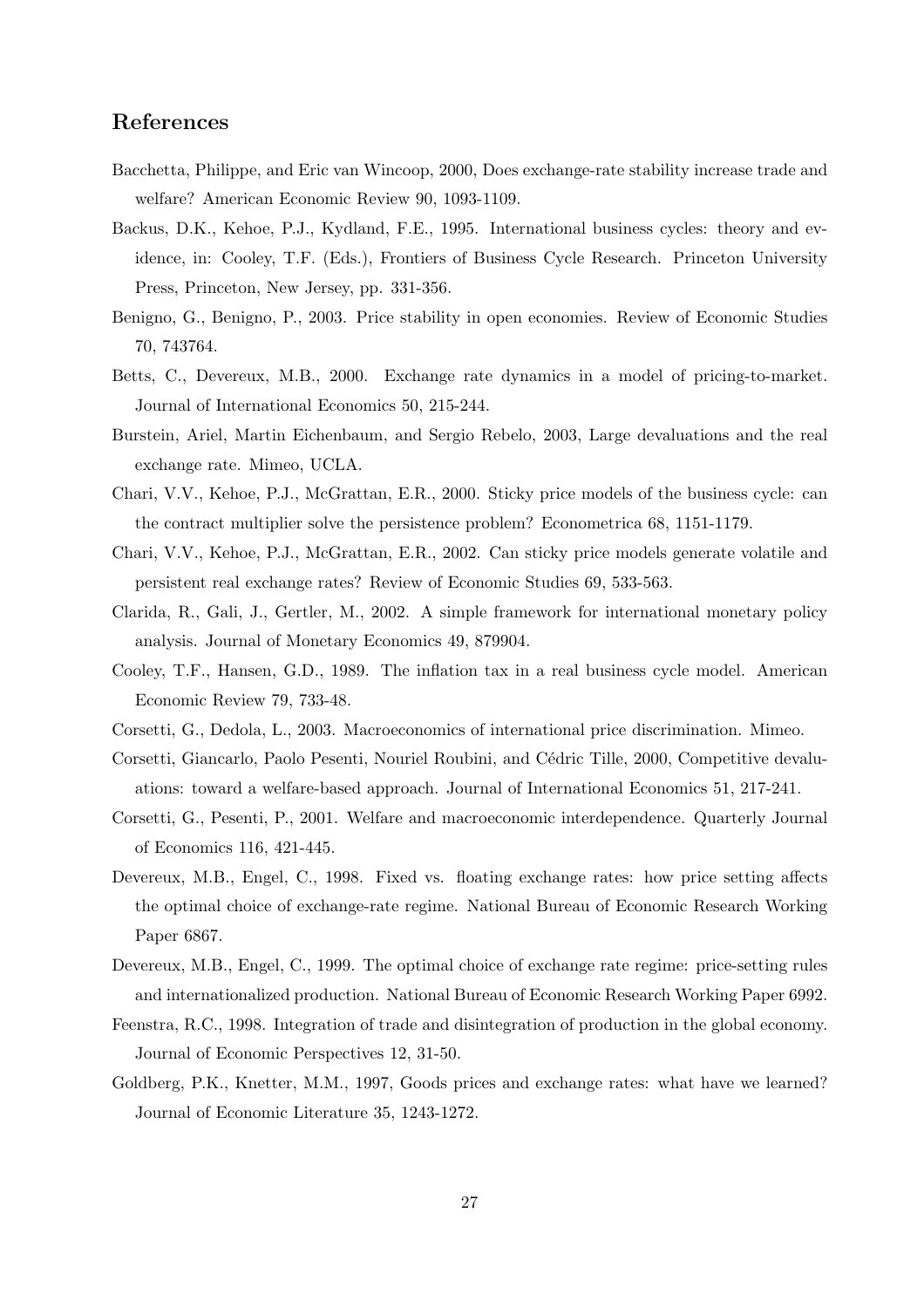- Hansen, Gary D., 1985, Indivisible labor and the business cycle. Journal of Monetary Economics 16, 309-27.
- Huang, K.X.D., Liu, Z., 2000. Vertical international trade as a monetary transmission mechanism in an open economy. Econometric Society World Congress 2000 Contributed Papers 1533.
- Huang, K.X.D., Liu, Z., 2001. Production chains and general equilibrium aggregate dynamics. Journal of Monetary Economics 48, 437-462.
- Huang, K.X.D., Liu, Z., 2004b. Multiple stages of processing and the quantity anomaly in international business cycle models. Federal Reserve Bank of Philadelphia Working Paper 04-8.
- Hummels, D., Ishii, J., Yi, K.M., 2001. The nature and growth in vertical specialization in world trade. Journal of International Economics (June), 75-96.
- Hummels, D., Rapoport, D., Yi, K.M., 1998. Vertical specialization and the changing nature of world trade. Federal Reserve Bank of New York Economic Policy Review 4 (2), 79-99.
- Knetter, Michael M., 1993, International comparisons of pricing-to-market behavior. American Economic Review 83, 473-486.
- Lane, P.R., 2001. The new open economy macroeconomics: a survey. Journal of International Economics 54, 235-266.
- Lucas, R.E., Jr., 1987. Models of Business Cycles. Basil Blackwell, New York.
- McCallum, B.T., Nelson, E., 2000. Monetary policy for an open economy: an alternative framework with optimizing agents and sticky prices. Oxford Review of Economic Policy 16(4), 74-91.
- Obstfeld, M., 2001. International macroeconomics: beyond the Mudell-Fleming model. IMF Staff Papers, Special Issue 47(4), 1-39.
- Obstfeld, M., 2002. Inflation-targeting, exchange-rate pass-through, and volatility. American Economic Association Papers and Proceedings 92(2), 102-107.
- Obstfeld, M., Rogoff, K., 1995. Exchange rate dynamics redux. Journal of Political Economy 103, 624-660.
- Obstfeld, M., Rogoff, K., 2000. New directions for stochastic open economy models. Journal of International Economics 50, 117-153.
- Obstfeld, M., Rogoff, K., 2002. Global implications of self-oriented national monetary rules. Quarterly Journal of Economics 117, 503-36.
- Page, S.A.B, 1981, The choice of invoicing currency in merchandize trade. National Institute Economic Review 98, 60-72.
- Pappa, E., 2004. Do the ECB and the fed really need to cooperate? Optimal monetary policy in a two country world. Journal of Monetary Economics 51, 753-779.
- Rogerson, Richard, 1988, Indivisible labor, lotteries and equilibrium. Journal of Monetary Economics 21, 3-16.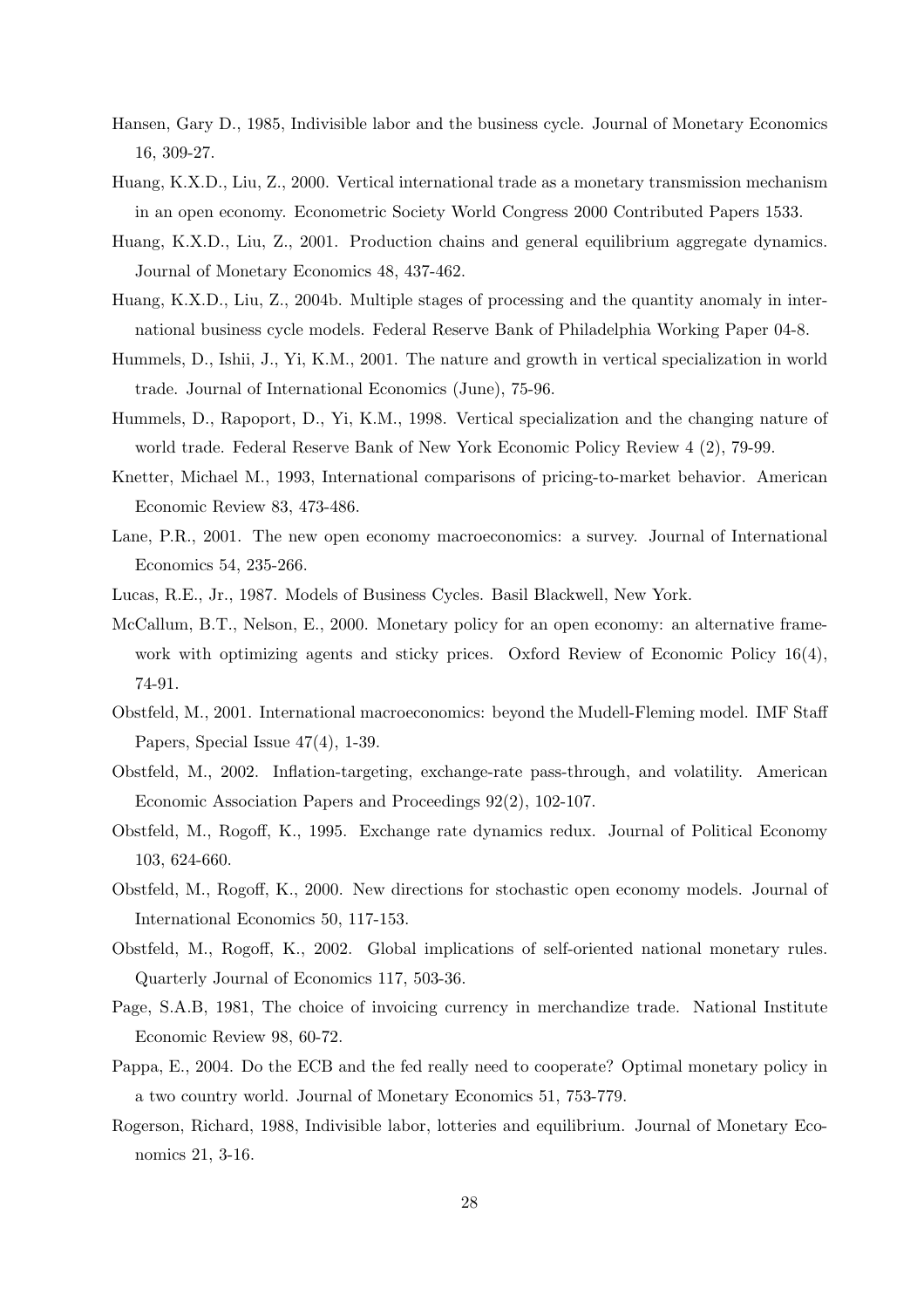- Rotemberg, Julio J., and Michael Woodford, 1997, An optimization-based econometric framework for the evaluation of monetary policy, in: Ben S. Bernanke and Julio J. Rotemberg, eds., NBER Macroeconomics Annual (Cambridge and London, MIT Press), 297-346.
- Taylor, J.B., 1980. Aggregate dynamics and staggered contracts. Journal of Political Economy 88, 1-23.
- Taylor, J.B., 1999. Staggered price and wage setting in macroeconomics, in: Taylor, J.B., Woodford, M. (Eds.), Handbook of Macroeconomics. North Holland, Amsterdam (Elsevier Science).
- Tille, Cédric, 2001, The role of consumption substitutability in the international transmission of monetary shocks. Journal of International Economics 53, 421-444.
- Warnock, Francis E., 2000, Exchange rate dynamics and the welfare effects of monetary policy in a two-country model with home-product bias, Board of Governors of the Federal Reserve System International Finance Discussion Papers 667.
- Woodford, M., 2003. Interest and Prices: Foundations of a Theory of Monetary Policy. Princeton University Press, Princeton, New Jersey.
- Yi, K. M., 2003. Can vertical specialization explain the growth of world trade? Journal of Political Economy 111, 52-102.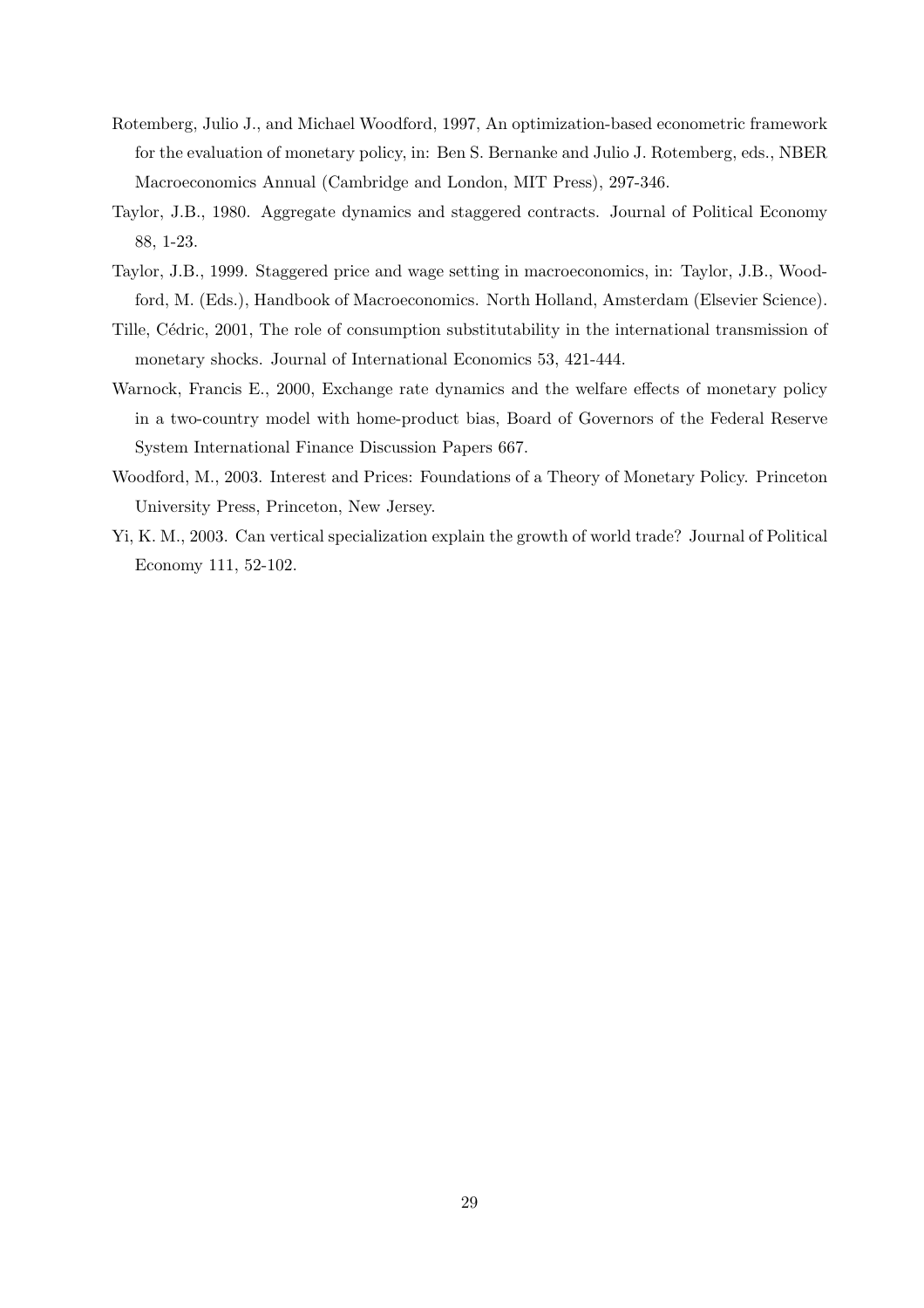|                             | Home                                                                          | Foreign                                                                        |
|-----------------------------|-------------------------------------------------------------------------------|--------------------------------------------------------------------------------|
| (S1) Pricing decisions:     | $p_{nHt} = \frac{1}{1+\beta}v_{nt} + \frac{\beta}{1+\beta}E_t v_{n,t+1},$     | $p_{nFt}^* = \frac{1}{1+\beta}v_{nt}^* + \frac{\beta}{1+\beta}E_t v_{n,t+1}^*$ |
| $(S2)$ Unit costs:          | $v_{nt} = \phi \bar{p}_{n-1,t} + (1 - \phi) w_t,$                             | $v_{nt}^* = \phi \bar{p}_{n-1,t}^* + (1 - \phi) w_t^*$                         |
| (S3) Price indices:         | $\bar{p}_{nHt} = \frac{1}{2} [p_{nHt} + p_{nH,t-1}],$                         | $\bar{p}_{nFt}^* = \frac{1}{2} [p_{nFt}^* + p_{nFt-1}^*]$                      |
| (S4) Price levels:          | $\bar{p}_{nt} = \gamma \bar{p}_{nHt} + (1 - \gamma) [\bar{p}_{nFt}^* + e_t],$ | $\bar{p}_{nt}^* = \gamma \bar{p}_{nF}^* + (1 - \gamma) [\bar{p}_{nHt} - e_t]$  |
| $(S5)$ Labor supply:        | $w_t = \bar{p}_{N_t} + c_t,$                                                  | $w_t^* = \bar{p}_{N_t}^* + c_t^*$                                              |
| (S6) Money demand:          | $x_t = (1 - \beta)m_t + \beta E_t x_{t+1},$                                   | $x_t^* = (1 - \beta)m_t^* + \beta E_t x_{t+1}^*$                               |
|                             | $(x_t \equiv \bar{p}_{N_t} + c_t),$                                           | $(x_t^* \equiv \bar{p}_{N_t}^* + c_t^*)$                                       |
| (S7) Nominal exchange rate: | $e_t = (1 - \beta)(m_t - m_t^*) + \beta E_t e_{t+1}$                          |                                                                                |
| (S8) Real exchange rate:    | $q_t = c_t - c_t^*$                                                           |                                                                                |

Table 1. Equilibrium Conditions under Sellers' Local Currency Pricing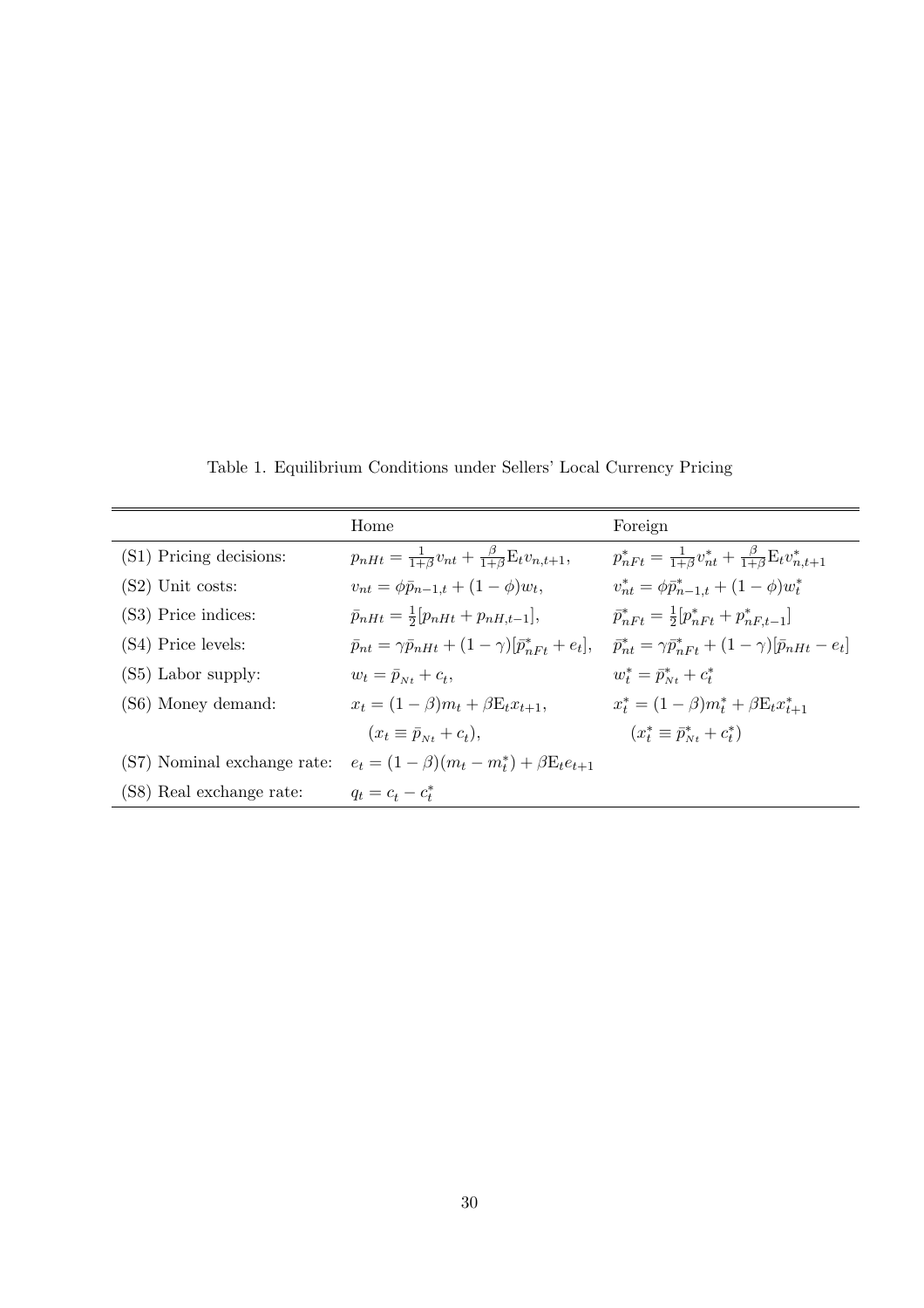|                             | Home                                                                      | Foreign                                                                       |
|-----------------------------|---------------------------------------------------------------------------|-------------------------------------------------------------------------------|
| (B1) Pricing decisions:     | $p_{nHt} = \frac{1}{1+\beta}v_{nt} + \frac{\beta}{1+\beta}E_t v_{n,t+1},$ | $p_{nFt}^* = \frac{1}{1+\beta}v_{nt}^* + \frac{\beta}{1+\beta}E_tv_{n,t+1}^*$ |
|                             | $p_{nHt}^* = \frac{1}{1+\beta} [v_{nt} - e_t] +$                          | $p_{nFt} = \frac{1}{1+\beta} [v_{nt}^* + e_t] +$                              |
|                             | $\frac{\beta}{1+\beta}E_t[v_{n,t+1}-e_{t+1}],$                            | $\frac{\beta}{1+\beta}E_t[v_{n,t+1}^* + e_{t+1}]$                             |
| (B2) Unit costs:            | $v_{nt} = \phi \bar{p}_{n-1,t} + (1 - \phi) w_t,$                         | $v_{nt}^* = \phi \bar{p}_{n-1,t}^* + (1-\phi)w_t^*$                           |
| (B3) Price indices:         | $\bar{p}_{nHt} = \frac{1}{2} [p_{nHt} + p_{nH,t-1}],$                     | $\bar{p}_{nFt}^* = \frac{1}{2} [p_{nFt}^* + p_{nF,t-1}^*]$                    |
|                             | $\bar{p}_{nFt} = \frac{1}{2} [p_{nFt} + p_{nF.t-1}],$                     | $\bar{p}_{nHt}^* = \frac{1}{2} [p_{nHt}^* + p_{nH_t-1}^*]$                    |
| (B4) Price levels:          | $\bar{p}_{nt} = \gamma \bar{p}_{nHt} + (1 - \gamma) \bar{p}_{nFt},$       | $\bar{p}_{nt}^* = \gamma \bar{p}_{nFt}^* + (1 - \gamma) \bar{p}_{nHt}^*$      |
| (B5) Labor supply:          | $w_t = \bar{p}_{N_t} + c_t,$                                              | $w_t^* = \bar{p}_{N_t}^* + c_t^*$                                             |
| (B6) Money demand:          | $x_t = (1 - \beta)m_t + \beta E_t x_{t+1},$                               | $x_t^* = (1 - \beta)m_t^* + \beta E_t x_{t+1}^*$                              |
|                             | $(x_t \equiv \bar{p}_{N_t} + c_t)$                                        | $(x_t^* \equiv \bar{p}_{N_t}^* + c_t^*)$                                      |
| (B7) Nominal exchange rate: | $e_t = (1 - \beta)(m_t - m_t^*) + \beta E_t e_{t+1}$                      |                                                                               |
| (B8) Real exchange rate:    | $q_t = c_t - c_t^*$                                                       |                                                                               |

Table 2. Equilibrium Conditions under Buyers' Local Currency Pricing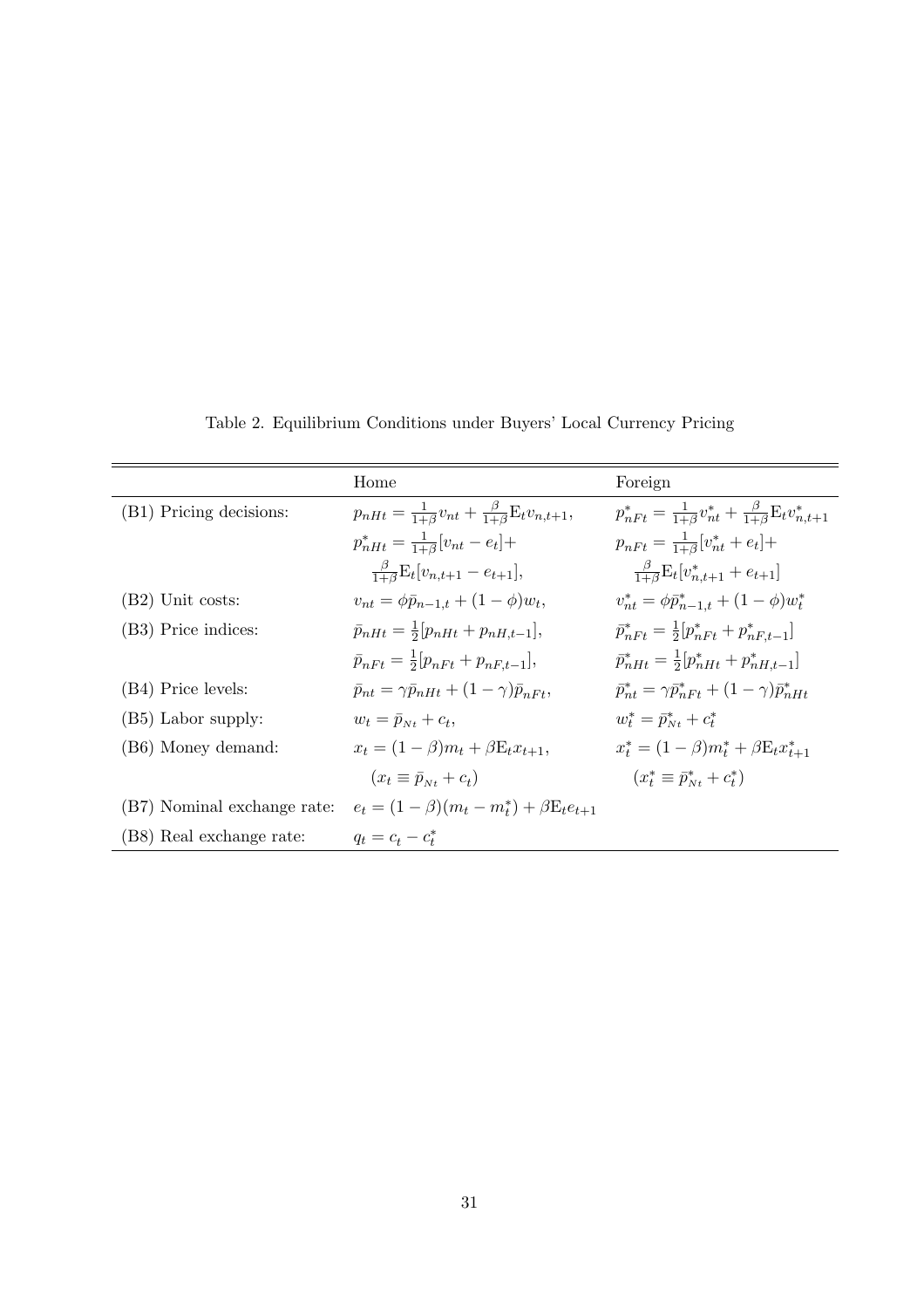# Figure Legends

Figure 1: The international production and trading structure

Figure 2: The impulse responses of consumption, employment, and utility flows under sellers' local currency pricing

Figure 3: The impulse responses of consumption, employment, and utility flows under buyers' local currency pricing

Figure 4: The impulse responses of the home country's terms of trade

Figure 5: The impulse responses of the home country's export price index and import price index under buyers' local currency pricing

Figure 6: Welfare gains under sellers' local currency pricing

Figure 7: Welfare gains under buyers' local currency pricing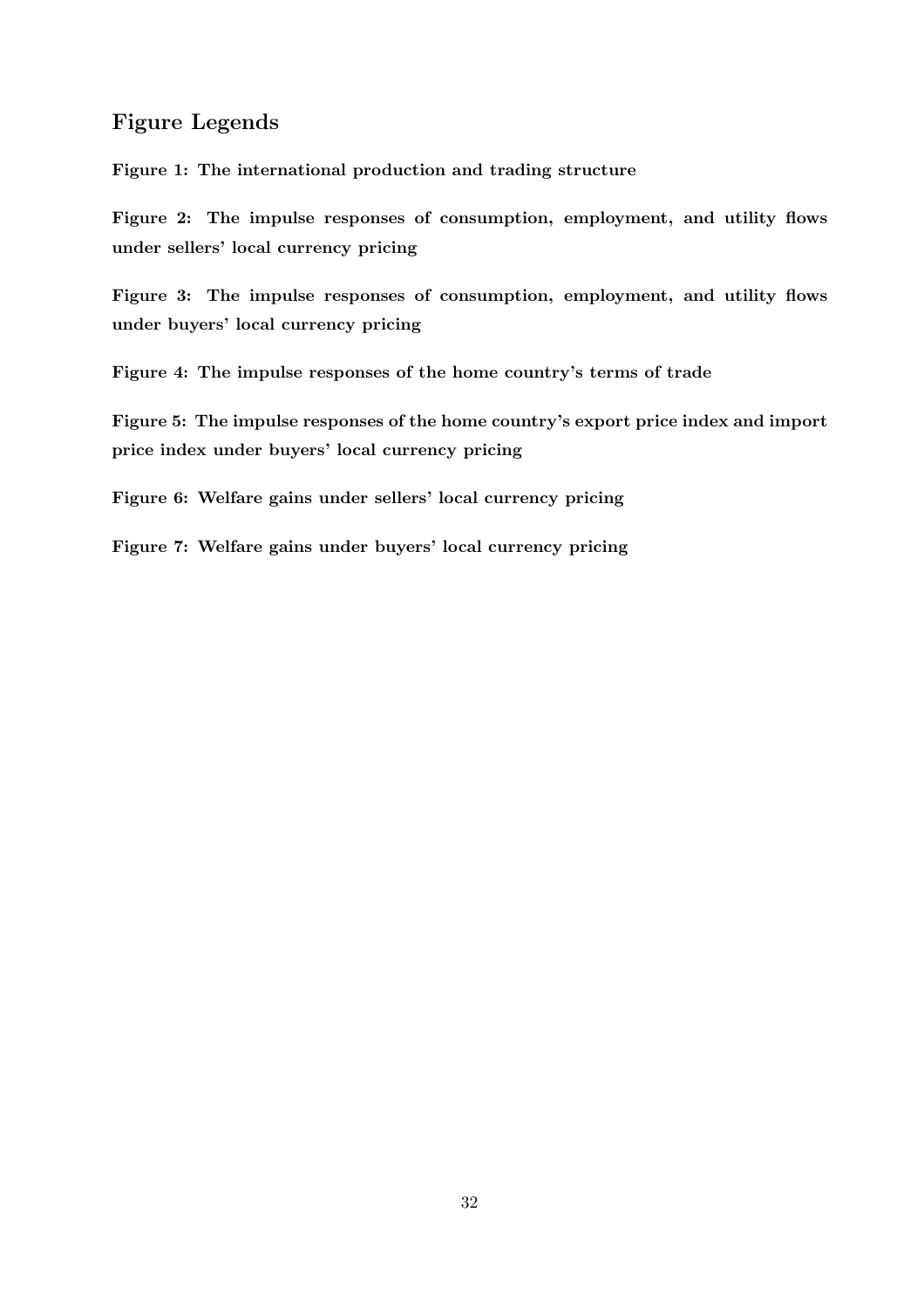

Figure 1: ---The international production and trading structure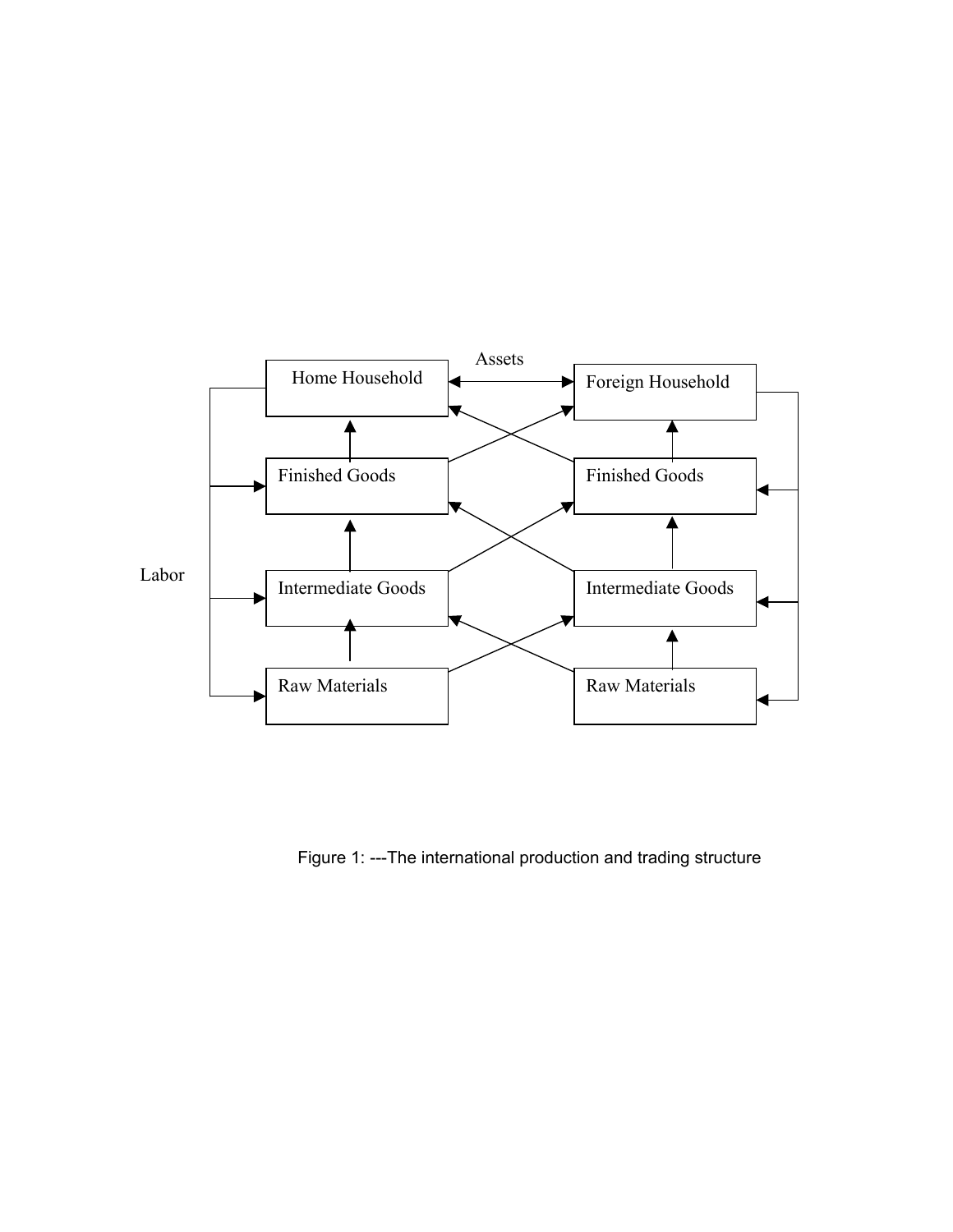

Figure 2:—The impulse responses of consumption, employment, and utility flows under sellers' local currency pricing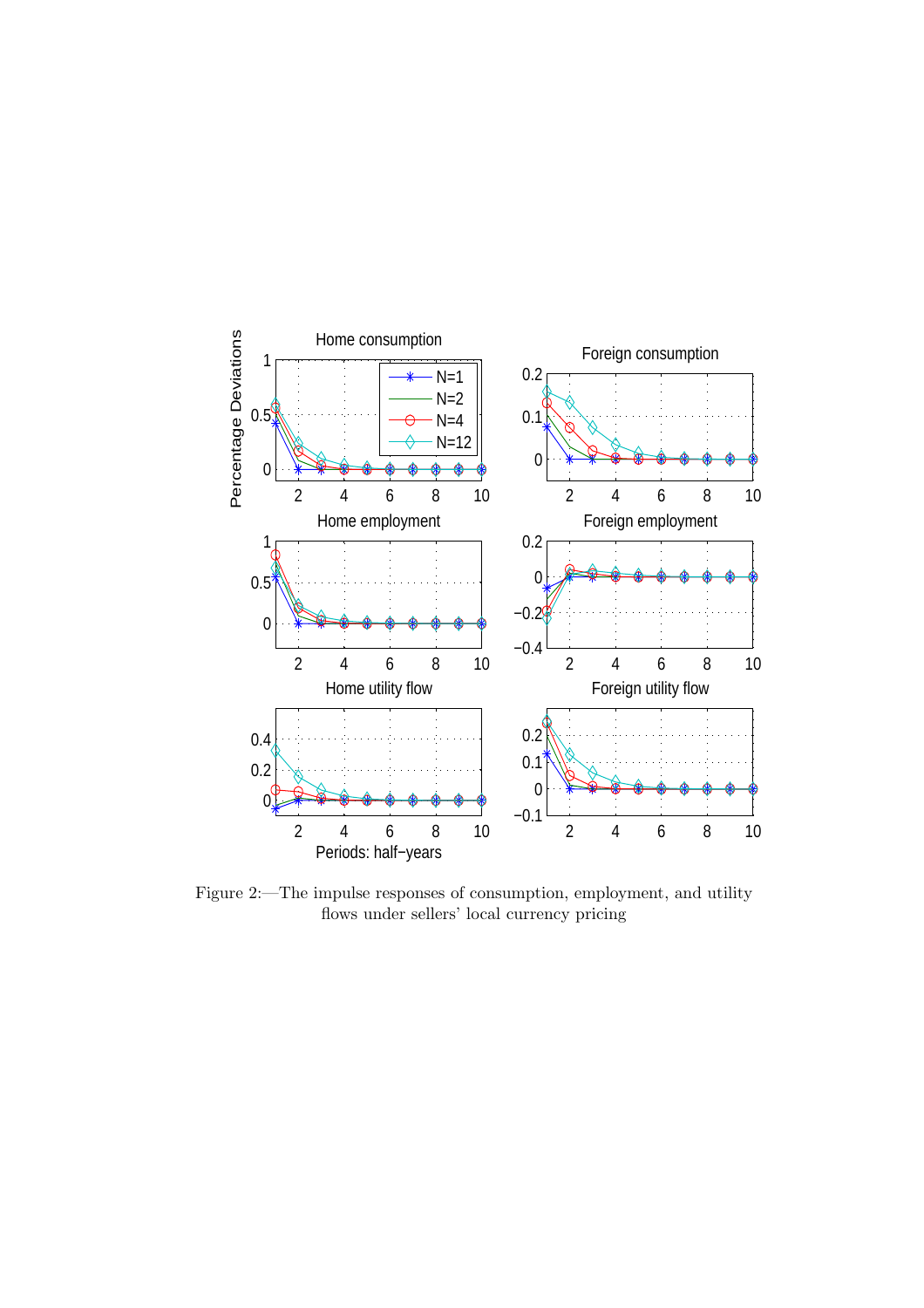

Figure 3:—The impulse responses of consumption, employment, and utility flows under buyers' local currency pricing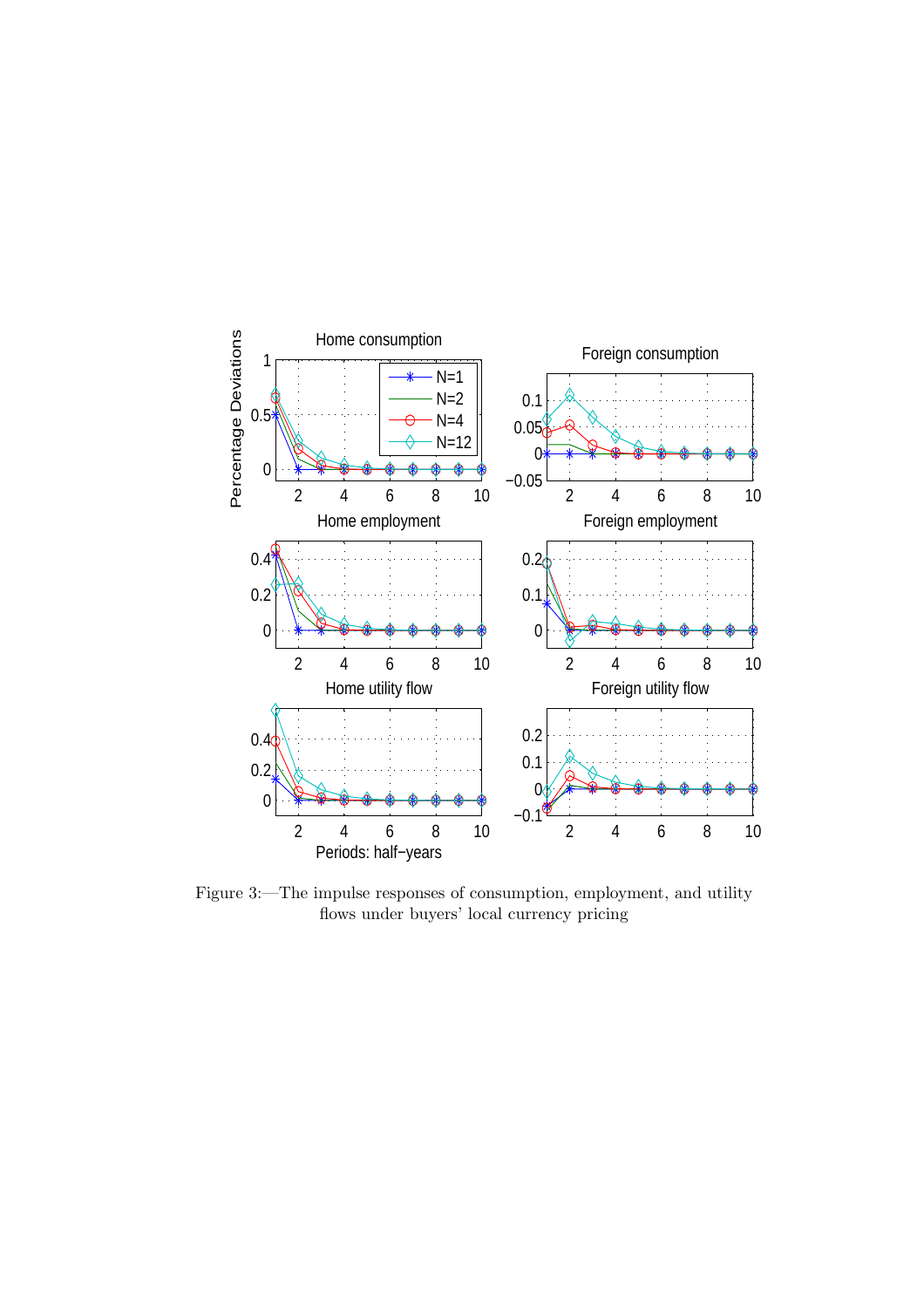

Figure 4:—The impulse responses of the home country's terms of trade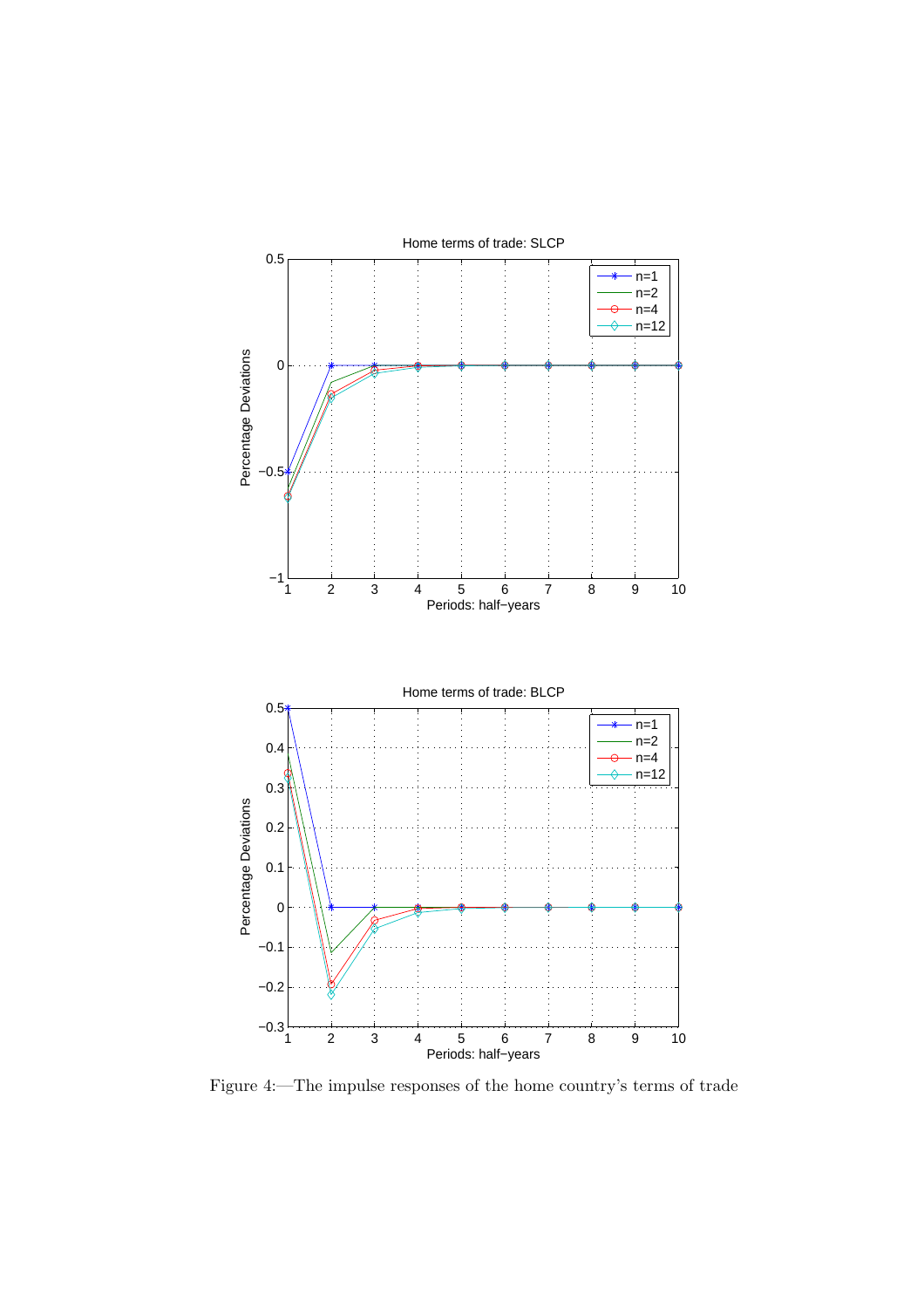

Figure 5:—The impulse responses of the home country's export price index and import price index under buyers' local currency pricing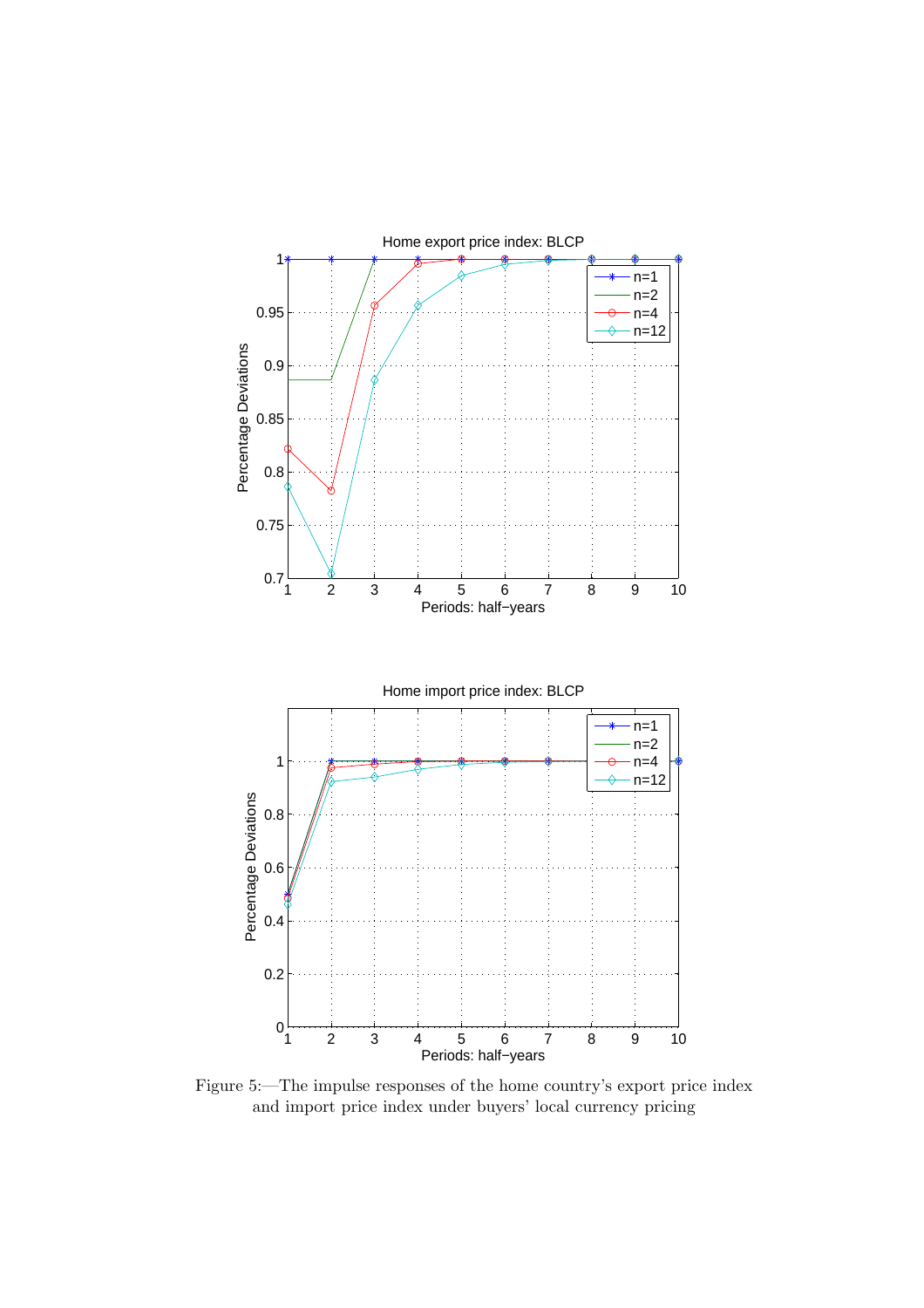

Figure 6:—Welfare gains under sellers' local currency pricing